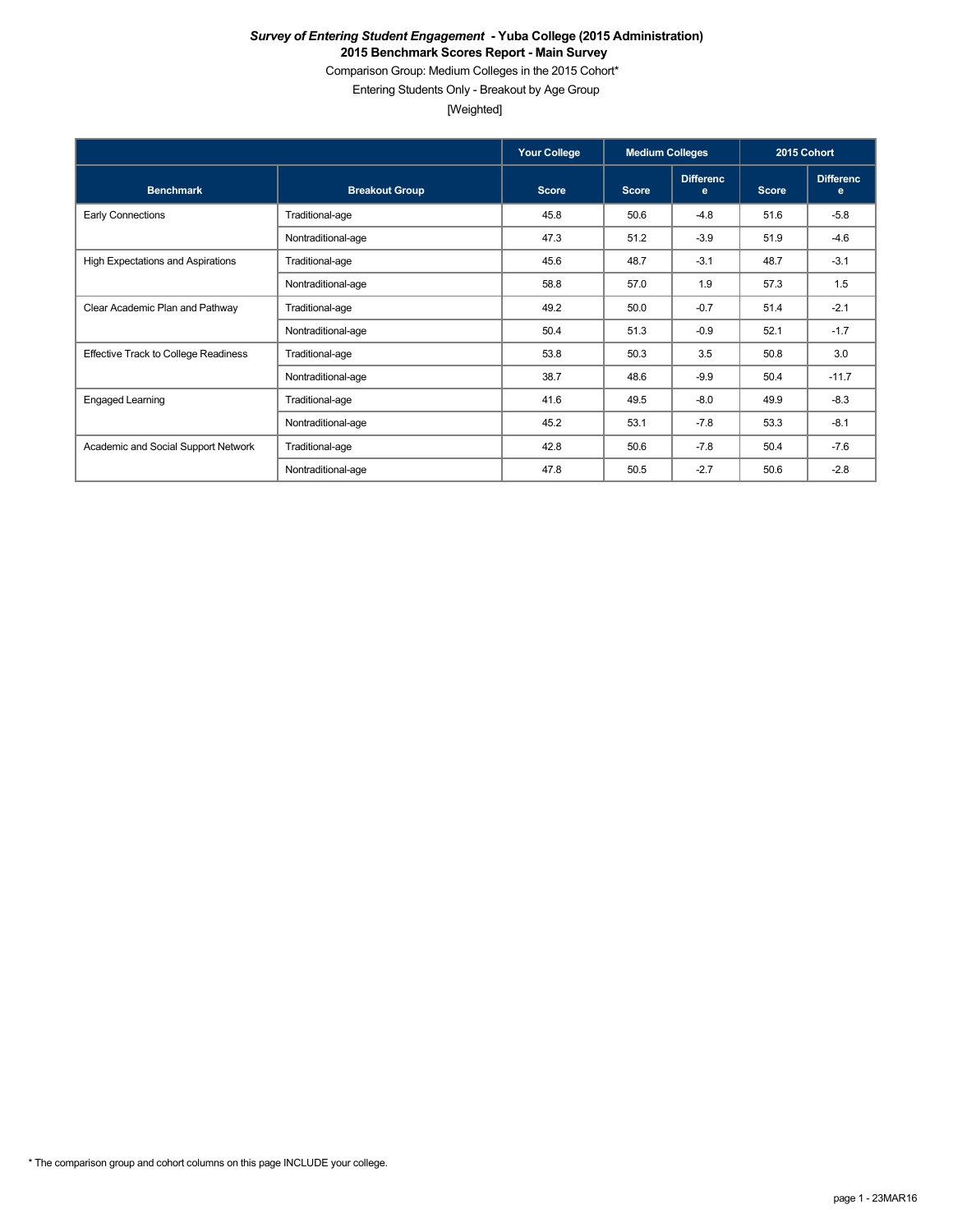

\* The comparison group and cohort bars on this page INCLUDE your college.

23MAR16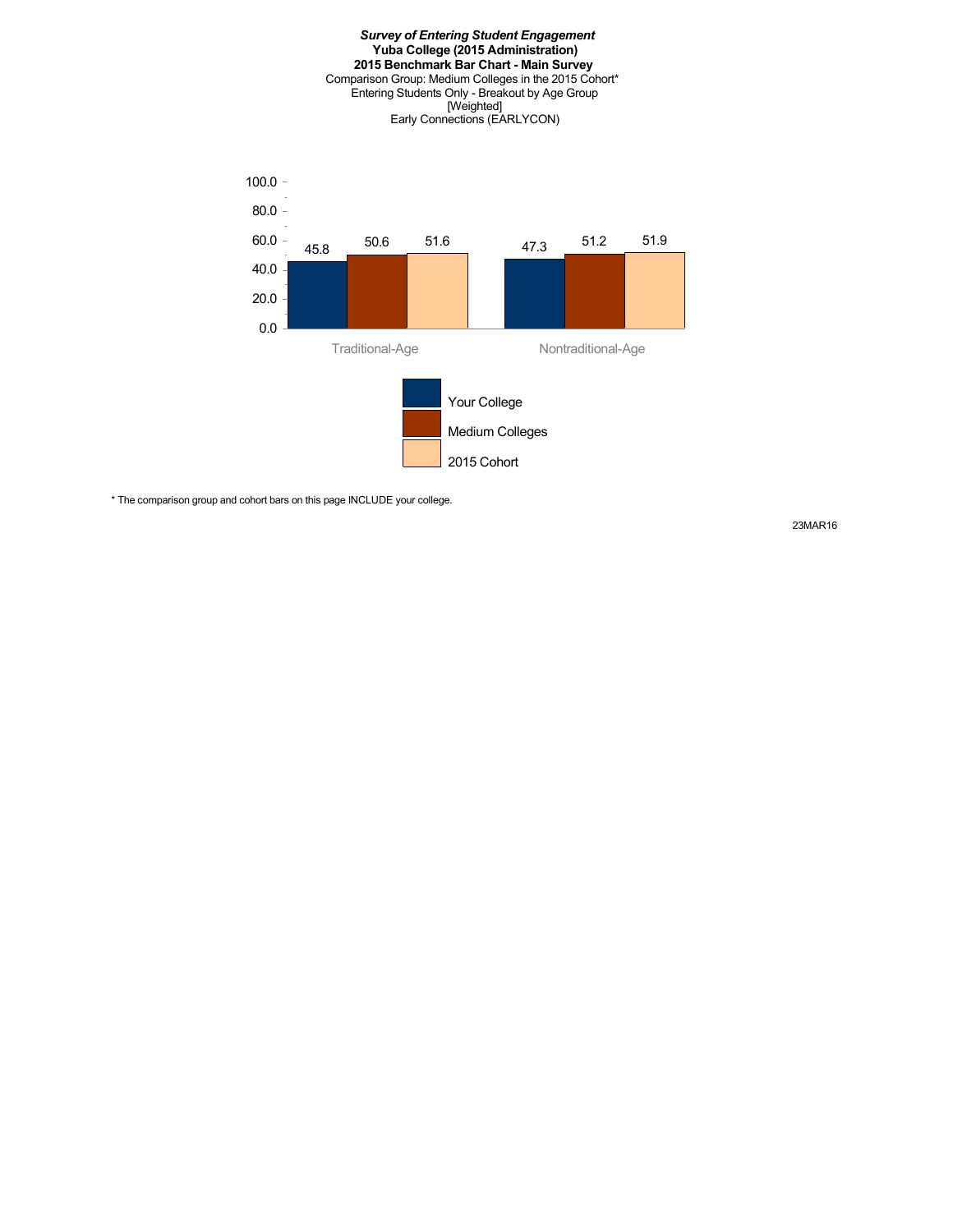Comparison Group: Medium Colleges in the 2015 Cohort\*

Entering Students Only - Breakout by Age Group

[Weighted]

Early Connections (EARLYCON)

|                                                                                                                                                                      |                 |                       | Your<br>College | <b>Medium Colleges</b> |                         | 2015 Cohort |                         |
|----------------------------------------------------------------------------------------------------------------------------------------------------------------------|-----------------|-----------------------|-----------------|------------------------|-------------------------|-------------|-------------------------|
| <b>Item</b>                                                                                                                                                          | Variable        | <b>Breakout Group</b> | <b>Mean</b>     | <b>Mean</b>            | <b>Effect</b><br>Size** | <b>Mean</b> | <b>Effect</b><br>Size** |
| Item 18: Think about your experiences from the time of your decision to attend this college through the end of the first three weeks of your first semester/quarter. |                 |                       |                 |                        |                         |             |                         |
| 1 = Strongly disagree, $2$ = Disagree, $3$ = Neutral, $4$ = Agree, $5$ = Strongly agree                                                                              |                 |                       |                 |                        |                         |             |                         |
| 18a. The very first time I came to this college I felt<br>welcome [EARLYCON]                                                                                         | <b>WELCOME</b>  | Traditional-age       | 3.63            | 4.01                   | $-0.51**$               | 4.00        | $-0.49**$               |
|                                                                                                                                                                      |                 | Nontraditional-age    | 4.05            | 4.15                   |                         | 4.13        |                         |
| 18i. The college provided me with adequate<br>information about financial assistance                                                                                 | <b>FAINFO</b>   | Traditional-age       | 3.38            | 3.48                   |                         | 3.47        |                         |
| (scholarships, grants, loans, etc.) [EARLYCON]                                                                                                                       |                 | Nontraditional-age    | 3.51            | 3.44                   |                         | 3.43        |                         |
| 18j. A college staff member helped me determine<br>whether I qualified for financial assistance                                                                      | <b>QUALFA</b>   | Traditional-age       | 3.25            | 3.08                   |                         | 3.06        |                         |
| [EARLYCON]                                                                                                                                                           |                 | Nontraditional-age    | 3.36            | 3.08                   |                         | 3.03        |                         |
| 18p. At least one college staff member (other than<br>an instructor) learned my name [EARLYCON]                                                                      | <b>CSTAFNAM</b> | Traditional-age       | 3.26            | 3.32                   |                         | 3.30        |                         |
|                                                                                                                                                                      |                 | Nontraditional-age    | 3.07            | 3.20                   |                         | 3.22        |                         |
| One or more items in this benchmark are not suited to means calculations. Please see the Frequency Distribution that follows for these items.                        |                 |                       |                 |                        |                         |             |                         |

\* The comparison group and cohort columns on this page EXCLUDE your college.

\*\* T-test: 2-tailed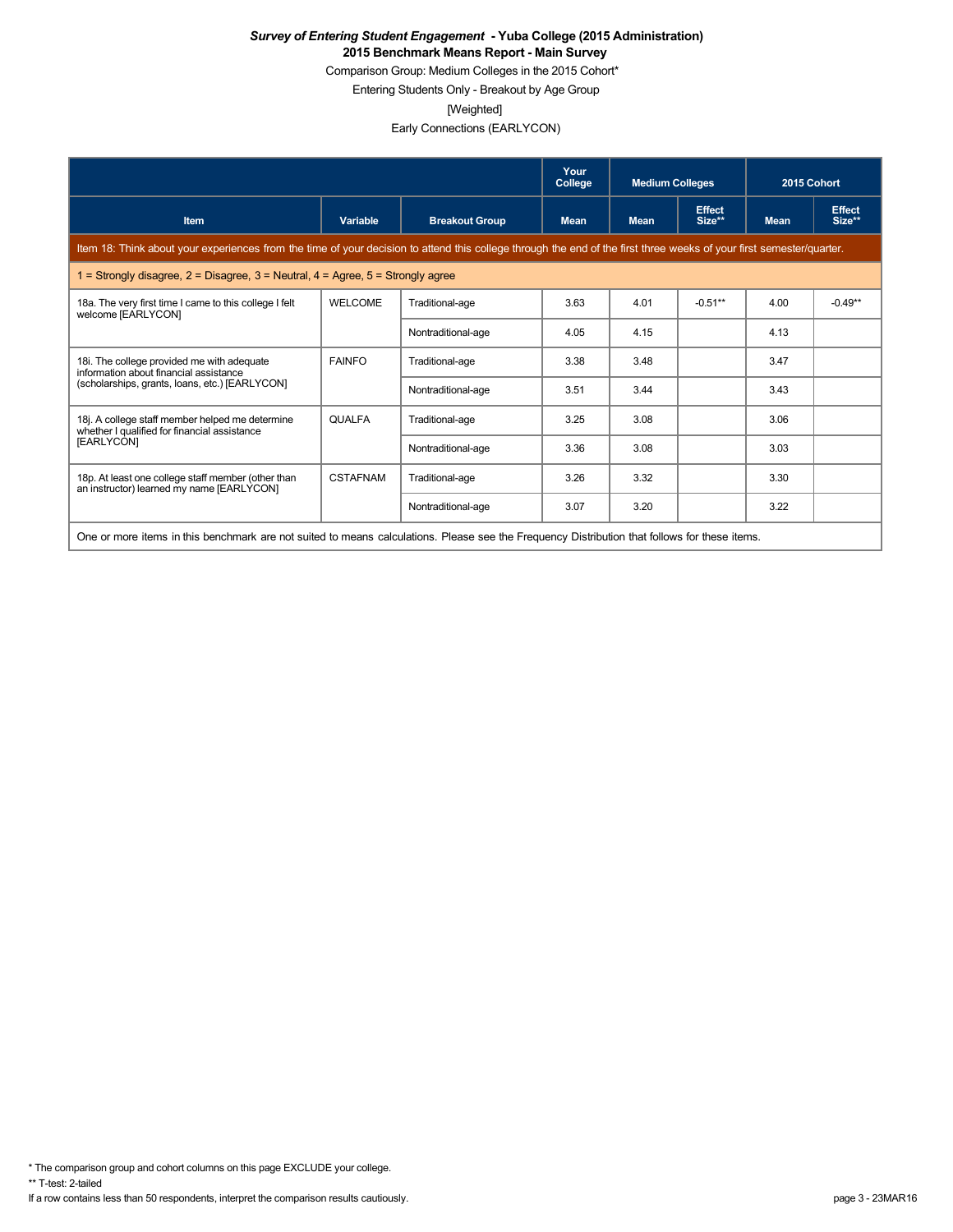**2015 Benchmark Frequency Distributions - Main Survey**

Comparison Group: Medium Colleges in the 2015 Cohort\* Entering Students Only - Breakout by Age Group: Traditional-Age Students

[Weighted]

Early Connections (EARLYCON)

|                                                                                      |                 |                                                                                                                                                                      | <b>Your College</b> |         | <b>Medium Colleges</b> |         | 2015 Cohort |         |
|--------------------------------------------------------------------------------------|-----------------|----------------------------------------------------------------------------------------------------------------------------------------------------------------------|---------------------|---------|------------------------|---------|-------------|---------|
| <b>Item</b>                                                                          | Variable        | <b>Responses</b>                                                                                                                                                     | Count               | Percent | Count                  | Percent | Count       | Percent |
|                                                                                      |                 | Item 18: Think about your experiences from the time of your decision to attend this college through the end of the first three weeks of your first semester/quarter. |                     |         |                        |         |             |         |
| 18a. The very first time I came to this                                              | <b>WELCOME</b>  | Strongly disagree                                                                                                                                                    | $\overline{7}$      | 3.0     | 142                    | 0.8     | 539         | 0.7     |
| college I felt welcome [EARLYCON]                                                    |                 | Disagree                                                                                                                                                             | 15                  | 7.0     | 298                    | 1.7     | 1,497       | 1.9     |
|                                                                                      |                 | Neutral                                                                                                                                                              | 65                  | 29.6    | 3.768                  | 21.6    | 18.363      | 22.9    |
|                                                                                      |                 | Agree                                                                                                                                                                | 98                  | 45.1    | 8,198                  | 47.0    | 36,661      | 45.8    |
|                                                                                      |                 | Strongly agree                                                                                                                                                       | 33                  | 15.2    | 5,048                  | 28.9    | 22,958      | 28.7    |
|                                                                                      |                 | Total                                                                                                                                                                | 218                 | 100.0   | 17,453                 | 100.0   | 80,018      | 100.0   |
| 18i. The college provided me with adequate<br>information about financial assistance | <b>FAINFO</b>   | Strongly disagree                                                                                                                                                    | 16                  | 7.2     | 1.032                  | 5.9     | 4.879       | 6.1     |
| (scholarships, grants, loans, etc.)<br>[EARLYCON]                                    |                 | Disagree                                                                                                                                                             | 38                  | 17.2    | 2.341                  | 13.4    | 10.889      | 13.6    |
|                                                                                      |                 | Neutral                                                                                                                                                              | 53                  | 24.4    | 4,637                  | 26.6    | 21,162      | 26.5    |
|                                                                                      |                 | Agree                                                                                                                                                                | 72                  | 32.9    | 6,071                  | 34.9    | 27,514      | 34.4    |
|                                                                                      |                 | Strongly agree                                                                                                                                                       | 40                  | 18.2    | 3,336                  | 19.2    | 15,447      | 19.3    |
|                                                                                      |                 | <b>Total</b>                                                                                                                                                         | 218                 | 100.0   | 17,417                 | 100.0   | 79,892      | 100.0   |
| 18j. A college staff member helped me<br>determine whether I qualified for financial | <b>QUALFA</b>   | Strongly disagree                                                                                                                                                    | 19                  | 8.8     | 1,669                  | 9.6     | 8,134       | 10.2    |
| assistance [EARLYCON]                                                                |                 | <b>Disagree</b>                                                                                                                                                      | 45                  | 20.7    | 4.330                  | 24.9    | 20,298      | 25.5    |
|                                                                                      |                 | Neutral                                                                                                                                                              | 49                  | 22.7    | 4,755                  | 27.3    | 21,289      | 26.7    |
|                                                                                      |                 | Agree                                                                                                                                                                | 71                  | 32.7    | 4,156                  | 23.9    | 18,653      | 23.4    |
|                                                                                      |                 | Strongly agree                                                                                                                                                       | 33                  | 15.0    | 2.481                  | 14.3    | 11,341      | 14.2    |
|                                                                                      |                 | Total                                                                                                                                                                | 218                 | 100.0   | 17,391                 | 100.0   | 79,716      | 100.0   |
| 18p. At least one college staff member<br>(other than an instructor) learned my name | <b>CSTAFNAM</b> | Strongly disagree                                                                                                                                                    | 24                  | 11.2    | 2,013                  | 11.6    | 9,557       | 12.0    |
| [EARLYCON]                                                                           |                 | <b>Disagree</b>                                                                                                                                                      | 39                  | 17.9    | 3,567                  | 20.5    | 16,379      | 20.5    |
|                                                                                      |                 | Neutral                                                                                                                                                              | 49                  | 22.7    | 3.021                  | 17.4    | 14,053      | 17.6    |
|                                                                                      |                 | Agree                                                                                                                                                                | 65                  | 29.9    | 4,505                  | 25.9    | 20,494      | 25.7    |
|                                                                                      |                 | Strongly agree                                                                                                                                                       | 40                  | 18.2    | 4,302                  | 24.7    | 19,324      | 24.2    |
|                                                                                      |                 | <b>Total</b>                                                                                                                                                         | 218                 | 100.0   | 17,407                 | 100.0   | 79,806      | 100.0   |
| Item <sub>23</sub>                                                                   |                 |                                                                                                                                                                      |                     |         |                        |         |             |         |
| 23. Was a specific person assigned to you                                            | <b>ASNPERS</b>  | Yes                                                                                                                                                                  | 46                  | 21.4    | 5.488                  | 31.9    | 23.894      | 30.4    |
| so you could see him/her each time you<br>needed information or assistance?          |                 | <b>No</b>                                                                                                                                                            | 168                 | 78.6    | 11,704                 | 68.1    | 54,658      | 69.6    |
|                                                                                      |                 | <b>Total</b>                                                                                                                                                         | 213                 | 100.0   | 17,192                 | 100.0   | 78,552      | 100.0   |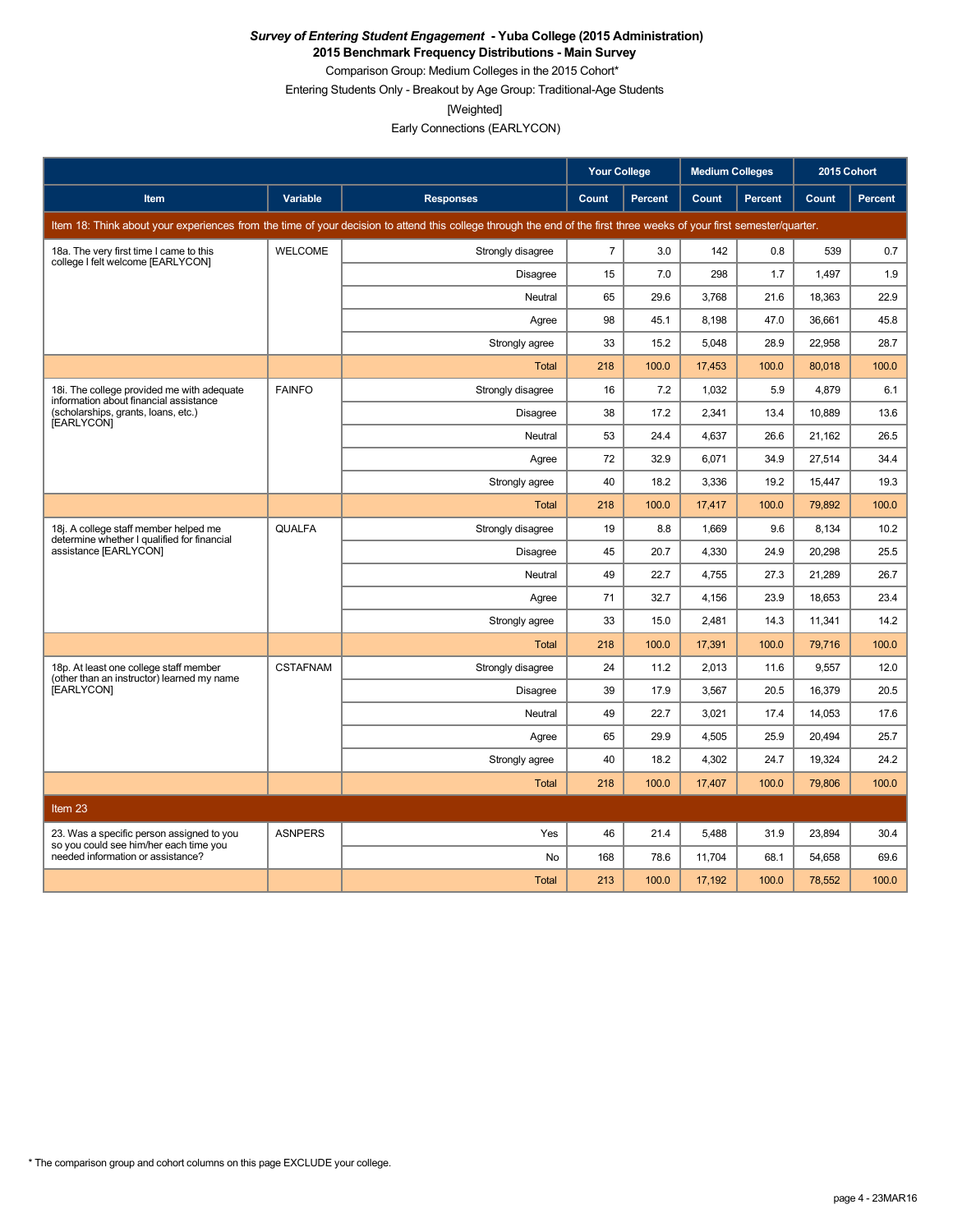**2015 Benchmark Frequency Distributions - Main Survey**

Comparison Group: Medium Colleges in the 2015 Cohort\*

Entering Students Only - Breakout by Age Group: Nontraditional-Age Students

[Weighted]

Early Connections (EARLYCON)

|                                                                                      |                 |                                                                                                                                                                      | <b>Your College</b>     |                | <b>Medium Colleges</b> |                | 2015 Cohort |         |
|--------------------------------------------------------------------------------------|-----------------|----------------------------------------------------------------------------------------------------------------------------------------------------------------------|-------------------------|----------------|------------------------|----------------|-------------|---------|
| <b>Item</b>                                                                          | <b>Variable</b> | <b>Responses</b>                                                                                                                                                     | Count                   | <b>Percent</b> | Count                  | <b>Percent</b> | Count       | Percent |
|                                                                                      |                 | Item 18: Think about your experiences from the time of your decision to attend this college through the end of the first three weeks of your first semester/quarter. |                         |                |                        |                |             |         |
| 18a. The very first time I came to this<br>college I felt welcome [EARLYCON]         | <b>WELCOME</b>  | Strongly disagree                                                                                                                                                    | 0                       | N/A            | 21                     | 0.6            | 152         | 1.1     |
|                                                                                      |                 | <b>Disagree</b>                                                                                                                                                      | $\mathbf 0$             | N/A            | 56                     | 1.7            | 281         | 2.0     |
|                                                                                      |                 | Neutral                                                                                                                                                              | 10                      | 26.8           | 563                    | 16.9           | 2,453       | 17.4    |
|                                                                                      |                 | Agree                                                                                                                                                                | 15                      | 41.8           | 1,446                  | 43.4           | 5,987       | 42.4    |
|                                                                                      |                 | Strongly agree                                                                                                                                                       | 11                      | 31.4           | 1,246                  | 37.4           | 5,261       | 37.2    |
|                                                                                      |                 | <b>Total</b>                                                                                                                                                         | 37                      | 100.0          | 3,333                  | 100.0          | 14,134      | 100.0   |
| 18i. The college provided me with adequate<br>information about financial assistance | <b>FAINFO</b>   | Strongly disagree                                                                                                                                                    | $\overline{2}$          | 5.9            | 219                    | 6.6            | 1,124       | 8.0     |
| (scholarships, grants, loans, etc.)<br>[EARLYCON]                                    |                 | Disagree                                                                                                                                                             | 5                       | 14.9           | 550                    | 16.6           | 2,206       | 15.6    |
|                                                                                      |                 | Neutral                                                                                                                                                              | 8                       | 22.4           | 824                    | 24.8           | 3,327       | 23.6    |
|                                                                                      |                 | Agree                                                                                                                                                                | 13                      | 35.8           | 1,009                  | 30.4           | 4,321       | 30.6    |
|                                                                                      |                 | Strongly agree                                                                                                                                                       | 8                       | 20.9           | 717                    | 21.6           | 3,129       | 22.2    |
|                                                                                      |                 | <b>Total</b>                                                                                                                                                         | 37                      | 100.0          | 3,318                  | 100.0          | 14,107      | 100.0   |
| 18j. A college staff member helped me<br>determine whether I qualified for financial | <b>QUALFA</b>   | Strongly disagree                                                                                                                                                    | $\mathbf{1}$            | 3.0            | 361                    | 10.9           | 1,799       | 12.8    |
| assistance [EARLYCON]                                                                |                 | <b>Disagree</b>                                                                                                                                                      | 10                      | 26.9           | 876                    | 26.4           | 3,571       | 25.4    |
|                                                                                      |                 | Neutral                                                                                                                                                              | 9                       | 25.4           | 811                    | 24.4           | 3,495       | 24.8    |
|                                                                                      |                 | Agree                                                                                                                                                                | 8                       | 20.8           | 672                    | 20.3           | 2,841       | 20.2    |
|                                                                                      |                 | Strongly agree                                                                                                                                                       | 9                       | 23.9           | 596                    | 18.0           | 2,373       | 16.9    |
|                                                                                      |                 | Total                                                                                                                                                                | 37                      | 100.0          | 3,318                  | 100.0          | 14,080      | 100.0   |
| 18p. At least one college staff member<br>(other than an instructor) learned my name | <b>CSTAFNAM</b> | Strongly disagree                                                                                                                                                    | $\overline{4}$          | 11.9           | 451                    | 13.6           | 2,067       | 14.7    |
| [EARLYCON]                                                                           |                 | <b>Disagree</b>                                                                                                                                                      | 9                       | 25.5           | 703                    | 21.2           | 2,782       | 19.7    |
|                                                                                      |                 | Neutral                                                                                                                                                              | $\overline{\mathbf{4}}$ | 11.9           | 643                    | 19.4           | 2,619       | 18.6    |
|                                                                                      |                 | Agree                                                                                                                                                                | 16                      | 44.8           | 766                    | 23.1           | 3,209       | 22.8    |
|                                                                                      |                 | Strongly agree                                                                                                                                                       | $\overline{2}$          | 5.9            | 753                    | 22.7           | 3,409       | 24.2    |
|                                                                                      |                 | <b>Total</b>                                                                                                                                                         | 37                      | 100.0          | 3,316                  | 100.0          | 14,086      | 100.0   |
| Item 23                                                                              |                 |                                                                                                                                                                      |                         |                |                        |                |             |         |
| 23. Was a specific person assigned to you                                            | <b>ASNPERS</b>  | Yes                                                                                                                                                                  | 6                       | 16.3           | 1,155                  | 35.1           | 4,677       | 33.5    |
| so you could see him/her each time you<br>needed information or assistance?          |                 | No                                                                                                                                                                   | 31                      | 83.7           | 2,138                  | 64.9           | 9,299       | 66.5    |
|                                                                                      |                 | <b>Total</b>                                                                                                                                                         | 37                      | 100.0          | 3,293                  | 100.0          | 13,976      | 100.0   |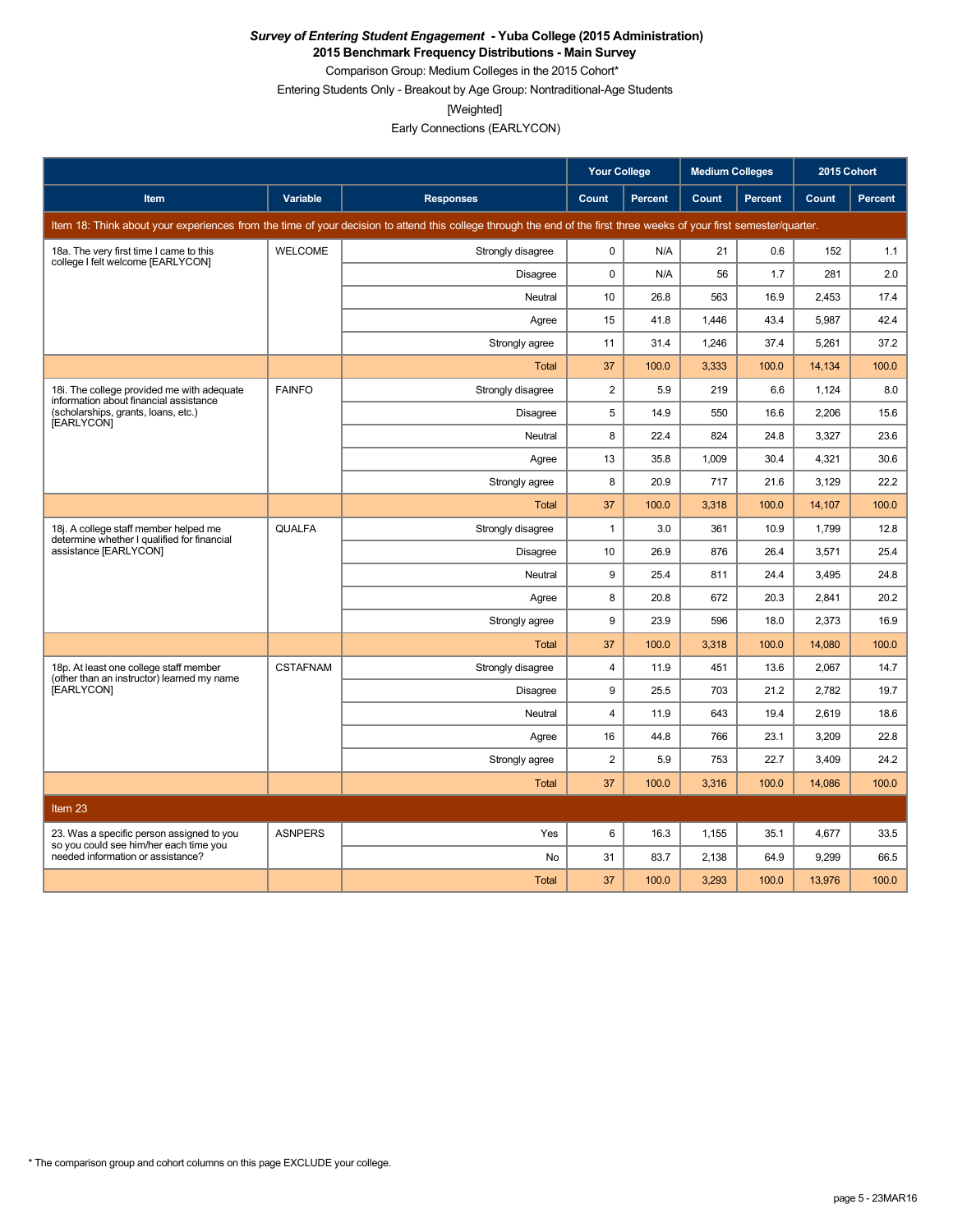#### *Survey of Entering Student Engagement* **Yuba College (2015 Administration) 2015 Benchmark Bar Chart - Main Survey** Comparison Group: Medium Colleges in the 2015 Cohort\* Entering Students Only - Breakout by Age Group [Weighted] High Expectations and Aspirations (HIEXPECT)



\* The comparison group and cohort bars on this page INCLUDE your college.

23MAR16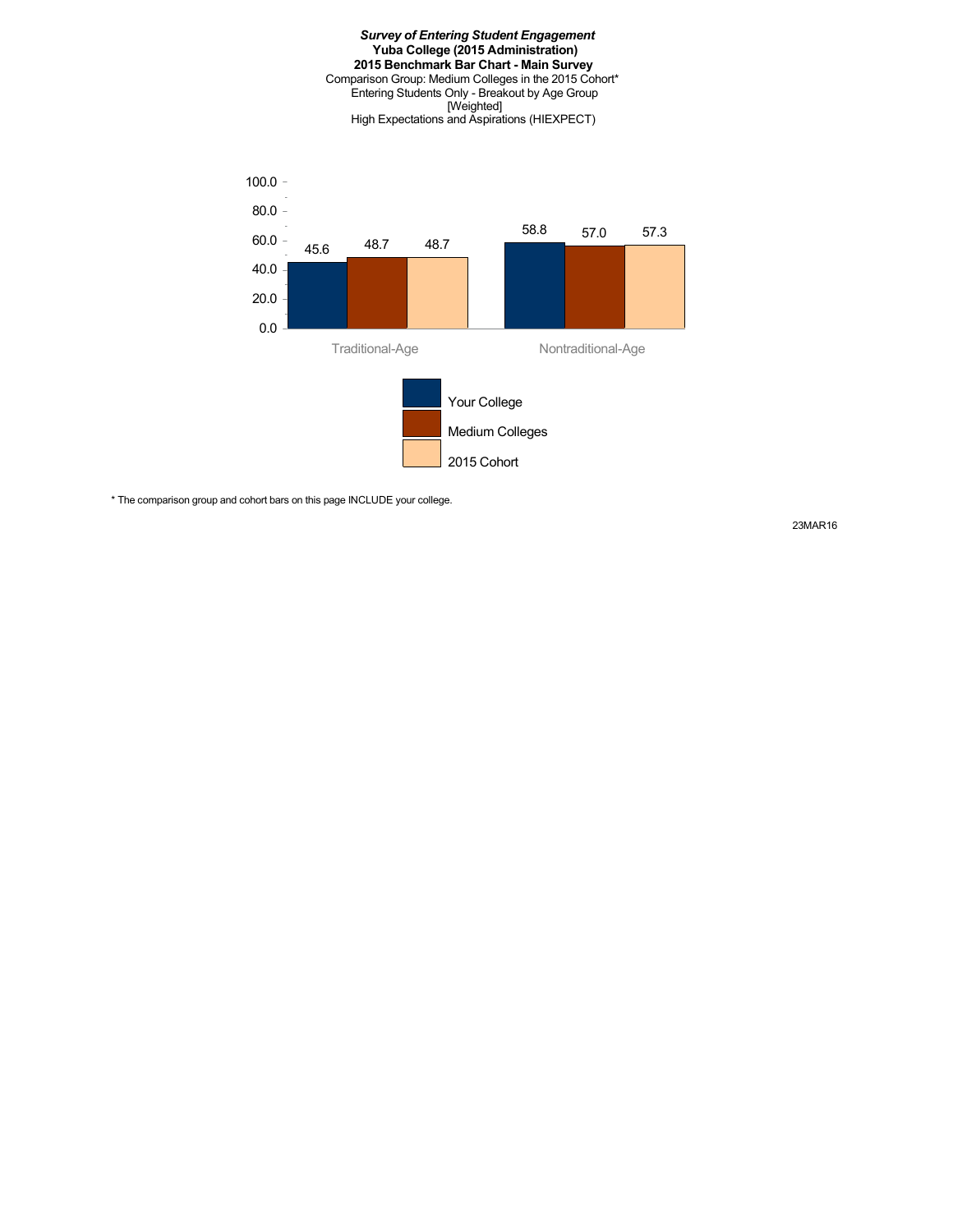Comparison Group: Medium Colleges in the 2015 Cohort\*

Entering Students Only - Breakout by Age Group

[Weighted]

High Expectations and Aspirations (HIEXPECT)

|                                                                                                                                                                      |                 |                       | Your<br>College | <b>Medium Colleges</b> |                         | 2015 Cohort |                         |
|----------------------------------------------------------------------------------------------------------------------------------------------------------------------|-----------------|-----------------------|-----------------|------------------------|-------------------------|-------------|-------------------------|
| <b>Item</b>                                                                                                                                                          | Variable        | <b>Breakout Group</b> | <b>Mean</b>     | <b>Mean</b>            | <b>Effect</b><br>Size** | <b>Mean</b> | <b>Effect</b><br>Size** |
| Item 18: Think about your experiences from the time of your decision to attend this college through the end of the first three weeks of your first semester/quarter. |                 |                       |                 |                        |                         |             |                         |
| 1 = Strongly disagree, $2$ = Disagree, $3$ = Neutral, $4$ = Agree, $5$ = Strongly agree                                                                              |                 |                       |                 |                        |                         |             |                         |
| 18b. The instructors at this college want me to<br>succeed [HIEXPECT]                                                                                                | <b>WNTSCCD</b>  | Traditional-age       | 3.98            | 4.26                   | $-0.43**$               | 4.27        | $-0.43**$               |
|                                                                                                                                                                      |                 | Nontraditional-age    | 4.21            | 4.42                   |                         | 4.41        |                         |
| 18t. I have the motivation to do what it takes to<br>succeed in college [HIEXPECT]                                                                                   | <b>ITTAKES</b>  | Traditional-age       | 4.29            | 4.37                   |                         | 4.37        |                         |
|                                                                                                                                                                      |                 | Nontraditional-age    | 4.57            | 4.57                   |                         | 4.56        |                         |
| 18u. I am prepared academically to succeed in<br>college [HIEXPECT]                                                                                                  | <b>ACPRPRD</b>  | Traditional-age       | 4.28            | 4.26                   |                         | 4.28        |                         |
|                                                                                                                                                                      |                 | Nontraditional-age    | 4.46            | 4.31                   |                         | 4.32        |                         |
| Item 19: During the first three weeks of your first semester/quarter at this college, about how often did you do the following?                                      |                 |                       |                 |                        |                         |             |                         |
| 1 = Never, $2 =$ Once, $3 =$ Two or three times, $4 =$ Four or more times                                                                                            |                 |                       |                 |                        |                         |             |                         |
| 19c. Turn in an assignment late [HIEXPECT]                                                                                                                           | <b>LATETURN</b> | Traditional-age       | 1.37            | 1.46                   |                         | 1.45        |                         |
|                                                                                                                                                                      |                 | Nontraditional-age    | 1.32            | 1.37                   |                         | 1.38        |                         |
| 19d. Not turn in an assignment [HIEXPECT]                                                                                                                            | <b>NOTTURN</b>  | Traditional-age       | 1.54            | 1.40                   |                         | 1.41        |                         |
|                                                                                                                                                                      |                 | Nontraditional-age    | 1.22            | 1.21                   |                         | 1.22        |                         |
| 19f. Come to class without completing readings or<br>assignments [HIEXPECT]                                                                                          | <b>NOTCOMPL</b> | Traditional-age       | 1.66            | 1.66                   |                         | 1.64        |                         |
|                                                                                                                                                                      |                 | Nontraditional-age    | 1.34            | 1.43                   |                         | 1.41        |                         |
| 19s. Skip class [HIEXPECT]                                                                                                                                           | <b>SKIPCL</b>   | Traditional-age       | 1.35            | 1.35                   |                         | 1.35        |                         |
|                                                                                                                                                                      |                 | Nontraditional-age    | 1.20            | 1.27                   |                         | 1.26        |                         |

\* The comparison group and cohort columns on this page EXCLUDE your college.

\*\* T-test: 2-tailed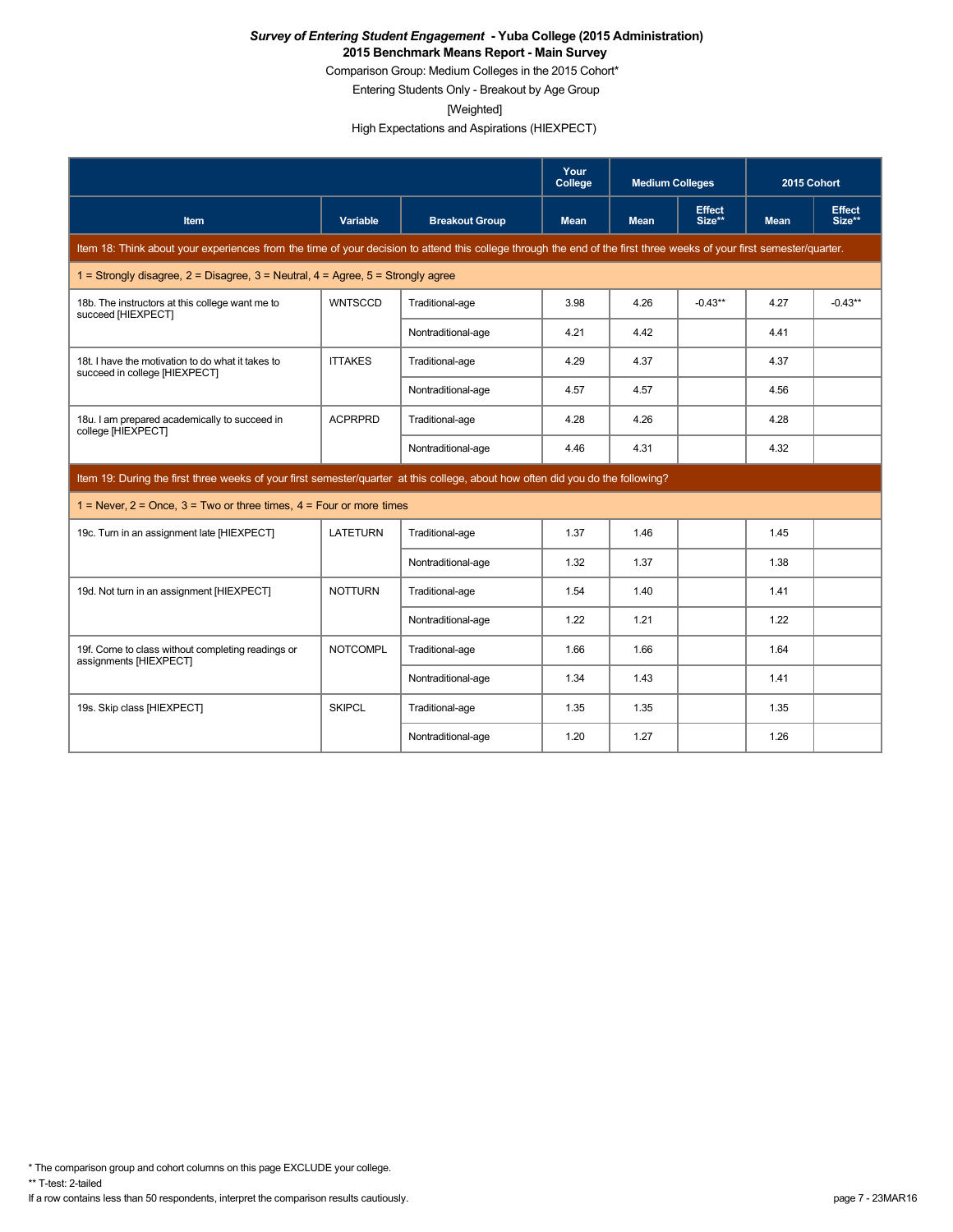**2015 Benchmark Frequency Distributions - Main Survey**

Comparison Group: Medium Colleges in the 2015 Cohort\*

Entering Students Only - Breakout by Age Group: Traditional-Age Students

[Weighted]

High Expectations and Aspirations (HIEXPECT)

|                                                                                    |                 |                                                                                                                                                                      | <b>Your College</b> |                | <b>Medium Colleges</b> |                | 2015 Cohort |                |
|------------------------------------------------------------------------------------|-----------------|----------------------------------------------------------------------------------------------------------------------------------------------------------------------|---------------------|----------------|------------------------|----------------|-------------|----------------|
| Item                                                                               | Variable        | <b>Responses</b>                                                                                                                                                     | Count               | <b>Percent</b> | Count                  | <b>Percent</b> | Count       | <b>Percent</b> |
|                                                                                    |                 | Item 18: Think about your experiences from the time of your decision to attend this college through the end of the first three weeks of your first semester/quarter. |                     |                |                        |                |             |                |
| 18b. The instructors at this college want me<br>to succeed [HIEXPECT]              | <b>WNTSCCD</b>  | Strongly disagree                                                                                                                                                    | $\overline{c}$      | 1.0            | 29                     | 0.2            | 142         | 0.2            |
|                                                                                    |                 | <b>Disagree</b>                                                                                                                                                      | 0                   | N/A            | 104                    | 0.6            | 506         | 0.6            |
|                                                                                    |                 | Neutral                                                                                                                                                              | 54                  | 25.0           | 2,071                  | 11.9           | 9,374       | 11.8           |
|                                                                                    |                 | Agree                                                                                                                                                                | 104                 | 48.0           | 8,182                  | 47.2           | 37,526      | 47.1           |
|                                                                                    |                 | Strongly agree                                                                                                                                                       | 57                  | 26.0           | 6,961                  | 40.1           | 32,081      | 40.3           |
|                                                                                    |                 | <b>Total</b>                                                                                                                                                         | 218                 | 100.0          | 17,347                 | 100.0          | 79,628      | 100.0          |
| 18t. I have the motivation to do what it takes<br>to succeed in college [HIEXPECT] | <b>ITTAKES</b>  | Strongly disagree                                                                                                                                                    | 0                   | N/A            | 69                     | 0.4            | 393         | 0.5            |
|                                                                                    |                 | <b>Disagree</b>                                                                                                                                                      | 3                   | 1.3            | 257                    | 1.5            | 1,107       | 1.4            |
|                                                                                    |                 | Neutral                                                                                                                                                              | 24                  | 11.0           | 1,681                  | 9.7            | 8,112       | 10.2           |
|                                                                                    |                 | Agree                                                                                                                                                                | 99                  | 45.5           | 6,615                  | 38.1           | 29,223      | 36.7           |
|                                                                                    |                 | Strongly agree                                                                                                                                                       | 92                  | 42.2           | 8,759                  | 50.4           | 40,846      | 51.3           |
|                                                                                    |                 | Total                                                                                                                                                                | 218                 | 100.0          | 17,381                 | 100.0          | 79,681      | 100.0          |
| 18u. I am prepared academically to succeed<br>in college [HIEXPECT]                | <b>ACPRPRD</b>  | Strongly disagree                                                                                                                                                    | 0                   | N/A            | 95                     | 0.5            | 401         | 0.5            |
|                                                                                    |                 | <b>Disagree</b>                                                                                                                                                      | 4                   | 1.8            | 277                    | 1.6            | 1,222       | 1.5            |
|                                                                                    |                 | Neutral                                                                                                                                                              | 22                  | 10.1           | 2,279                  | 13.1           | 10,356      | 13.0           |
|                                                                                    |                 | Agree                                                                                                                                                                | 101                 | 46.9           | 7,070                  | 40.6           | 31,736      | 39.7           |
|                                                                                    |                 | Strongly agree                                                                                                                                                       | 89                  | 41.3           | 7,702                  | 44.2           | 36,172      | 45.3           |
|                                                                                    |                 | Total                                                                                                                                                                | 216                 | 100.0          | 17,423                 | 100.0          | 79,887      | 100.0          |
|                                                                                    |                 | Item 19: During the first three weeks of your first semester/quarter at this college, about how often did you do the following?                                      |                     |                |                        |                |             |                |
| 19c. Turn in an assignment late [HIEXPECT]                                         | <b>LATETURN</b> | Never                                                                                                                                                                | 152                 | 70.4           | 11,321                 | 64.6           | 51,957      | 64.9           |
|                                                                                    |                 | Once                                                                                                                                                                 | 51                  | 23.5           | 4,514                  | 25.8           | 20,759      | 25.9           |
|                                                                                    |                 | Two or three times                                                                                                                                                   | 11                  | 5.0            | 1,483                  | 8.5            | 6,484       | 8.1            |
|                                                                                    |                 | Four or more times                                                                                                                                                   | 2                   | 1.0            | 196                    | 1.1            | 876         | 1.1            |
|                                                                                    |                 | Total                                                                                                                                                                | 215                 | 100.0          | 17,513                 | 100.0          | 80,075      | 100.0          |
| 19d. Not turn in an assignment [HIEXPECT]                                          | <b>NOTTURN</b>  | Never                                                                                                                                                                | 130                 | 61.2           | 12,196                 | 70.7           | 54,954      | 69.6           |
|                                                                                    |                 | Once                                                                                                                                                                 | 54                  | 25.5           | 3,536                  | 20.5           | 16,903      | 21.4           |
|                                                                                    |                 | Two or three times                                                                                                                                                   | 23                  | 11.0           | 1,218                  | 7.1            | 5,671       | $7.2\,$        |
|                                                                                    |                 | Four or more times                                                                                                                                                   | 5                   | 2.3            | 300                    | 1.7            | 1,431       | 1.8            |
|                                                                                    |                 | <b>Total</b>                                                                                                                                                         | 213                 | 100.0          | 17,251                 | 100.0          | 78,960      | 100.0          |
| 19f. Come to class without completing<br>readings or assignments [HIEXPECT]        | <b>NOTCOMPL</b> | Never                                                                                                                                                                | 109                 | 50.4           | 9,425                  | 53.7           | 43,803      | 54.6           |
|                                                                                    |                 | Once                                                                                                                                                                 | 78                  | 35.8           | 5,257                  | 30.0           | 24,097      | 30.0           |
|                                                                                    |                 | Two or three times                                                                                                                                                   | 24                  | 11.0           | 2,270                  | 12.9           | 9,835       | 12.3           |
|                                                                                    |                 | Four or more times                                                                                                                                                   | 6                   | 2.8            | 593                    | 3.4            | 2,460       | 3.1            |
|                                                                                    |                 | Total                                                                                                                                                                | 217                 | 100.0          | 17,545                 | 100.0          | 80,195      | 100.0          |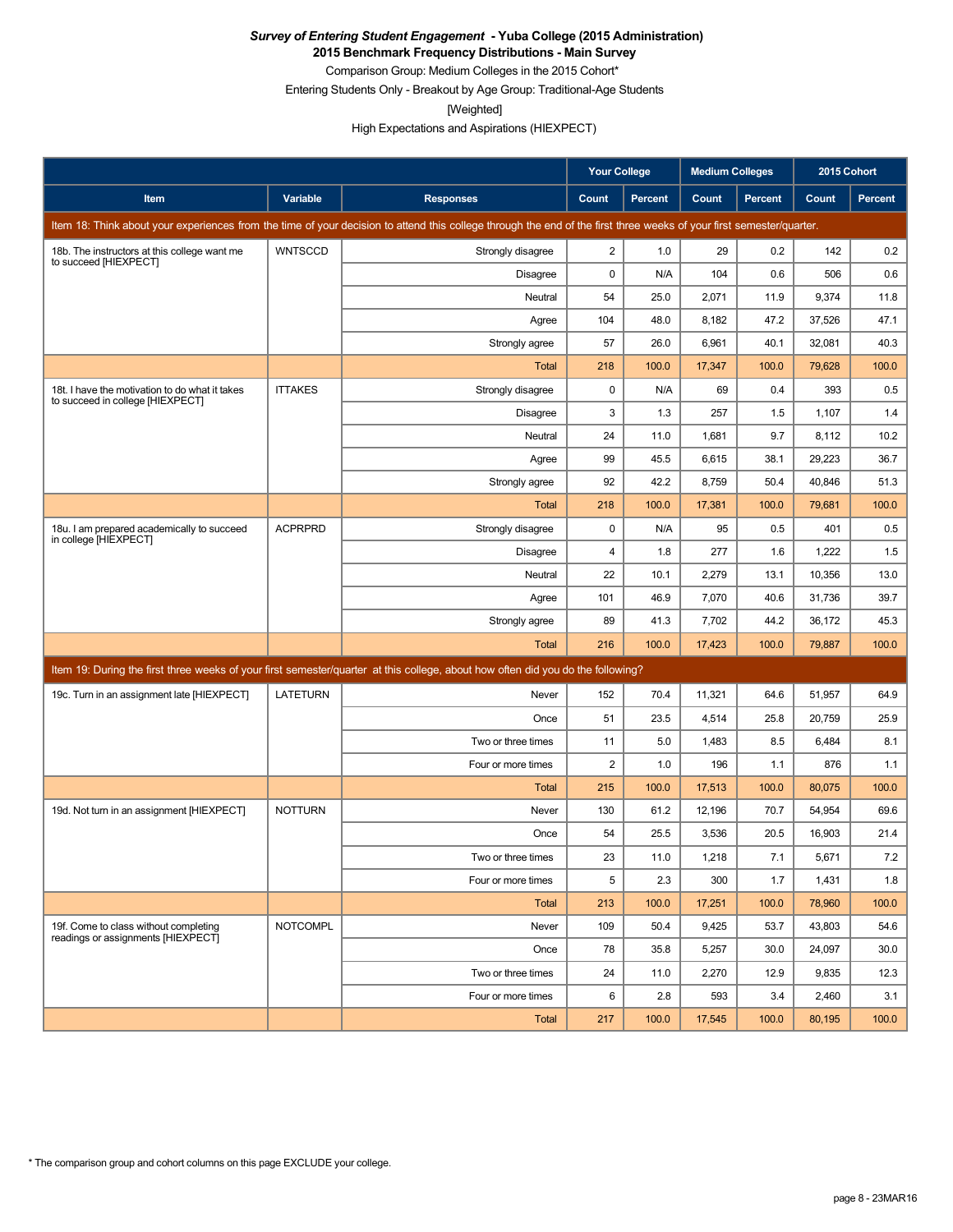**2015 Benchmark Frequency Distributions - Main Survey**

Comparison Group: Medium Colleges in the 2015 Cohort\* Entering Students Only - Breakout by Age Group: Traditional-Age Students

[Weighted]

High Expectations and Aspirations (HIEXPECT)

|                            |               |                                                                                                                                 | <b>Your College</b> |         | Medium Colleges |         | 2015 Cohort |         |
|----------------------------|---------------|---------------------------------------------------------------------------------------------------------------------------------|---------------------|---------|-----------------|---------|-------------|---------|
| <b>Item</b>                | Variable      | <b>Responses</b>                                                                                                                | Count               | Percent | Count           | Percent | Count       | Percent |
|                            |               | Item 19: During the first three weeks of your first semester/quarter at this college, about how often did you do the following? |                     |         |                 |         |             |         |
| 19s. Skip class [HIEXPECT] | <b>SKIPCL</b> | Never                                                                                                                           | 163                 | 74.6    | 13,033          | 74.1    | 59.941      | 74.5    |
|                            |               | Once                                                                                                                            | 41                  | 18.7    | 3,120           | 17.7    | 14,074      | 17.5    |
|                            |               | Two or three times                                                                                                              | 9                   | 4.3     | 1,210           | 6.9     | 5,414       | 6.7     |
|                            |               | Four or more times                                                                                                              | 5                   | 2.5     | 226             | 1.3     | 1,056       | 1.3     |
|                            |               | Total                                                                                                                           | 218                 | 100.0   | 17,588          | 100.0   | 80,484      | 100.0   |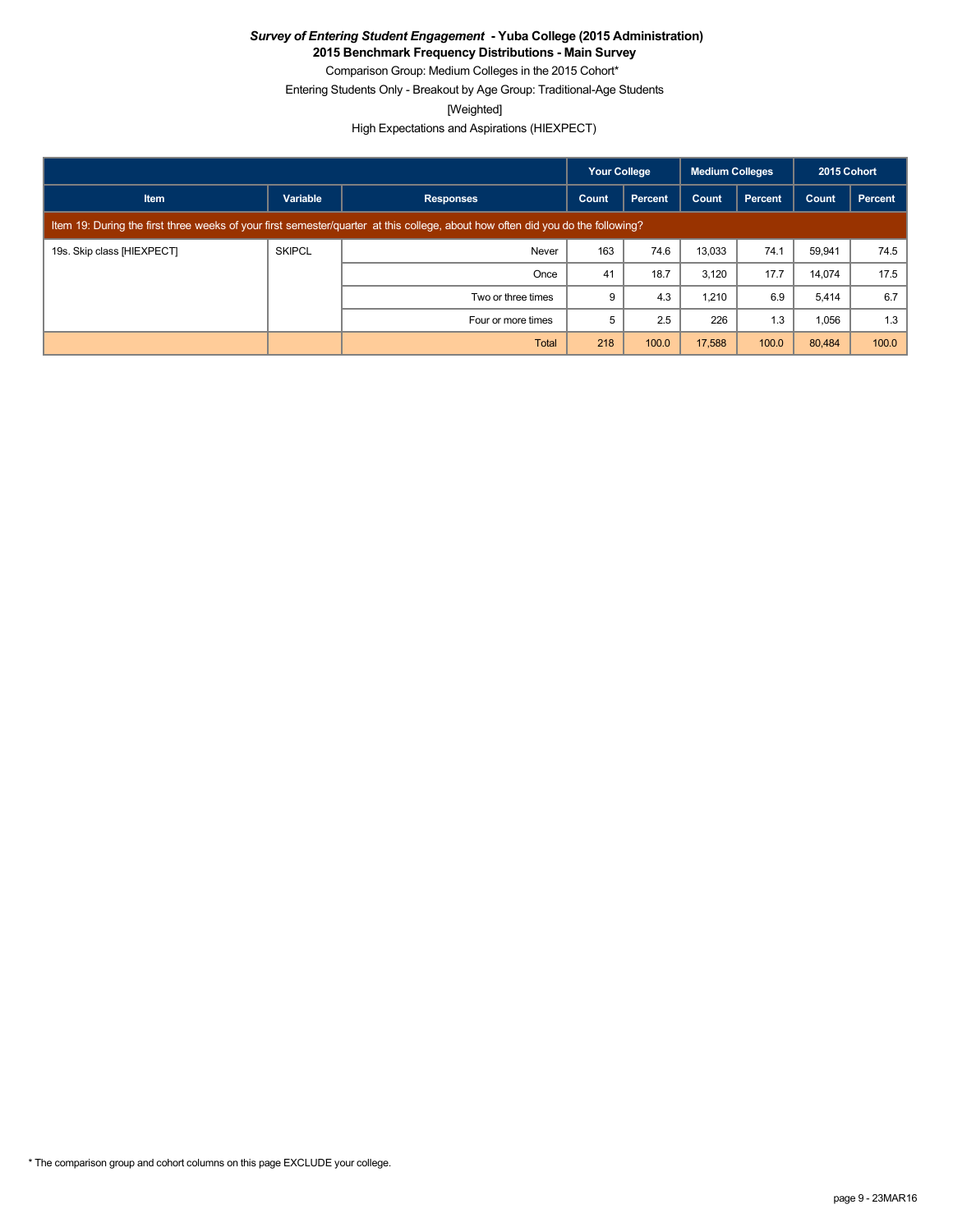**2015 Benchmark Frequency Distributions - Main Survey**

Comparison Group: Medium Colleges in the 2015 Cohort\* Entering Students Only - Breakout by Age Group: Nontraditional-Age Students

[Weighted]

High Expectations and Aspirations (HIEXPECT)

|                                                                                    |                 |                                                                                                                                                                      | Your College   |                | <b>Medium Colleges</b> |                | 2015 Cohort |                |
|------------------------------------------------------------------------------------|-----------------|----------------------------------------------------------------------------------------------------------------------------------------------------------------------|----------------|----------------|------------------------|----------------|-------------|----------------|
| <b>Item</b>                                                                        | Variable        | <b>Responses</b>                                                                                                                                                     | Count          | <b>Percent</b> | Count                  | <b>Percent</b> | Count       | <b>Percent</b> |
|                                                                                    |                 | Item 18: Think about your experiences from the time of your decision to attend this college through the end of the first three weeks of your first semester/quarter. |                |                |                        |                |             |                |
| 18b. The instructors at this college want me<br>to succeed [HIEXPECT]              | <b>WNTSCCD</b>  | Strongly disagree                                                                                                                                                    | 0              | N/A            | 6                      | 0.2            | 41          | 0.3            |
|                                                                                    |                 | Disagree                                                                                                                                                             | $\mathbf{1}$   | 1.5            | 19                     | 0.6            | 84          | 0.6            |
|                                                                                    |                 | Neutral                                                                                                                                                              | 6              | 16.4           | 274                    | 8.3            | 1,163       | 8.3            |
|                                                                                    |                 | Agree                                                                                                                                                                | 15             | 41.8           | 1,297                  | 39.2           | 5,580       | 39.8           |
|                                                                                    |                 | Strongly agree                                                                                                                                                       | 15             | 40.3           | 1,712                  | 51.8           | 7,155       | 51.0           |
|                                                                                    |                 | Total                                                                                                                                                                | 37             | 100.0          | 3,309                  | 100.0          | 14,022      | 100.0          |
| 18t. I have the motivation to do what it takes<br>to succeed in college [HIEXPECT] | <b>ITTAKES</b>  | Strongly disagree                                                                                                                                                    | 0              | N/A            | 10                     | 0.3            | 53          | 0.4            |
|                                                                                    |                 | Disagree                                                                                                                                                             | $\mathbf{1}$   | 1.6            | 30                     | 0.9            | 87          | 0.6            |
|                                                                                    |                 | Neutral                                                                                                                                                              | 3              | 9.5            | 145                    | 4.4            | 658         | 4.7            |
|                                                                                    |                 | Agree                                                                                                                                                                | $\overline{7}$ | 19.0           | 1,012                  | 30.4           | 4,361       | 31.0           |
|                                                                                    |                 | Strongly agree                                                                                                                                                       | 24             | 69.9           | 2,126                  | 64.0           | 8,932       | 63.4           |
|                                                                                    |                 | Total                                                                                                                                                                | 34             | 100.0          | 3,322                  | 100.0          | 14,090      | 100.0          |
| 18u. I am prepared academically to succeed<br>in college [HIEXPECT]                | <b>ACPRPRD</b>  | Strongly disagree                                                                                                                                                    | 0              | N/A            | 25                     | 0.7            | 90          | 0.6            |
|                                                                                    |                 | Disagree                                                                                                                                                             | $\mathbf{1}$   | 1.5            | 50                     | 1.5            | 206         | 1.5            |
|                                                                                    |                 | Neutral                                                                                                                                                              | 2              | 4.4            | 407                    | 12.3           | 1,709       | 12.1           |
|                                                                                    |                 | Agree                                                                                                                                                                | 15             | 40.3           | 1,213                  | 36.5           | 5,131       | 36.4           |
|                                                                                    |                 | Strongly agree                                                                                                                                                       | 20             | 53.8           | 1,627                  | 49.0           | 6,971       | 49.4           |
|                                                                                    |                 | <b>Total</b>                                                                                                                                                         | 37             | 100.0          | 3,322                  | 100.0          | 14,106      | 100.0          |
|                                                                                    |                 | Item 19: During the first three weeks of your first semester/quarter at this college, about how often did you do the following?                                      |                |                |                        |                |             |                |
| 19c. Turn in an assignment late [HIEXPECT]                                         | <b>LATETURN</b> | Never                                                                                                                                                                | 26             | 71.3           | 2,409                  | 72.0           | 10,063      | 71.0           |
|                                                                                    |                 | Once                                                                                                                                                                 | 9              | 25.7           | 670                    | 20.0           | 2,986       | 21.1           |
|                                                                                    |                 | Two or three times                                                                                                                                                   | $\mathbf{1}$   | 3.0            | 233                    | 7.0            | 955         | 6.7            |
|                                                                                    |                 | Four or more times                                                                                                                                                   | $\mathbf 0$    | N/A            | 33                     | 1.0            | 161         | 1.1            |
|                                                                                    |                 | Total                                                                                                                                                                | 36             | 100.0          | 3,345                  | 100.0          | 14,166      | 100.0          |
| 19d. Not turn in an assignment [HIEXPECT]                                          | <b>NOTTURN</b>  | Never                                                                                                                                                                | 29             | 79.2           | 2,743                  | 83.7           | 11,522      | 83.1           |
|                                                                                    |                 | Once                                                                                                                                                                 | $\overline{7}$ | 19.4           | 422                    | 12.9           | 1,749       | 12.6           |
|                                                                                    |                 | Two or three times                                                                                                                                                   | $\mathbf{1}$   | 1.5            | 84                     | $2.6\,$        | 446         | $3.2$          |
|                                                                                    |                 | Four or more times                                                                                                                                                   | 0              | N/A            | 29                     | 0.9            | 154         | 1.1            |
|                                                                                    |                 | Total                                                                                                                                                                | 37             | 100.0          | 3,277                  | 100.0          | 13,871      | 100.0          |
| 19f. Come to class without completing<br>readings or assignments [HIEXPECT]        | <b>NOTCOMPL</b> | Never                                                                                                                                                                | 26             | 70.2           | 2,296                  | 68.5           | 9,834       | 69.3           |
|                                                                                    |                 | Once                                                                                                                                                                 | 9              | 25.4           | 743                    | 22.2           | 3,144       | 22.1           |
|                                                                                    |                 | Two or three times                                                                                                                                                   | $\overline{2}$ | 4.4            | 258                    | 7.7            | 991         | 7.0            |
|                                                                                    |                 | Four or more times                                                                                                                                                   | 0              | N/A            | 55                     | 1.7            | 226         | 1.6            |
|                                                                                    |                 | Total                                                                                                                                                                | 37             | 100.0          | 3,352                  | 100.0          | 14,194      | 100.0          |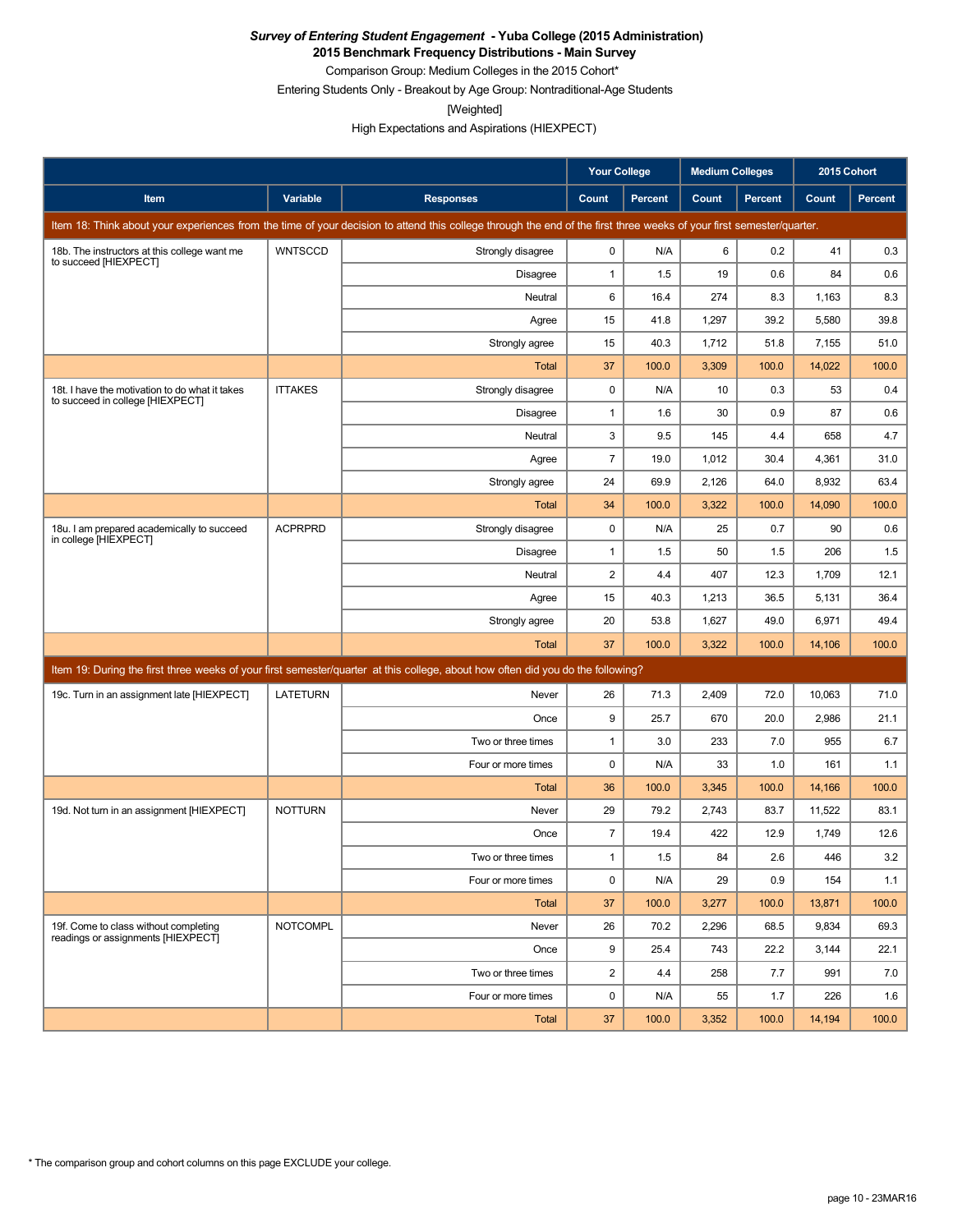**2015 Benchmark Frequency Distributions - Main Survey**

Comparison Group: Medium Colleges in the 2015 Cohort\* Entering Students Only - Breakout by Age Group: Nontraditional-Age Students

[Weighted]

High Expectations and Aspirations (HIEXPECT)

|                            |               |                                                                                                                                 | <b>Your College</b> |         | <b>Medium Colleges</b> |                | 2015 Cohort |         |
|----------------------------|---------------|---------------------------------------------------------------------------------------------------------------------------------|---------------------|---------|------------------------|----------------|-------------|---------|
| <b>Item</b>                | Variable      | <b>Responses</b>                                                                                                                | Count               | Percent | Count                  | <b>Percent</b> | Count       | Percent |
|                            |               | Item 19: During the first three weeks of your first semester/quarter at this college, about how often did you do the following? |                     |         |                        |                |             |         |
| 19s. Skip class [HIEXPECT] | <b>SKIPCL</b> | Never                                                                                                                           | 32                  | 89.4    | 2,680                  | 80.2           | 11,425      | 80.5    |
|                            |               | Once                                                                                                                            |                     | 3.0     | 459                    | 13.7           | 1,957       | 13.8    |
|                            |               | Two or three times                                                                                                              | 2                   | 6.1     | 170                    | 5.1            | 676         | 4.8     |
|                            |               | Four or more times                                                                                                              |                     | 1.5     | 34                     | 1.0            | 143         | 1.0     |
|                            |               | Total                                                                                                                           | 36                  | 100.0   | 3,343                  | 100.0          | 14,200      | 100.0   |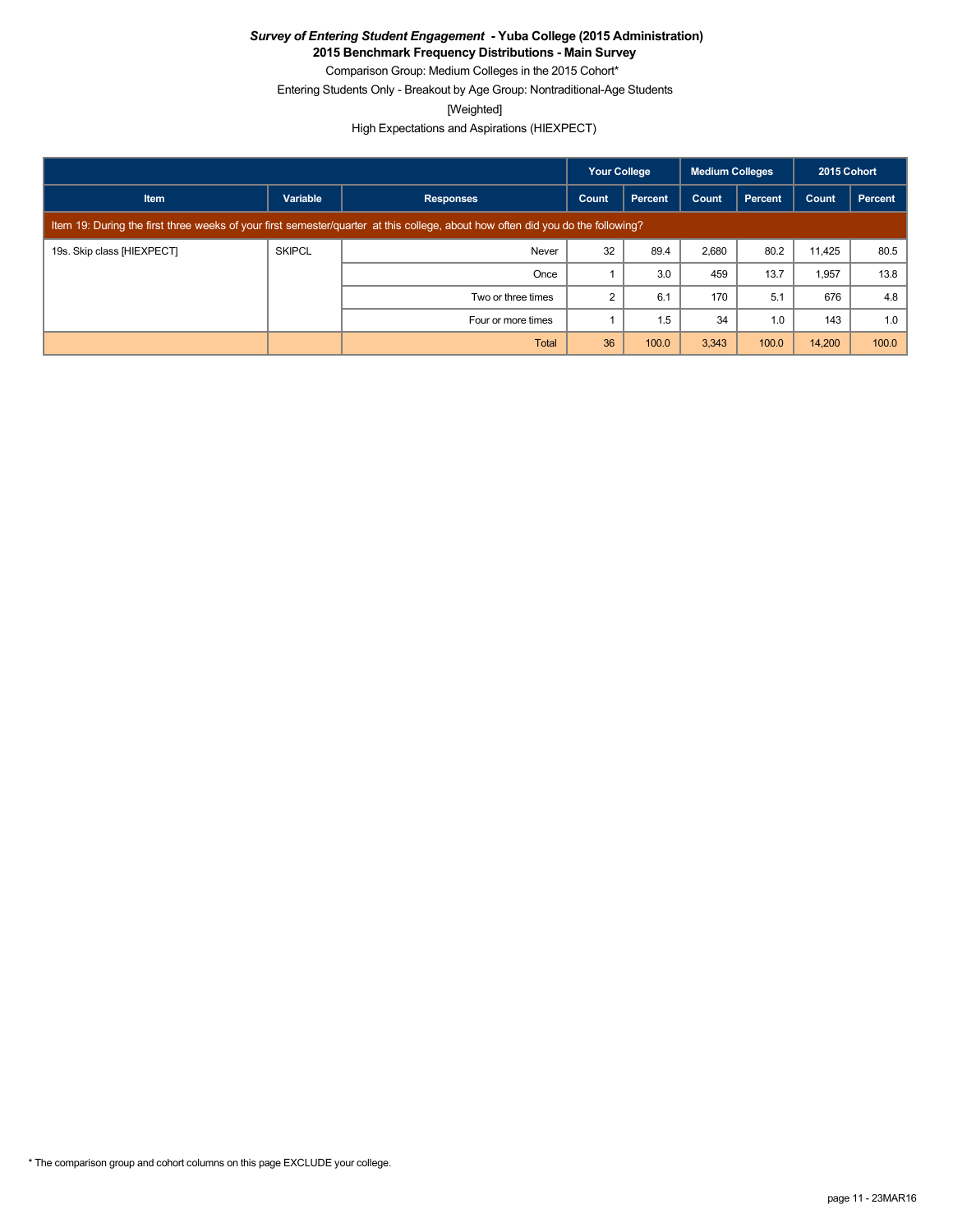#### *Survey of Entering Student Engagement* **Yuba College (2015 Administration) 2015 Benchmark Bar Chart - Main Survey** Comparison Group: Medium Colleges in the 2015 Cohort\* Entering Students Only - Breakout by Age Group [Weighted] Clear Academic Plan and Pathway (ACADPLAN)



\* The comparison group and cohort bars on this page INCLUDE your college.

23MAR16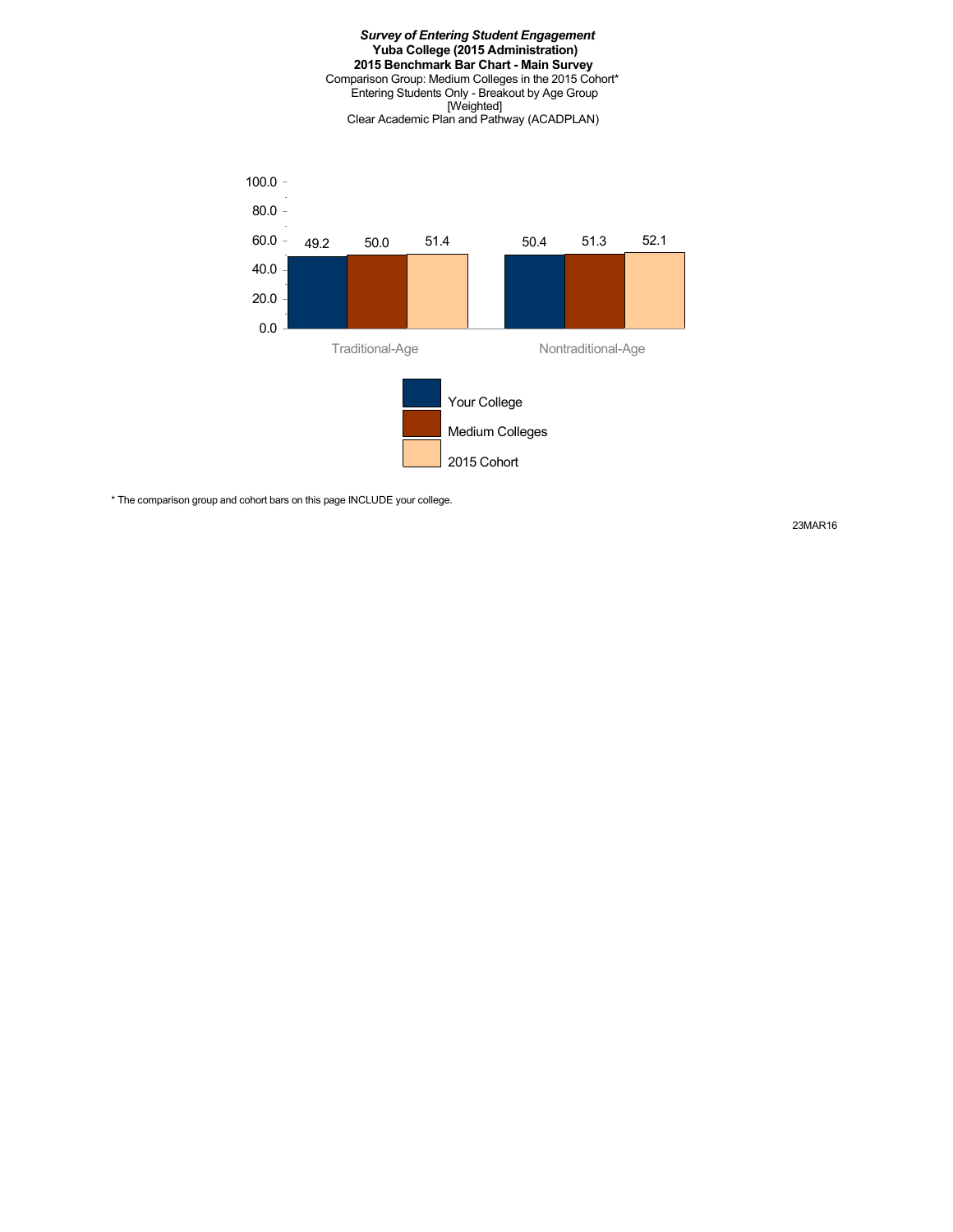Comparison Group: Medium Colleges in the 2015 Cohort\*

Entering Students Only - Breakout by Age Group

[Weighted]

Clear Academic Plan and Pathway (ACADPLAN)

|                                                                                                                                                                      |                 |                       | Your<br>College | <b>Medium Colleges</b> |                         | 2015 Cohort |                         |
|----------------------------------------------------------------------------------------------------------------------------------------------------------------------|-----------------|-----------------------|-----------------|------------------------|-------------------------|-------------|-------------------------|
| <b>Item</b>                                                                                                                                                          | Variable        | <b>Breakout Group</b> | <b>Mean</b>     | <b>Mean</b>            | <b>Effect</b><br>Size** | <b>Mean</b> | <b>Effect</b><br>Size** |
| Item 18: Think about your experiences from the time of your decision to attend this college through the end of the first three weeks of your first semester/quarter. |                 |                       |                 |                        |                         |             |                         |
| 1 = Strongly disagree, $2$ = Disagree, $3$ = Neutral, $4$ = Agree, $5$ = Strongly agree                                                                              |                 |                       |                 |                        |                         |             |                         |
| 18d. I was able to meet with an academic advisor<br>at times convenient for me [ACADPLAN]                                                                            | <b>AACONTIM</b> | Traditional-age       | 3.61            | 3.76                   |                         | 3.78        |                         |
|                                                                                                                                                                      |                 | Nontraditional-age    | 3.78            | 3.86                   |                         | 3.87        |                         |
| 18e. An advisor helped me to select a course of<br>study, program, or major [ACADPLAN]                                                                               | <b>AASELMAJ</b> | Traditional-age       | 3.63            | 3.68                   |                         | 3.69        |                         |
|                                                                                                                                                                      |                 | Nontraditional-age    | 3.87            | 3.70                   |                         | 3.73        |                         |
| 18f. An advisor helped me to set academic goals<br>and to create a plan for achieving them                                                                           | ACADGOAL        | Traditional-age       | 3.47            | 3.28                   |                         | 3.30        |                         |
| [ACADPLAN]                                                                                                                                                           |                 | Nontraditional-age    | 3.60            | 3.36                   |                         | 3.40        |                         |
| 18g. An advisor helped me to identify the courses<br>I needed to take during my first semester/quarter                                                               | CRSADV          | Traditional-age       | 3.94            | 3.91                   |                         | 3.90        |                         |
| <b>IACADPLAN1</b>                                                                                                                                                    |                 | Nontraditional-age    | 4.15            | 3.90                   |                         | 3.90        |                         |
| 18h. A college staff member talked with me about<br>my commitments outside of school (work, children,                                                                | <b>OSCOMM</b>   | Traditional-age       | 2.82            | 2.92                   |                         | 2.90        |                         |
| dependents, etc.) to help me figure out how many<br>courses to take [ACADPLAN]                                                                                       |                 | Nontraditional-age    | 2.28            | 2.90                   |                         | 2.88        |                         |

\* The comparison group and cohort columns on this page EXCLUDE your college.

\*\* T-test: 2-tailed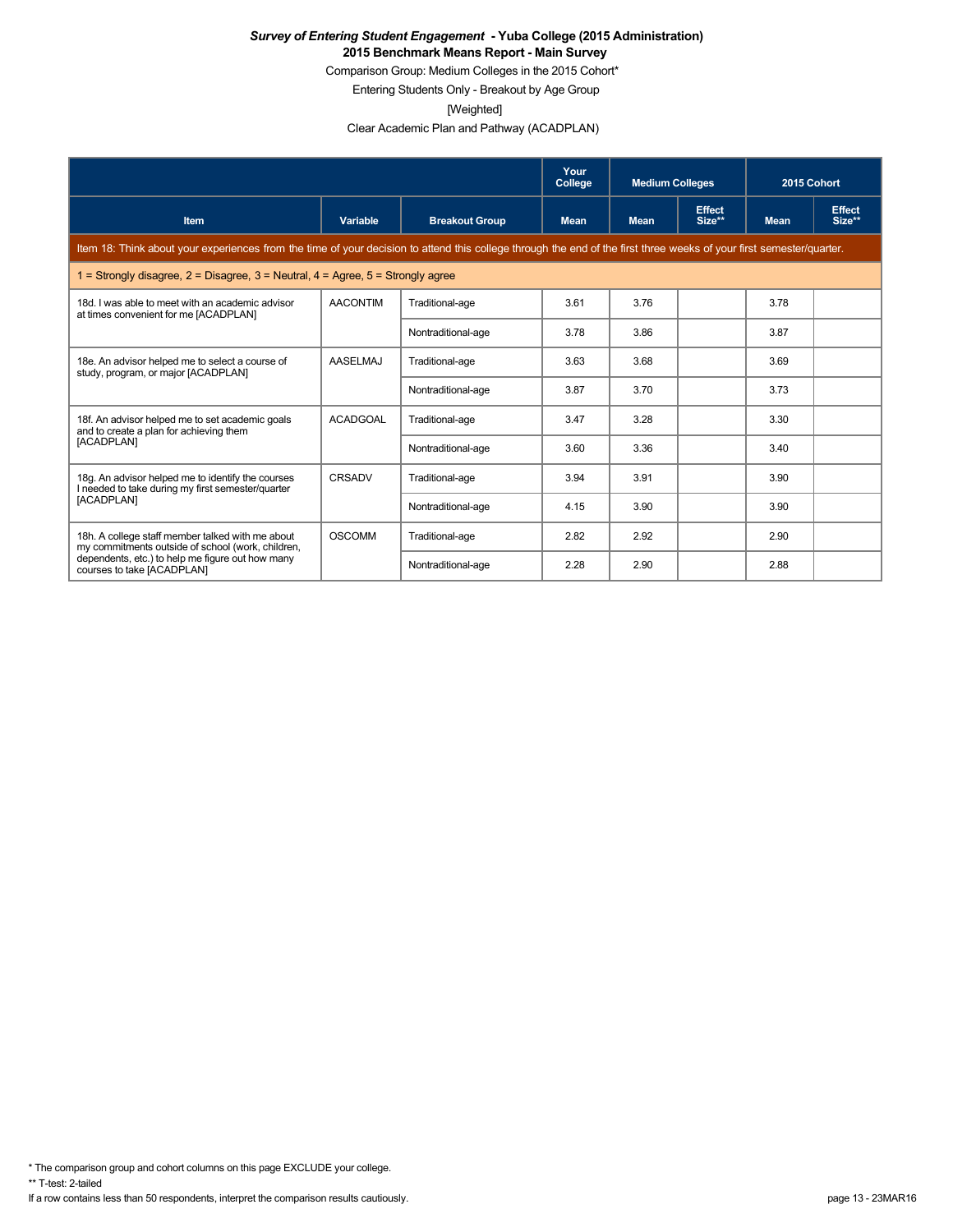**2015 Benchmark Frequency Distributions - Main Survey**

Comparison Group: Medium Colleges in the 2015 Cohort\* Entering Students Only - Breakout by Age Group: Traditional-Age Students

[Weighted]

Clear Academic Plan and Pathway (ACADPLAN)

|                                                                                       |                 |                                                                                                                                                                      | <b>Your College</b> |         | <b>Medium Colleges</b> |         | 2015 Cohort |         |
|---------------------------------------------------------------------------------------|-----------------|----------------------------------------------------------------------------------------------------------------------------------------------------------------------|---------------------|---------|------------------------|---------|-------------|---------|
| Item                                                                                  | Variable        | <b>Responses</b>                                                                                                                                                     | Count               | Percent | Count                  | Percent | Count       | Percent |
|                                                                                       |                 | Item 18: Think about your experiences from the time of your decision to attend this college through the end of the first three weeks of your first semester/quarter. |                     |         |                        |         |             |         |
| 18d. I was able to meet with an academic<br>advisor at times convenient for me        | <b>AACONTIM</b> | Strongly disagree                                                                                                                                                    | $\overline{7}$      | 3.0     | 423                    | 2.5     | 1,858       | 2.3     |
| [ACADPLAN]                                                                            |                 | Disagree                                                                                                                                                             | 16                  | 7.3     | 1,157                  | 6.7     | 5,706       | 7.2     |
|                                                                                       |                 | Neutral                                                                                                                                                              | 71                  | 33.2    | 4,582                  | 26.6    | 20,413      | 25.7    |
|                                                                                       |                 | Agree                                                                                                                                                                | 82                  | 38.0    | 6,989                  | 40.5    | 31,654      | 39.9    |
|                                                                                       |                 | Strongly agree                                                                                                                                                       | 40                  | 18.5    | 4,107                  | 23.8    | 19.706      | 24.8    |
|                                                                                       |                 | <b>Total</b>                                                                                                                                                         | 215                 | 100.0   | 17,258                 | 100.0   | 79,337      | 100.0   |
| 18e. An advisor helped me to select a<br>course of study, program, or major           | <b>AASELMAJ</b> | Strongly disagree                                                                                                                                                    | 10                  | 4.5     | 854                    | 4.9     | 3.884       | 4.9     |
| [ACADPLAN]                                                                            |                 | <b>Disagree</b>                                                                                                                                                      | 26                  | 11.7    | 2,270                  | 13.0    | 10,021      | 12.5    |
|                                                                                       |                 | Neutral                                                                                                                                                              | 51                  | 23.2    | 3,266                  | 18.8    | 15,179      | 19.0    |
|                                                                                       |                 | Agree                                                                                                                                                                | 83                  | 37.9    | 6,288                  | 36.1    | 28,374      | 35.5    |
|                                                                                       |                 | Strongly agree                                                                                                                                                       | 49                  | 22.7    | 4,721                  | 27.1    | 22,401      | 28.1    |
|                                                                                       |                 | Total                                                                                                                                                                | 218                 | 100.0   | 17,400                 | 100.0   | 79,859      | 100.0   |
| 18f. An advisor helped me to set academic<br>goals and to create a plan for achieving | <b>ACADGOAL</b> | Strongly disagree                                                                                                                                                    | 8                   | 3.5     | 1,097                  | 6.3     | 5,074       | 6.4     |
| them [ACADPLAN]                                                                       |                 | Disagree                                                                                                                                                             | 43                  | 19.7    | 3,477                  | 20.0    | 15,635      | 19.6    |
|                                                                                       |                 | Neutral                                                                                                                                                              | 54                  | 24.7    | 5,248                  | 30.2    | 23,534      | 29.5    |
|                                                                                       |                 | Agree                                                                                                                                                                | 66                  | 30.1    | 4,616                  | 26.5    | 21,353      | 26.8    |
|                                                                                       |                 | Strongly agree                                                                                                                                                       | 48                  | 21.9    | 2,950                  | 17.0    | 14,156      | 17.7    |
|                                                                                       |                 | Total                                                                                                                                                                | 218                 | 100.0   | 17,388                 | 100.0   | 79,753      | 100.0   |
| 18g. An advisor helped me to identify the<br>courses I needed to take during my first | CRSADV          | Strongly disagree                                                                                                                                                    | 5                   | 2.5     | 623                    | 3.6     | 2,990       | 3.7     |
| semester/quarter [ACADPLAN]                                                           |                 | <b>Disagree</b>                                                                                                                                                      | 16                  | 7.5     | 1,411                  | 8.1     | 6,484       | 8.1     |
|                                                                                       |                 | Neutral                                                                                                                                                              | 32                  | 14.5    | 2,458                  | 14.1    | 11,395      | 14.3    |
|                                                                                       |                 | Agree                                                                                                                                                                | 98                  | 44.9    | 7,394                  | 42.5    | 33,348      | 41.8    |
|                                                                                       |                 | Strongly agree                                                                                                                                                       | 67                  | 30.7    | 5,527                  | 31.7    | 25,641      | 32.1    |
|                                                                                       |                 | <b>Total</b>                                                                                                                                                         | 218                 | 100.0   | 17,413                 | 100.0   | 79,858      | 100.0   |
| 18h. A college staff member talked with me<br>about my commitments outside of school  | <b>OSCOMM</b>   | Strongly disagree                                                                                                                                                    | 22                  | 10.2    | 1,952                  | 11.2    | 9,436       | 11.8    |
| (work, children, dependents, etc.) to help<br>me figure out how many courses to take  |                 | Disagree                                                                                                                                                             | 66                  | 30.2    | 5.159                  | 29.6    | 24,210      | 30.3    |
| [ACADPLAN]                                                                            |                 | Neutral                                                                                                                                                              | 73                  | 33.8    | 4,659                  | 26.8    | 20,652      | 25.9    |
|                                                                                       |                 | Agree                                                                                                                                                                | 40                  | 18.5    | 3,544                  | 20.4    | 15,972      | 20.0    |
|                                                                                       |                 | Strongly agree                                                                                                                                                       | 16                  | 7.2     | 2,087                  | 12.0    | 9,602       | 12.0    |
|                                                                                       |                 | Total                                                                                                                                                                | 218                 | 100.0   | 17,401                 | 100.0   | 79,871      | 100.0   |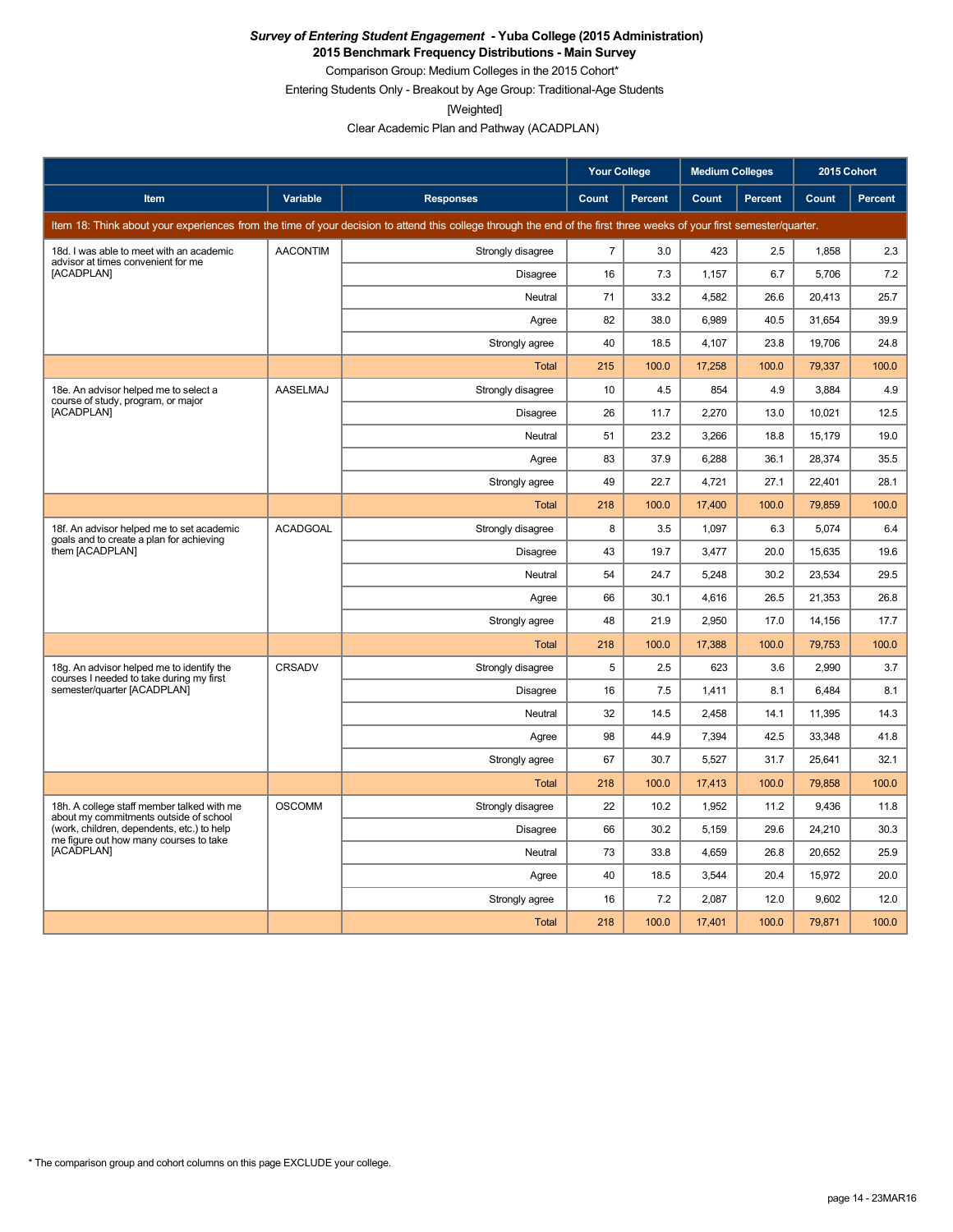**2015 Benchmark Frequency Distributions - Main Survey**

Comparison Group: Medium Colleges in the 2015 Cohort\* Entering Students Only - Breakout by Age Group: Nontraditional-Age Students

[Weighted]

Clear Academic Plan and Pathway (ACADPLAN)

|                                                                                       |                 |                                                                                                                                                                      | <b>Your College</b> |                | <b>Medium Colleges</b> |                | 2015 Cohort  |         |
|---------------------------------------------------------------------------------------|-----------------|----------------------------------------------------------------------------------------------------------------------------------------------------------------------|---------------------|----------------|------------------------|----------------|--------------|---------|
| Item                                                                                  | Variable        | <b>Responses</b>                                                                                                                                                     | Count               | <b>Percent</b> | Count                  | <b>Percent</b> | <b>Count</b> | Percent |
|                                                                                       |                 | Item 18: Think about your experiences from the time of your decision to attend this college through the end of the first three weeks of your first semester/quarter. |                     |                |                        |                |              |         |
| 18d. I was able to meet with an academic<br>advisor at times convenient for me        | <b>AACONTIM</b> | Strongly disagree                                                                                                                                                    | $\mathbf{1}$        | 1.5            | 85                     | 2.6            | 412          | 2.9     |
| [ACADPLAN]                                                                            |                 | Disagree                                                                                                                                                             | 3                   | 7.5            | 255                    | 7.7            | 996          | 7.1     |
|                                                                                       |                 | Neutral                                                                                                                                                              | 9                   | 23.9           | 729                    | 22.1           | 2,988        | 21.4    |
|                                                                                       |                 | Agree                                                                                                                                                                | 17                  | 46.2           | 1,202                  | 36.5           | 5,202        | 37.2    |
|                                                                                       |                 | Strongly agree                                                                                                                                                       | 8                   | 20.9           | 1,025                  | 31.1           | 4,397        | 31.4    |
|                                                                                       |                 | <b>Total</b>                                                                                                                                                         | 37                  | 100.0          | 3,296                  | 100.0          | 13,995       | 100.0   |
| 18e. An advisor helped me to select a<br>course of study, program, or major           | <b>AASELMAJ</b> | Strongly disagree                                                                                                                                                    | $\mathbf{1}$        | 3.0            | 184                    | 5.5            | 790          | 5.6     |
| [ACADPLAN]                                                                            |                 | <b>Disagree</b>                                                                                                                                                      | 3                   | 7.5            | 412                    | 12.4           | 1,659        | 11.8    |
|                                                                                       |                 | Neutral                                                                                                                                                              | 4                   | 12.0           | 630                    | 18.9           | 2,613        | 18.5    |
|                                                                                       |                 | Agree                                                                                                                                                                | 20                  | 55.2           | 1,079                  | 32.5           | 4,569        | 32.4    |
|                                                                                       |                 | Strongly agree                                                                                                                                                       | 8                   | 22.4           | 1,017                  | 30.6           | 4,469        | 31.7    |
|                                                                                       |                 | Total                                                                                                                                                                | 37                  | 100.0          | 3,323                  | 100.0          | 14,099       | 100.0   |
| 18f. An advisor helped me to set academic<br>goals and to create a plan for achieving | <b>ACADGOAL</b> | Strongly disagree                                                                                                                                                    | 3                   | 8.9            | 230                    | 6.9            | 955          | 6.8     |
| them [ACADPLAN]                                                                       |                 | <b>Disagree</b>                                                                                                                                                      | 3                   | 8.9            | 590                    | 17.8           | 2,386        | 17.0    |
|                                                                                       |                 | Neutral                                                                                                                                                              | 5                   | 13.5           | 928                    | 28.0           | 3.918        | 27.8    |
|                                                                                       |                 | Agree                                                                                                                                                                | 19                  | 50.7           | 877                    | 26.4           | 3,649        | 25.9    |
|                                                                                       |                 | Strongly agree                                                                                                                                                       | $\overline{7}$      | 17.9           | 691                    | 20.8           | 3,162        | 22.5    |
|                                                                                       |                 | Total                                                                                                                                                                | 37                  | 100.0          | 3,315                  | 100.0          | 14,069       | 100.0   |
| 18g. An advisor helped me to identify the<br>courses I needed to take during my first | CRSADV          | Strongly disagree                                                                                                                                                    | $\mathbf{1}$        | 3.0            | 144                    | 4.3            | 614          | 4.4     |
| semester/quarter [ACADPLAN]                                                           |                 | Disagree                                                                                                                                                             | 0                   | N/A            | 280                    | 8.4            | 1,198        | 8.5     |
|                                                                                       |                 | Neutral                                                                                                                                                              | 4                   | 12.0           | 474                    | 14.3           | 2,095        | 14.9    |
|                                                                                       |                 | Agree                                                                                                                                                                | 18                  | 49.2           | 1,296                  | 39.0           | 5,309        | 37.7    |
|                                                                                       |                 | Strongly agree                                                                                                                                                       | 13                  | 35.9           | 1,129                  | 34.0           | 4,878        | 34.6    |
|                                                                                       |                 | <b>Total</b>                                                                                                                                                         | 37                  | 100.0          | 3,323                  | 100.0          | 14,094       | 100.0   |
| 18h. A college staff member talked with me<br>about my commitments outside of school  | <b>OSCOMM</b>   | Strongly disagree                                                                                                                                                    | 10                  | 28.3           | 456                    | 13.7           | 2,031        | 14.4    |
| (work, children, dependents, etc.) to help<br>me figure out how many courses to take  |                 | <b>Disagree</b>                                                                                                                                                      | 13                  | 34.4           | 971                    | 29.2           | 4,136        | 29.3    |
| [ACADPLAN]                                                                            |                 | Neutral                                                                                                                                                              | 9                   | 25.4           | 830                    | 25.0           | 3.466        | 24.6    |
|                                                                                       |                 | Agree                                                                                                                                                                | $\overline{c}$      | 4.4            | 596                    | 17.9           | 2,460        | 17.4    |
|                                                                                       |                 | Strongly agree                                                                                                                                                       | 3                   | 7.5            | 470                    | 14.1           | 2,007        | 14.2    |
|                                                                                       |                 | Total                                                                                                                                                                | 37                  | 100.0          | 3,323                  | 100.0          | 14,100       | 100.0   |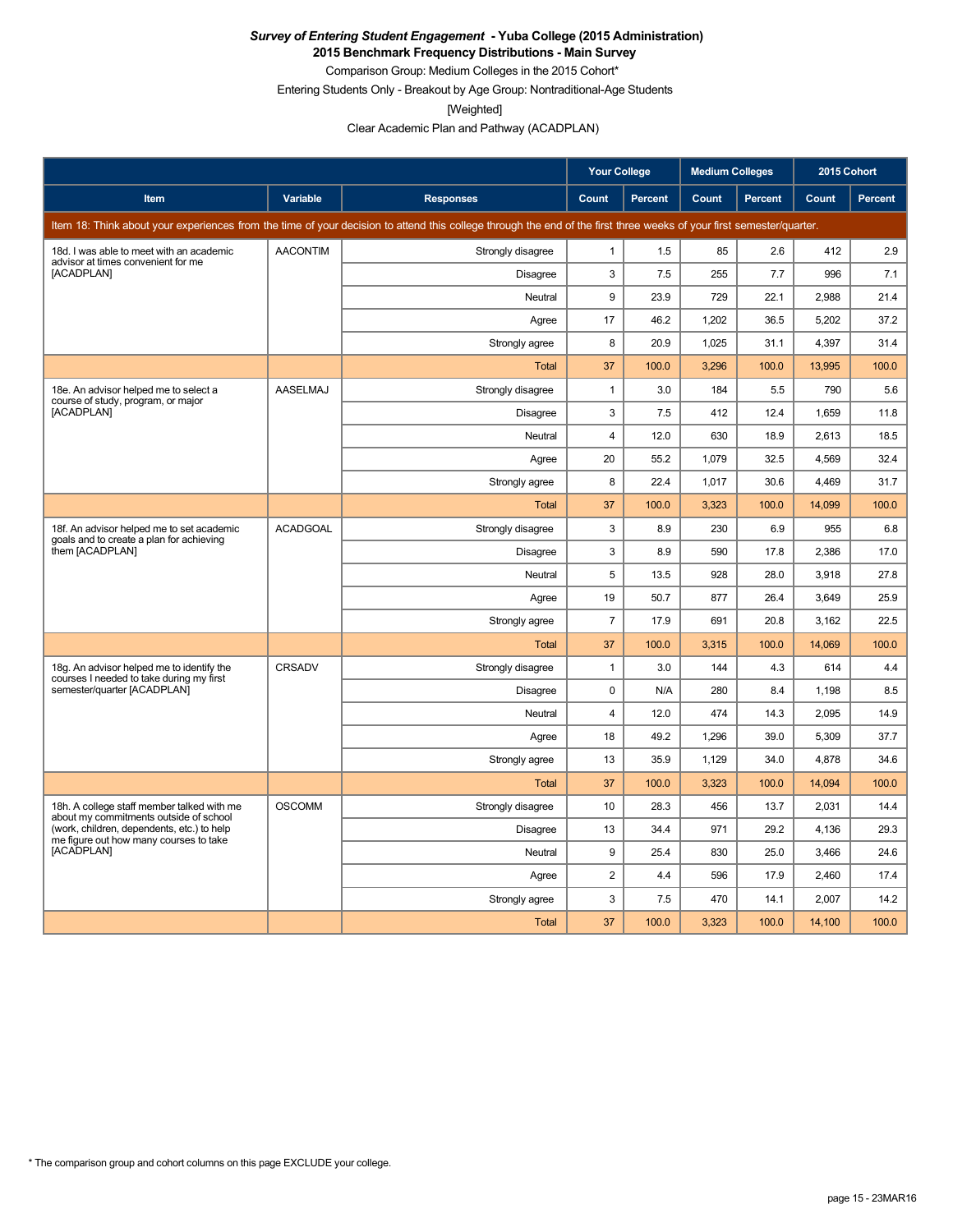#### *Survey of Entering Student Engagement* **Yuba College (2015 Administration) 2015 Benchmark Bar Chart - Main Survey** Comparison Group: Medium Colleges in the 2015 Cohort\* Entering Students Only - Breakout by Age Group [Weighted] Effective Track to College Readiness (COLLREAD)



\* The comparison group and cohort bars on this page INCLUDE your college.

23MAR16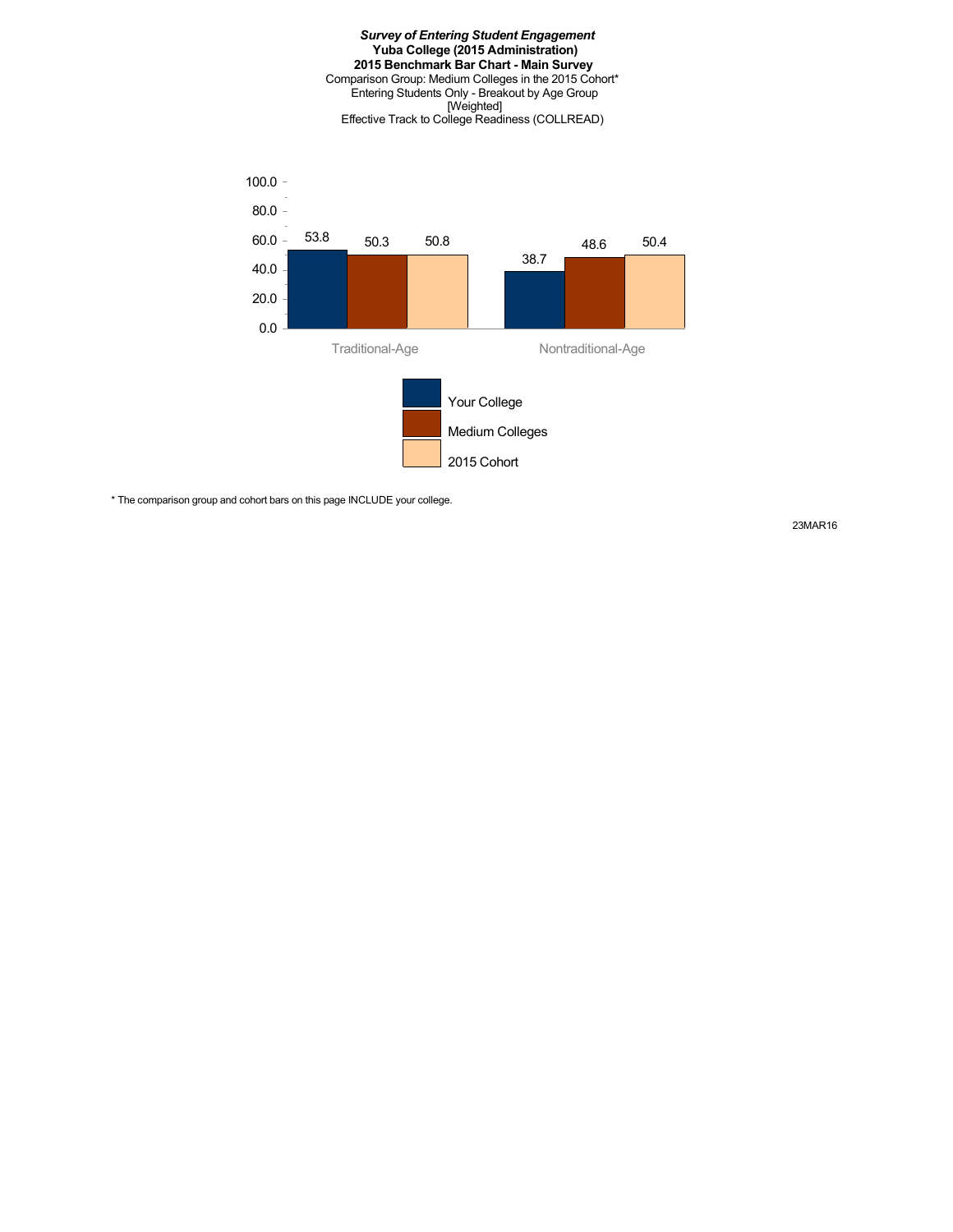Comparison Group: Medium Colleges in the 2015 Cohort\*

Entering Students Only - Breakout by Age Group

[Weighted]

Effective Track to College Readiness (COLLREAD)

|                                                                                                                                                                                                                                        |                 |                       | Your<br>College | <b>Medium Colleges</b> |                         | 2015 Cohort |                         |
|----------------------------------------------------------------------------------------------------------------------------------------------------------------------------------------------------------------------------------------|-----------------|-----------------------|-----------------|------------------------|-------------------------|-------------|-------------------------|
| <b>Item</b>                                                                                                                                                                                                                            | Variable        | <b>Breakout Group</b> | <b>Mean</b>     | <b>Mean</b>            | <b>Effect</b><br>Size** | <b>Mean</b> | <b>Effect</b><br>Size** |
| Item 21: Think about your experiences from the time of your decision to attend this college through the end of the first three weeks of your first semester/quarter.<br>Within a class, or through another experience at this college: |                 |                       |                 |                        |                         |             |                         |
| 1 = Strongly disagree, $2$ = Disagree, $3$ = Neutral, $4$ = Agree, $5$ = Strongly agree                                                                                                                                                |                 |                       |                 |                        |                         |             |                         |
| 21a. I learned to improve my study skills (listening,<br>note taking, highlighting readings, working with                                                                                                                              | <b>LNDSTUDY</b> | Traditional-age       | 3.93            | 3.95                   |                         | 3.98        |                         |
| others, etc.) [COLLREAD]                                                                                                                                                                                                               |                 | Nontraditional-age    | 4.03            | 4.02                   |                         | 4.05        |                         |
| 21b. I learned to understand my academic<br>strengths and weaknesses [COLLREAD]                                                                                                                                                        | <b>LNDACAWK</b> | Traditional-age       | 3.82            | 3.91                   |                         | 3.94        |                         |
|                                                                                                                                                                                                                                        |                 | Nontraditional-age    | 3.43            | 3.92                   |                         | 3.96        | $-0.55***$              |
| 21c. I learned skills and strategies to improve my<br>test-taking ability [COLLREAD]                                                                                                                                                   | <b>LNDSKLLS</b> | Traditional-age       | 3.50            | 3.59                   |                         | 3.63        |                         |
|                                                                                                                                                                                                                                        |                 | Nontraditional-age    | 3.19            | 3.61                   |                         | 3.67        |                         |
| One or more items in this benchmark are not suited to means calculations. Please see the Frequency Distribution that follows for these items.                                                                                          |                 |                       |                 |                        |                         |             |                         |

\* The comparison group and cohort columns on this page EXCLUDE your college.

\*\* T-test: 2-tailed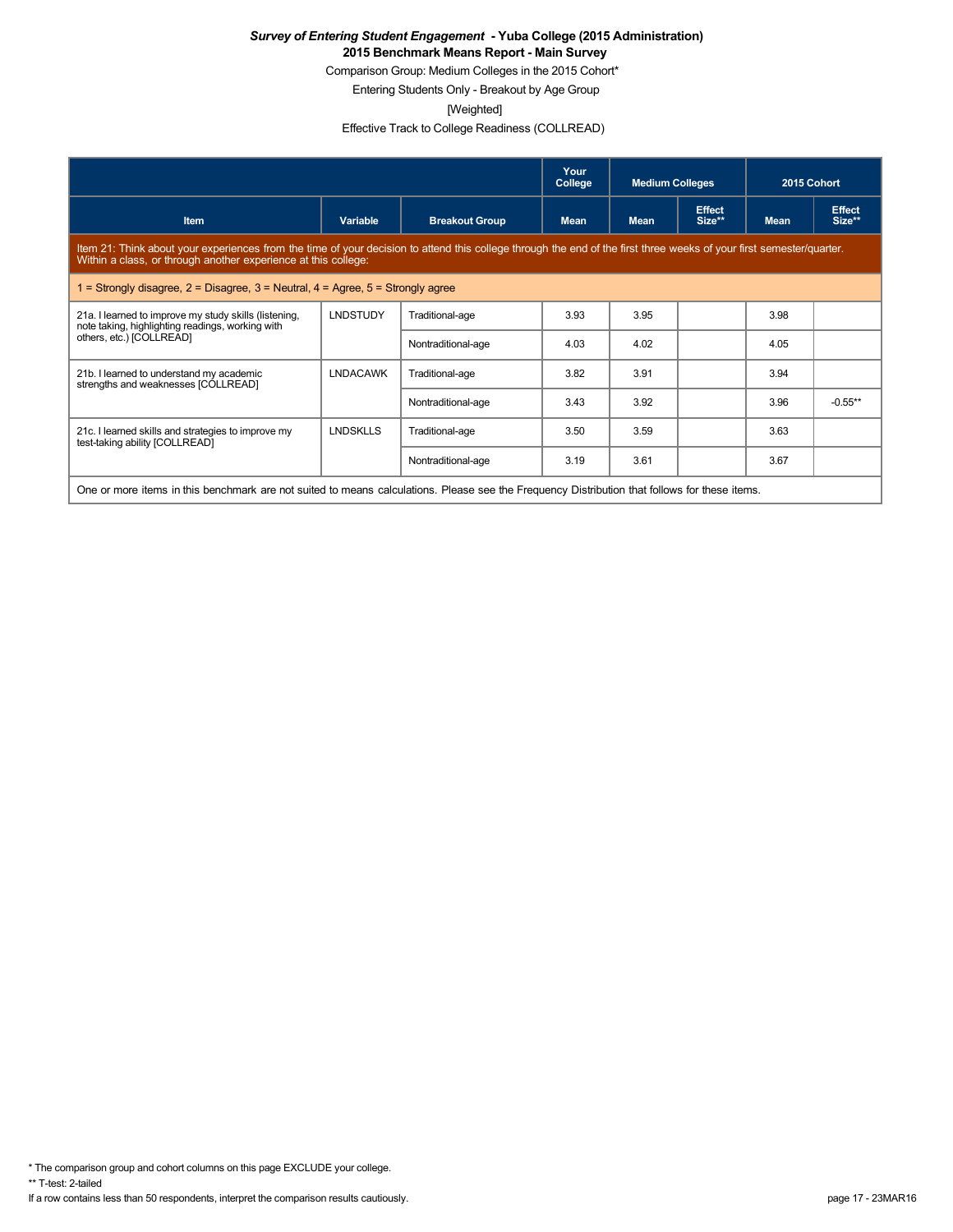**2015 Benchmark Frequency Distributions - Main Survey**

Comparison Group: Medium Colleges in the 2015 Cohort\*

Entering Students Only - Breakout by Age Group: Traditional-Age Students

[Weighted]

Effective Track to College Readiness (COLLREAD)

|                                                                                                                           |                 |                                                                                                                                                                                      | <b>Your College</b> |                | <b>Medium Colleges</b> |                | 2015 Cohort |         |
|---------------------------------------------------------------------------------------------------------------------------|-----------------|--------------------------------------------------------------------------------------------------------------------------------------------------------------------------------------|---------------------|----------------|------------------------|----------------|-------------|---------|
| Item                                                                                                                      | Variable        | <b>Responses</b>                                                                                                                                                                     | Count               | <b>Percent</b> | Count                  | <b>Percent</b> | Count       | Percent |
|                                                                                                                           |                 | Item 12: Think about your experiences from the time of your decision to attend this college through the end of the first three weeks of your first semester/quarter.                 |                     |                |                        |                |             |         |
| 12a. Before I could register for classes, I<br>was required to take a placement test<br>(COMPASS, ASSET, ACCUPLACER, SAT, | <b>REQPTEST</b> | Yes                                                                                                                                                                                  | 202                 | 93.7           | 14,561                 | 84.1           | 65,820      | 82.9    |
| ACT, etc.) to assess my skills in reading,<br>writing, and/or math [COLLREAD]                                             |                 | No                                                                                                                                                                                   | 14                  | 6.3            | 2,761                  | 15.9           | 13,621      | 17.1    |
|                                                                                                                           |                 | <b>Total</b>                                                                                                                                                                         | 216                 | 100.0          | 17,323                 | 100.0          | 79,441      | 100.0   |
| 12b. I took a placement test (COMPASS,<br>ASSET, ACCUPLACER, SAT, ACT, etc.)                                              | <b>TKPTEST</b>  | Yes                                                                                                                                                                                  | 180                 | 87.1           | 15,055                 | 88.7           | 68,309      | 87.7    |
| [COLLREAD]                                                                                                                |                 | No                                                                                                                                                                                   | 27                  | 12.9           | 1,911                  | 11.3           | 9,557       | 12.3    |
|                                                                                                                           |                 | <b>Total</b>                                                                                                                                                                         | 207                 | 100.0          | 16,966                 | 100.0          | 77,866      | 100.0   |
| Item 14                                                                                                                   |                 |                                                                                                                                                                                      |                     |                |                        |                |             |         |
| 14. This college required me to enroll in<br>classes indicated by my placement test                                       | <b>REQCLASS</b> | Yes                                                                                                                                                                                  | 177                 | 83.1           | 11.538                 | 66.7           | 53.315      | 67.3    |
| scores during my first semester/quarter<br>[COLLREAD]                                                                     |                 | No                                                                                                                                                                                   | 36                  | 16.9           | 5,767                  | 33.3           | 25,914      | 32.7    |
|                                                                                                                           |                 | <b>Total</b>                                                                                                                                                                         | 213                 | 100.0          | 17.304                 | 100.0          | 79.230      | 100.0   |
| or through another experience at this college:                                                                            |                 | Item 21: Think about your experiences from the time of your decision to attend this college through the end of the first three weeks of your first semester/quarter. Within a class, |                     |                |                        |                |             |         |
| 21a. I learned to improve my study skills<br>(listening, note taking, highlighting readings,                              | <b>LNDSTUDY</b> | Strongly disagree                                                                                                                                                                    | 3                   | 1.3            | 345                    | 2.0            | 1,253       | 1.6     |
| working with others, etc.) [COLLREAD]                                                                                     |                 | <b>Disagree</b>                                                                                                                                                                      | 9                   | 4.3            | 714                    | 4.1            | 3,187       | 4.0     |
|                                                                                                                           |                 | Neutral                                                                                                                                                                              | 49                  | 22.5           | 3.630                  | 20.6           | 16.583      | 20.6    |
|                                                                                                                           |                 | Agree                                                                                                                                                                                | 96                  | 44.3           | 7,623                  | 43.3           | 34,230      | 42.6    |
|                                                                                                                           |                 | Strongly agree                                                                                                                                                                       | 60                  | 27.7           | 5,279                  | 30.0           | 25,151      | 31.3    |
|                                                                                                                           |                 | <b>Total</b>                                                                                                                                                                         | 218                 | 100.0          | 17,591                 | 100.0          | 80,404      | 100.0   |
| 21b. I learned to understand my academic<br>strengths and weaknesses [COLLREAD]                                           | <b>LNDACAWK</b> | Strongly disagree                                                                                                                                                                    | 4                   | 2.0            | 267                    | 1.5            | 1,008       | 1.3     |
|                                                                                                                           |                 | <b>Disagree</b>                                                                                                                                                                      | 10                  | 4.8            | 742                    | 4.2            | 3.013       | 3.8     |
|                                                                                                                           |                 | Neutral                                                                                                                                                                              | 53                  | 24.5           | 3,977                  | 22.6           | 18,064      | 22.5    |
|                                                                                                                           |                 | Agree                                                                                                                                                                                | 102                 | 46.8           | 7,862                  | 44.7           | 35,816      | 44.6    |
|                                                                                                                           |                 | Strongly agree                                                                                                                                                                       | 48                  | 22.0           | 4,734                  | 26.9           | 22,415      | 27.9    |
|                                                                                                                           |                 | Total                                                                                                                                                                                | 218                 | 100.0          | 17,582                 | 100.0          | 80,317      | 100.0   |
| 21c. I learned skills and strategies to<br>improve my test-taking ability [COLLREAD]                                      | <b>LNDSKLLS</b> | Strongly disagree                                                                                                                                                                    | 10                  | 4.5            | 593                    | 3.4            | 2,274       | 2.8     |
|                                                                                                                           |                 | Disagree                                                                                                                                                                             | 20                  | 9.3            | 1,824                  | 10.4           | 7.960       | 9.9     |
|                                                                                                                           |                 | Neutral                                                                                                                                                                              | 77                  | 35.6           | 5,612                  | 31.9           | 25,490      | 31.7    |
|                                                                                                                           |                 | Agree                                                                                                                                                                                | 72                  | 33.3           | 5,713                  | 32.5           | 26,109      | 32.5    |
|                                                                                                                           |                 | Strongly agree                                                                                                                                                                       | 37                  | 17.3           | 3,837                  | 21.8           | 18,505      | 23.0    |
|                                                                                                                           |                 | <b>Total</b>                                                                                                                                                                         | 217                 | 100.0          | 17.579                 | 100.0          | 80.338      | 100.0   |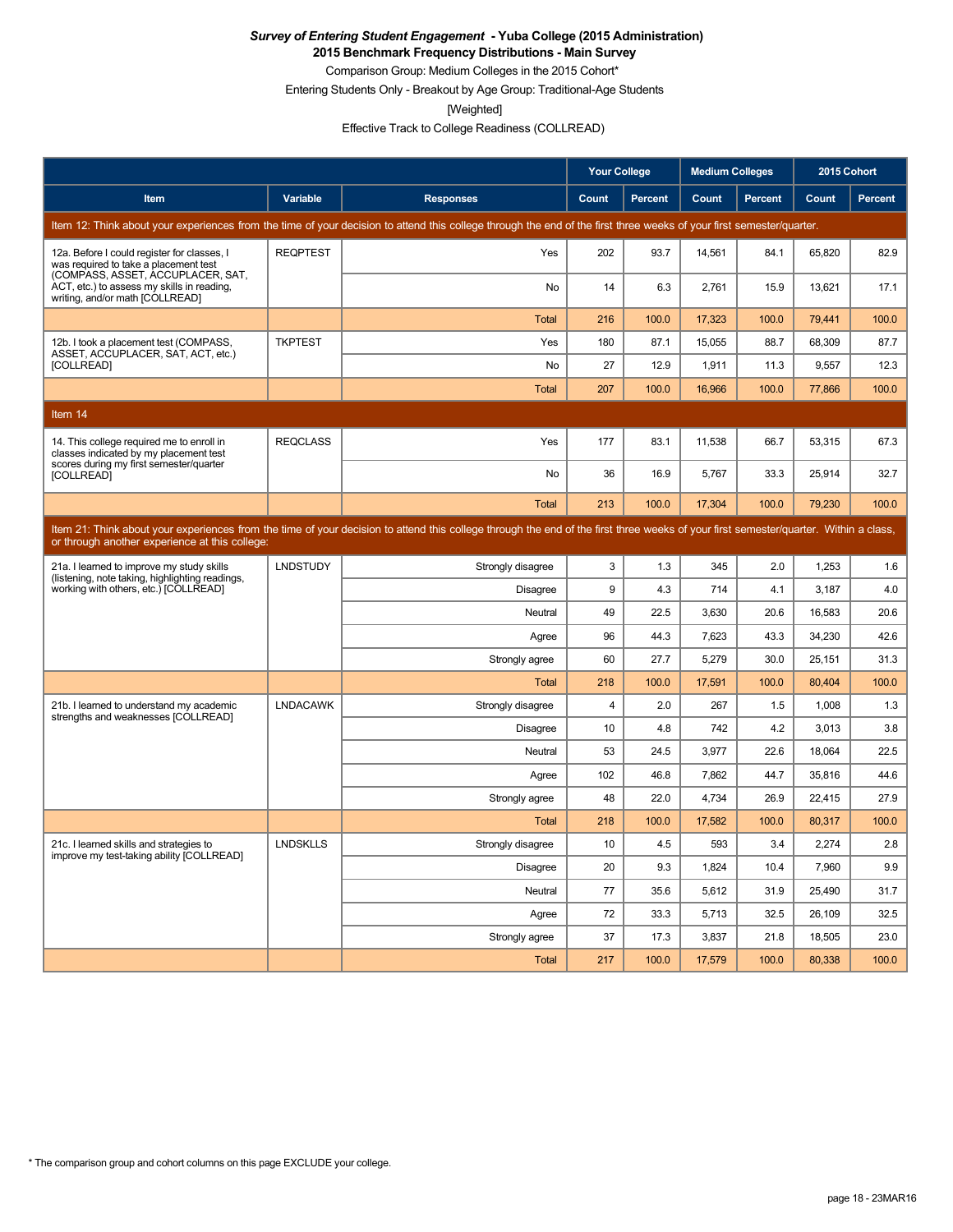**2015 Benchmark Frequency Distributions - Main Survey**

Comparison Group: Medium Colleges in the 2015 Cohort\*

Entering Students Only - Breakout by Age Group: Nontraditional-Age Students

[Weighted]

Effective Track to College Readiness (COLLREAD)

|                                                                                                                           |                 |                                                                                                                                                                                      | <b>Your College</b> |                | <b>Medium Colleges</b> |                | 2015 Cohort |         |
|---------------------------------------------------------------------------------------------------------------------------|-----------------|--------------------------------------------------------------------------------------------------------------------------------------------------------------------------------------|---------------------|----------------|------------------------|----------------|-------------|---------|
| Item                                                                                                                      | Variable        | <b>Responses</b>                                                                                                                                                                     | Count               | <b>Percent</b> | Count                  | <b>Percent</b> | Count       | Percent |
|                                                                                                                           |                 | Item 12: Think about your experiences from the time of your decision to attend this college through the end of the first three weeks of your first semester/quarter.                 |                     |                |                        |                |             |         |
| 12a. Before I could register for classes, I<br>was required to take a placement test<br>(COMPASS, ASSET, ACCUPLACER, SAT, | <b>REQPTEST</b> | Yes                                                                                                                                                                                  | 24                  | 66.6           | 2,763                  | 83.5           | 11,667      | 83.0    |
| ACT, etc.) to assess my skills in reading,<br>writing, and/or math [COLLREAD]                                             |                 | No                                                                                                                                                                                   | 12                  | 33.4           | 546                    | 16.5           | 2,385       | 17.0    |
|                                                                                                                           |                 | <b>Total</b>                                                                                                                                                                         | 36                  | 100.0          | 3,309                  | 100.0          | 14,052      | 100.0   |
| 12b. I took a placement test (COMPASS,<br>ASSET, ACCUPLACER, SAT, ACT, etc.)                                              | <b>TKPTEST</b>  | Yes                                                                                                                                                                                  | 25                  | 83.6           | 2,690                  | 85.4           | 11,187      | 83.8    |
| [COLLREAD]                                                                                                                |                 | No                                                                                                                                                                                   | 5                   | 16.4           | 461                    | 14.6           | 2,160       | 16.2    |
|                                                                                                                           |                 | <b>Total</b>                                                                                                                                                                         | 30                  | 100.0          | 3,151                  | 100.0          | 13,347      | 100.0   |
| Item 14                                                                                                                   |                 |                                                                                                                                                                                      |                     |                |                        |                |             |         |
| 14. This college required me to enroll in<br>classes indicated by my placement test                                       | <b>REQCLASS</b> | Yes                                                                                                                                                                                  | 21                  | 61.8           | 2.269                  | 68.8           | 9.649       | 69.0    |
| scores during my first semester/quarter<br>[COLLREAD]                                                                     |                 | No                                                                                                                                                                                   | 13                  | 38.2           | 1,029                  | 31.2           | 4,327       | 31.0    |
|                                                                                                                           |                 | <b>Total</b>                                                                                                                                                                         | 34                  | 100.0          | 3.299                  | 100.0          | 13,976      | 100.0   |
| or through another experience at this college:                                                                            |                 | Item 21: Think about your experiences from the time of your decision to attend this college through the end of the first three weeks of your first semester/quarter. Within a class, |                     |                |                        |                |             |         |
| 21a. I learned to improve my study skills<br>(listening, note taking, highlighting readings,                              | <b>LNDSTUDY</b> | Strongly disagree                                                                                                                                                                    | 0                   | N/A            | 51                     | 1.5            | 256         | 1.8     |
| working with others, etc.) [COLLREAD]                                                                                     |                 | Disagree                                                                                                                                                                             | $\mathbf{1}$        | 1.5            | 166                    | 4.9            | 612         | 4.3     |
|                                                                                                                           |                 | Neutral                                                                                                                                                                              | 11                  | 29.9           | 607                    | 18.1           | 2,542       | 17.8    |
|                                                                                                                           |                 | Agree                                                                                                                                                                                | 12                  | 32.8           | 1,384                  | 41.3           | 5,626       | 39.5    |
|                                                                                                                           |                 | Strongly agree                                                                                                                                                                       | 13                  | 35.8           | 1,143                  | 34.1           | 5,220       | 36.6    |
|                                                                                                                           |                 | <b>Total</b>                                                                                                                                                                         | 37                  | 100.0          | 3,351                  | 100.0          | 14,255      | 100.0   |
| 21b. I learned to understand my academic<br>strengths and weaknesses [COLLREAD]                                           | <b>LNDACAWK</b> | Strongly disagree                                                                                                                                                                    | $\sqrt{2}$          | 6.0            | 50                     | 1.5            | 202         | 1.4     |
|                                                                                                                           |                 | Disagree                                                                                                                                                                             | 3                   | 7.5            | 159                    | 4.7            | 626         | 4.4     |
|                                                                                                                           |                 | Neutral                                                                                                                                                                              | 15                  | 41.8           | 731                    | 21.8           | 3,058       | 21.5    |
|                                                                                                                           |                 | Agree                                                                                                                                                                                | 10                  | 26.8           | 1,479                  | 44.1           | 6,076       | 42.6    |
|                                                                                                                           |                 | Strongly agree                                                                                                                                                                       | $\overline{7}$      | 17.9           | 938                    | 27.9           | 4,293       | 30.1    |
|                                                                                                                           |                 | Total                                                                                                                                                                                | 37                  | 100.0          | 3,356                  | 100.0          | 14,254      | 100.0   |
| 21c. I learned skills and strategies to<br>improve my test-taking ability [COLLREAD]                                      | <b>LNDSKLLS</b> | Strongly disagree                                                                                                                                                                    | $\overline{2}$      | 6.0            | 98                     | 2.9            | 398         | 2.8     |
|                                                                                                                           |                 | Disagree                                                                                                                                                                             | $\overline{7}$      | 17.9           | 377                    | 11.2           | 1.400       | 9.8     |
|                                                                                                                           |                 | Neutral                                                                                                                                                                              | 15                  | 40.3           | 1,023                  | 30.4           | 4,342       | 30.5    |
|                                                                                                                           |                 | Agree                                                                                                                                                                                | 8                   | 22.3           | 1,102                  | 32.8           | 4,532       | 31.8    |
|                                                                                                                           |                 | Strongly agree                                                                                                                                                                       | 5                   | 13.5           | 760                    | 22.6           | 3,584       | 25.1    |
|                                                                                                                           |                 | <b>Total</b>                                                                                                                                                                         | 37                  | 100.0          | 3.359                  | 100.0          | 14.255      | 100.0   |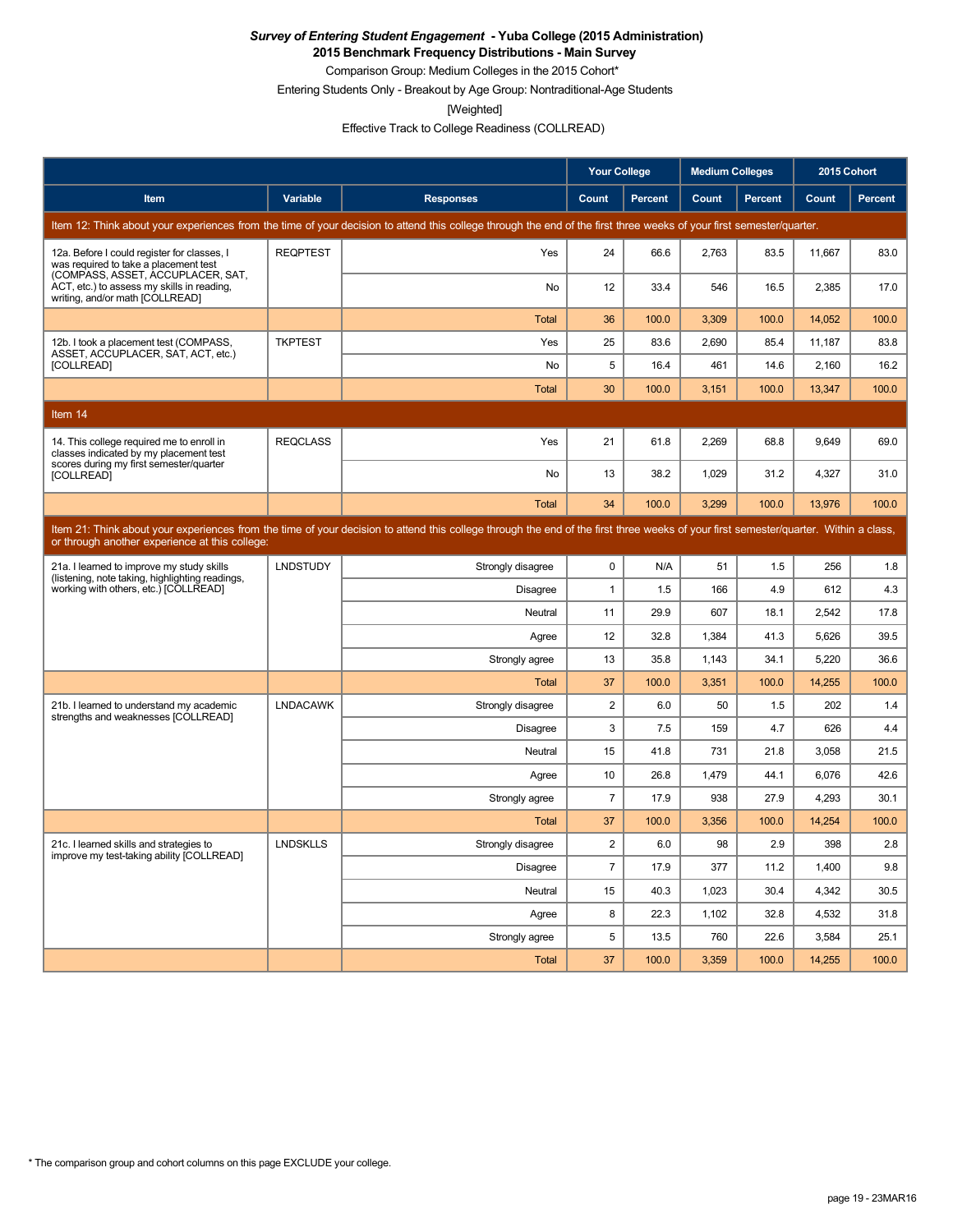

\* The comparison group and cohort bars on this page INCLUDE your college.

23MAR16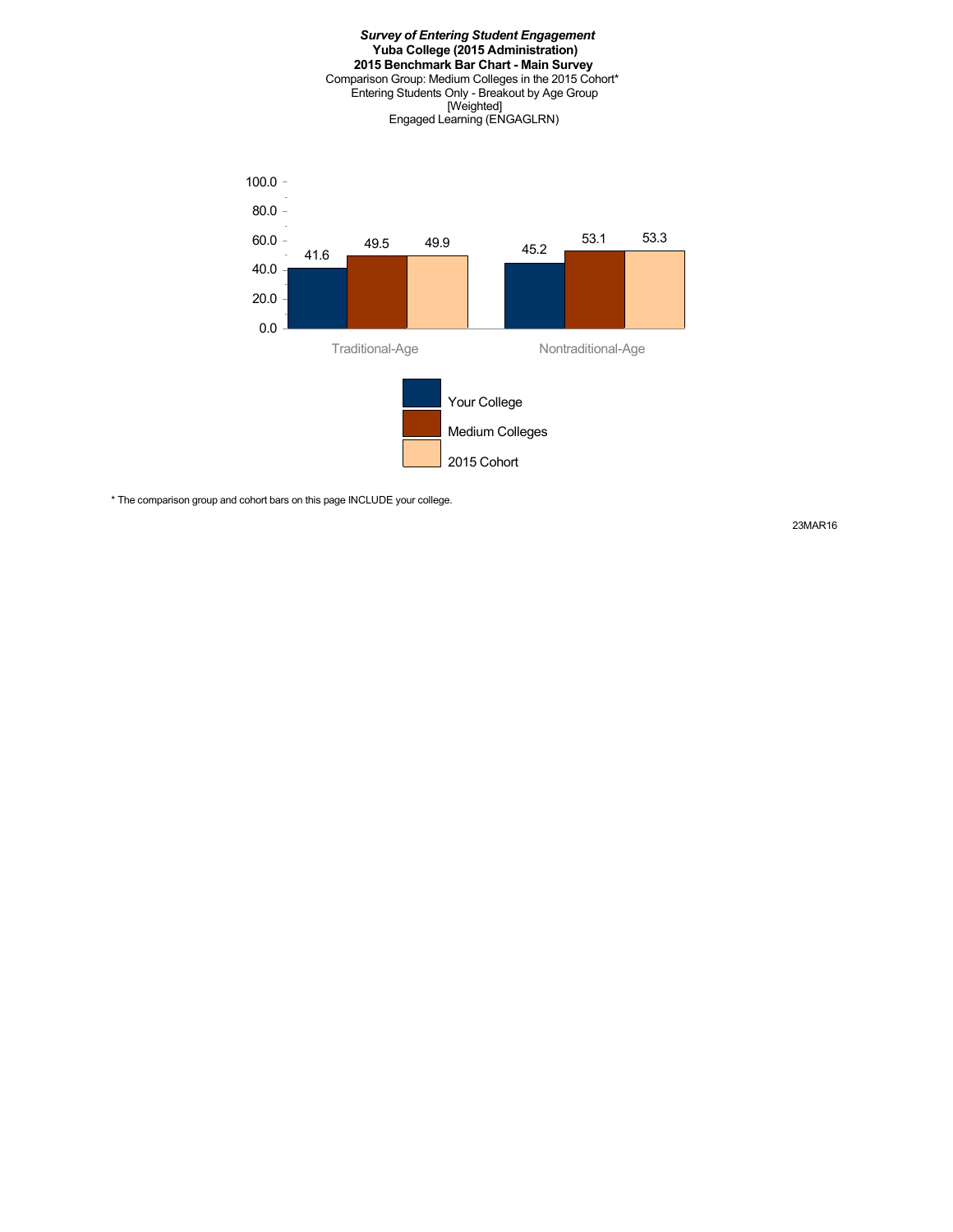Comparison Group: Medium Colleges in the 2015 Cohort\*

Entering Students Only - Breakout by Age Group

[Weighted]

Engaged Learning (ENGAGLRN)

|                                                                                                                                 |                 |                       | Your<br>College | <b>Medium Colleges</b> |                         | 2015 Cohort |                         |
|---------------------------------------------------------------------------------------------------------------------------------|-----------------|-----------------------|-----------------|------------------------|-------------------------|-------------|-------------------------|
| <b>Item</b>                                                                                                                     | Variable        | <b>Breakout Group</b> | <b>Mean</b>     | <b>Mean</b>            | <b>Effect</b><br>Size** | <b>Mean</b> | <b>Effect</b><br>Size** |
| Item 19: During the first three weeks of your first semester/quarter at this college, about how often did you do the following? |                 |                       |                 |                        |                         |             |                         |
| 1 = Never, $2$ = Once, $3$ = Two or three times, $4$ = Four or more times                                                       |                 |                       |                 |                        |                         |             |                         |
| 19a. Ask questions in class or contribute to class<br>discussions [ENGAGLRN]                                                    | <b>ASKQUES</b>  | Traditional-age       | 2.53            | 2.78                   | $-0.30**$               | 2.76        | $-0.28**$               |
|                                                                                                                                 |                 | Nontraditional-age    | 2.97            | 3.16                   |                         | 3.15        |                         |
| 19b. Prepare at least two drafts of a paper or<br>assignment before turning it in [ENGAGLRN]                                    | <b>PREPDRFT</b> | Traditional-age       | 2.11            | 2.08                   |                         | 2.08        |                         |
|                                                                                                                                 |                 | Nontraditional-age    | 2.31            | 2.37                   |                         | 2.37        |                         |
| 19e. Participate in supplemental instruction (extra<br>class sessions with an instructor, tutor, or                             | <b>SUPINSTR</b> | Traditional-age       | 1.54            | 1.48                   |                         | 1.50        |                         |
| experienced student) [ENGAGLRN]                                                                                                 |                 | Nontraditional-age    | 1.48            | 1.60                   |                         | 1.66        |                         |
| 19g. Work with other students on a project or<br>assignment during class [ENGAGLRN]                                             | <b>PINCLASS</b> | Traditional-age       | 2.50            | 2.52                   |                         | 2.48        |                         |
|                                                                                                                                 |                 | Nontraditional-age    | 2.92            | 2.55                   |                         | 2.52        |                         |
| 19h. Work with classmates outside of class on<br>class projects or assignments [ENGAGLRN]                                       | <b>PREPOUTC</b> | Traditional-age       | 1.56            | 1.62                   |                         | 1.61        |                         |
|                                                                                                                                 |                 | Nontraditional-age    | 1.13            | 1.42                   |                         | 1.45        |                         |
| 19. Participate in a required study group outside<br>of class [ENGAGLRN]                                                        | <b>GRPSTUDY</b> | Traditional-age       | 1.26            | 1.28                   |                         | 1.30        |                         |
|                                                                                                                                 |                 | Nontraditional-age    | 1.25            | 1.21                   |                         | 1.24        |                         |
| 19. Participate in a student-initiated (not required)<br>study group outside of class [ENGAGLRN]                                | <b>NRGSTUDY</b> | Traditional-age       | 1.30            | 1.30                   |                         | 1.31        |                         |
|                                                                                                                                 |                 | Nontraditional-age    | 1.21            | 1.22                   |                         | 1.24        |                         |
| 19k. Use an electronic tool (e-mail, text<br>messaging, Facebook, MySpace, class Web site,                                      | <b>USEINTMG</b> | Traditional-age       | 2.22            | 2.19                   |                         | 2.20        |                         |
| etc.) to communicate with another student about<br>coursework [ENGAGLRN]                                                        |                 | Nontraditional-age    | 1.84            | 1.84                   |                         | 1.87        |                         |
| 19. Use an electronic tool (e-mail, text messaging,<br>Facebook, MySpace, class Web site, etc.) to                              | <b>MAILFAC</b>  | Traditional-age       | 1.81            | 2.29                   | $-0.49**$               | 2.24        | $-0.44**$               |
| communicate with an instructor about coursework<br>[ENGAGLRN]                                                                   |                 | Nontraditional-age    | 2.14            | 2.37                   |                         | 2.35        |                         |
| 19m. Discuss an assignment or grade with an<br>instructor [ENGAGLRN]                                                            | <b>FACASSN</b>  | Traditional-age       | 1.86            | 2.06                   | $-0.23**$               | 2.05        |                         |
|                                                                                                                                 |                 | Nontraditional-age    | 1.95            | 2.21                   |                         | 2.22        |                         |
| 19n. Ask for help from an instructor regarding<br>questions or problems related to a class                                      | <b>CLASSREL</b> | Traditional-age       | 2.13            | 2.32                   |                         | 2.32        |                         |
| [ENGAGLRN]                                                                                                                      |                 | Nontraditional-age    | 2.25            | 2.50                   |                         | 2.49        |                         |
| 19o. Receive prompt written or oral feedback from<br>instructors on your performance [ENGAGLRN]                                 | <b>FEEDBACK</b> | Traditional-age       | 2.19            | 2.34                   |                         | 2.33        |                         |
|                                                                                                                                 |                 | Nontraditional-age    | 2.26            | 2.55                   |                         | 2.55        |                         |
| 19g. Discuss ideas from your readings or classes<br>with instructors outside of class [ENGAGLRN]                                | <b>FACIDOC</b>  | Traditional-age       | 1.41            | 1.56                   |                         | 1.57        |                         |
|                                                                                                                                 |                 | Nontraditional-age    | 1.12            | 1.57                   |                         | 1.59        |                         |

\* The comparison group and cohort columns on this page EXCLUDE your college.

\*\* T-test: 2-tailed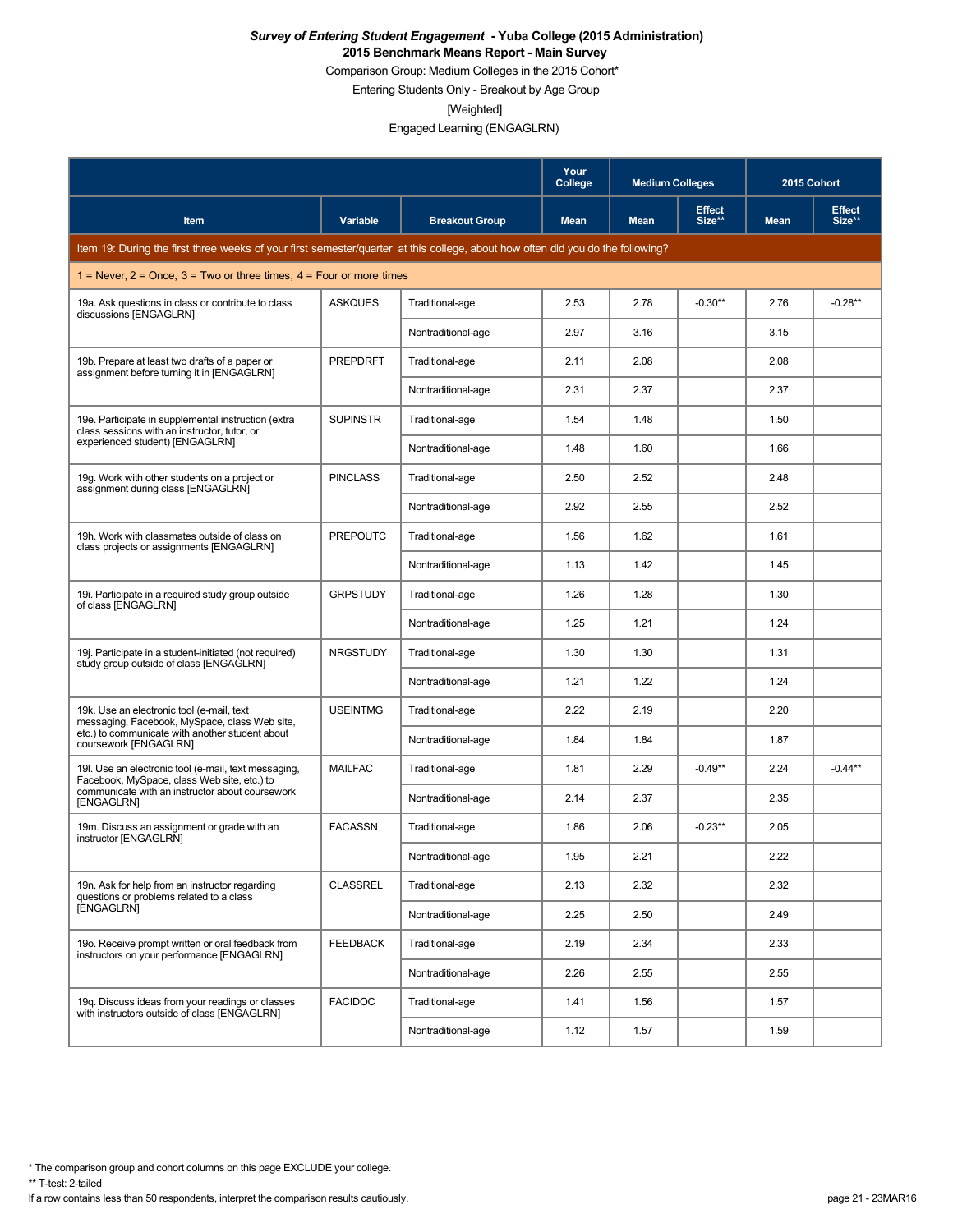Comparison Group: Medium Colleges in the 2015 Cohort\*

Entering Students Only - Breakout by Age Group

[Weighted]

Engaged Learning (ENGAGLRN)

|                                                                                                                                                                                                                         |                 |                       | Your<br>College | <b>Medium Colleges</b> |                         | 2015 Cohort |                         |  |
|-------------------------------------------------------------------------------------------------------------------------------------------------------------------------------------------------------------------------|-----------------|-----------------------|-----------------|------------------------|-------------------------|-------------|-------------------------|--|
| <b>Item</b>                                                                                                                                                                                                             | Variable        | <b>Breakout Group</b> | <b>Mean</b>     | <b>Mean</b>            | <b>Effect</b><br>Size** | <b>Mean</b> | <b>Effect</b><br>Size** |  |
| Item 20.2: Think about your experiences from the time of your decision to attend this college through the end of the first three weeks of your first semester/quarter.<br>How often did you use the following services? |                 |                       |                 |                        |                         |             |                         |  |
| 1 = Never, $2$ = Once, $3$ = Two or three times, $4$ = Four or more times                                                                                                                                               |                 |                       |                 |                        |                         |             |                         |  |
| 20.2d. Face-to-face tutoring [ENGAGLRN]                                                                                                                                                                                 | <b>FFTUSE</b>   | Traditional-age       | 1.28            | 1.24                   |                         | 1.27        |                         |  |
|                                                                                                                                                                                                                         |                 | Nontraditional-age    | 1.59            | 1.40                   |                         | 1.43        |                         |  |
| 20.2f. Writing, math, or other skill lab<br>[ENGAGLRN]                                                                                                                                                                  | <b>SKLABUSE</b> | Traditional-age       | 1.39            | 1.72                   | $-0.32**$               | 1.69        | $-0.29**$               |  |
|                                                                                                                                                                                                                         |                 | Nontraditional-age    | 1.36            | 1.84                   |                         | 1.82        |                         |  |
| 20.2h. Computer lab [ENGAGLRN]                                                                                                                                                                                          | <b>COMLBUSE</b> | Traditional-age       | 1.56            | 2.11                   | $-0.50**$               | 2.09        | $-0.48**$               |  |
|                                                                                                                                                                                                                         |                 | Nontraditional-age    | 1.89            | 2.05                   |                         | 2.02        |                         |  |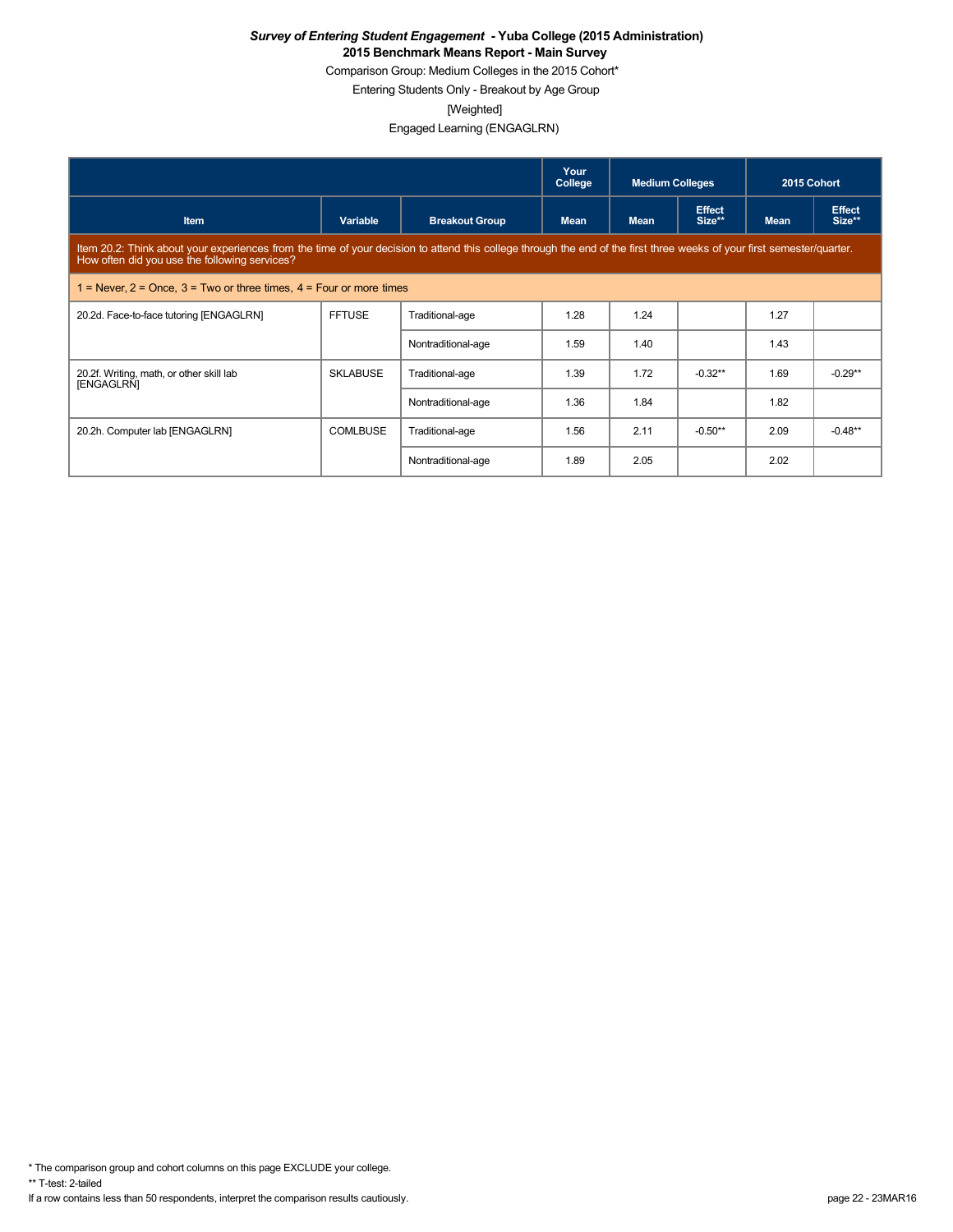**2015 Benchmark Frequency Distributions - Main Survey**

Comparison Group: Medium Colleges in the 2015 Cohort\* Entering Students Only - Breakout by Age Group: Traditional-Age Students

[Weighted]

|                                                                                           |                 |                                                                                                                                 | <b>Your College</b> |                | <b>Medium Colleges</b> |         | 2015 Cohort |                |
|-------------------------------------------------------------------------------------------|-----------------|---------------------------------------------------------------------------------------------------------------------------------|---------------------|----------------|------------------------|---------|-------------|----------------|
| Item                                                                                      | Variable        | <b>Responses</b>                                                                                                                | Count               | <b>Percent</b> | Count                  | Percent | Count       | <b>Percent</b> |
|                                                                                           |                 | Item 19: During the first three weeks of your first semester/quarter at this college, about how often did you do the following? |                     |                |                        |         |             |                |
| 19a. Ask questions in class or contribute to<br>class discussions [ENGAGLRN]              | <b>ASKQUES</b>  | Never                                                                                                                           | 30                  | 14.1           | 1,607                  | 9.1     | 7,359       | 9.1            |
|                                                                                           |                 | Once                                                                                                                            | 70                  | 32.4           | 4,265                  | 24.2    | 20,068      | 24.9           |
|                                                                                           |                 | Two or three times                                                                                                              | 87                  | 40.2           | 8,180                  | 46.5    | 37,370      | 46.5           |
|                                                                                           |                 | Four or more times                                                                                                              | 29                  | 13.3           | 3,538                  | 20.1    | 15,642      | 19.4           |
|                                                                                           |                 | Total                                                                                                                           | 216                 | 100.0          | 17,589                 | 100.0   | 80,440      | 100.0          |
| 19b. Prepare at least two drafts of a paper<br>or assignment before turning it in         | PREPDRFT        | Never                                                                                                                           | 57                  | 26.2           | 5,272                  | 30.2    | 24,193      | 30.3           |
| [ENGAGLRN]                                                                                |                 | Once                                                                                                                            | 92                  | 42.6           | 6,448                  | 36.9    | 29,527      | 36.9           |
|                                                                                           |                 | Two or three times                                                                                                              | 54                  | 25.0           | 4,735                  | 27.1    | 21,506      | 26.9           |
|                                                                                           |                 | Four or more times                                                                                                              | 14                  | 6.3            | 1,007                  | 5.8     | 4,685       | 5.9            |
|                                                                                           |                 | Total                                                                                                                           | 216                 | 100.0          | 17,462                 | 100.0   | 79,911      | 100.0          |
| 19e. Participate in supplemental instruction<br>(extra class sessions with an instructor, | <b>SUPINSTR</b> | Never                                                                                                                           | 152                 | 70.4           | 12,310                 | 70.0    | 55,230      | 68.7           |
| tutor, or experienced student) [ENGAGLRN]                                                 |                 | Once                                                                                                                            | 24                  | 11.0           | 2,779                  | 15.8    | 13,265      | 16.5           |
|                                                                                           |                 | Two or three times                                                                                                              | 28                  | 12.8           | 1,797                  | 10.2    | 8,506       | 10.6           |
|                                                                                           |                 | Four or more times                                                                                                              | 12                  | 5.8            | 694                    | 3.9     | 3,410       | 4.2            |
|                                                                                           |                 | <b>Total</b>                                                                                                                    | 216                 | 100.0          | 17,580                 | 100.0   | 80,411      | 100.0          |
| 19g. Work with other students on a project<br>or assignment during class [ENGAGLRN]       | <b>PINCLASS</b> | Never                                                                                                                           | 43                  | 19.8           | 3,289                  | 18.7    | 16,022      | 19.9           |
|                                                                                           |                 | Once                                                                                                                            | 65                  | 29.9           | 4,651                  | 26.4    | 21,430      | 26.6           |
|                                                                                           |                 | Two or three times                                                                                                              | 68                  | 31.1           | 6,923                  | 39.4    | 31,123      | 38.7           |
|                                                                                           |                 | Four or more times                                                                                                              | 42                  | 19.2           | 2,728                  | 15.5    | 11,837      | 14.7           |
|                                                                                           |                 | Total                                                                                                                           | 218                 | 100.0          | 17,591                 | 100.0   | 80,412      | 100.0          |
| 19h. Work with classmates outside of class<br>on class projects or assignments            | <b>PREPOUTC</b> | Never                                                                                                                           | 140                 | 65.0           | 10,861                 | 62.1    | 49,576      | 61.9           |
| [ENGAGLRN]                                                                                |                 | Once                                                                                                                            | 41                  | 18.9           | 3,390                  | 19.4    | 15,718      | 19.6           |
|                                                                                           |                 | Two or three times                                                                                                              | 23                  | 10.8           | 2,372                  | 13.6    | 10,766      | 13.4           |
|                                                                                           |                 | Four or more times                                                                                                              | 11                  | 5.3            | 878                    | 5.0     | 3,991       | 5.0            |
|                                                                                           |                 | Total                                                                                                                           | 215                 | 100.0          | 17,501                 | 100.0   | 80,050      | 100.0          |
| 19i. Participate in a required study group<br>outside of class [ENGAGLRN]                 | <b>GRPSTUDY</b> | Never                                                                                                                           | 179                 | 82.3           | 14,475                 | 82.3    | 65,364      | 81.3           |
|                                                                                           |                 | Once                                                                                                                            | 27                  | 12.2           | 1,649                  | 9.4     | 8,206       | 10.2           |
|                                                                                           |                 | Two or three times                                                                                                              | 6                   | 3.0            | 1,050                  | 6.0     | 4,822       | 6.0            |
|                                                                                           |                 | Four or more times                                                                                                              | 5                   | 2.5            | 410                    | 2.3     | 2,043       | 2.5            |
|                                                                                           |                 | <b>Total</b>                                                                                                                    | 218                 | 100.0          | 17,584                 | 100.0   | 80,435      | 100.0          |
| 19j. Participate in a student-initiated (not<br>required) study group outside of class    | <b>NRGSTUDY</b> | Never                                                                                                                           | 179                 | 82.3           | 14,190                 | 80.9    | 64,463      | 80.5           |
| <b>IENGAGLRNI</b>                                                                         |                 | Once                                                                                                                            | 20                  | 9.0            | 1,852                  | 10.6    | 8,679       | 10.8           |
|                                                                                           |                 | Two or three times                                                                                                              | 12                  | 5.5            | 1,037                  | 5.9     | 4,890       | 6.1            |
|                                                                                           |                 | Four or more times                                                                                                              | $\overline{7}$      | 3.2            | 460                    | 2.6     | 2,093       | 2.6            |
|                                                                                           |                 | <b>Total</b>                                                                                                                    | 218                 | 100.0          | 17,539                 | 100.0   | 80,125      | 100.0          |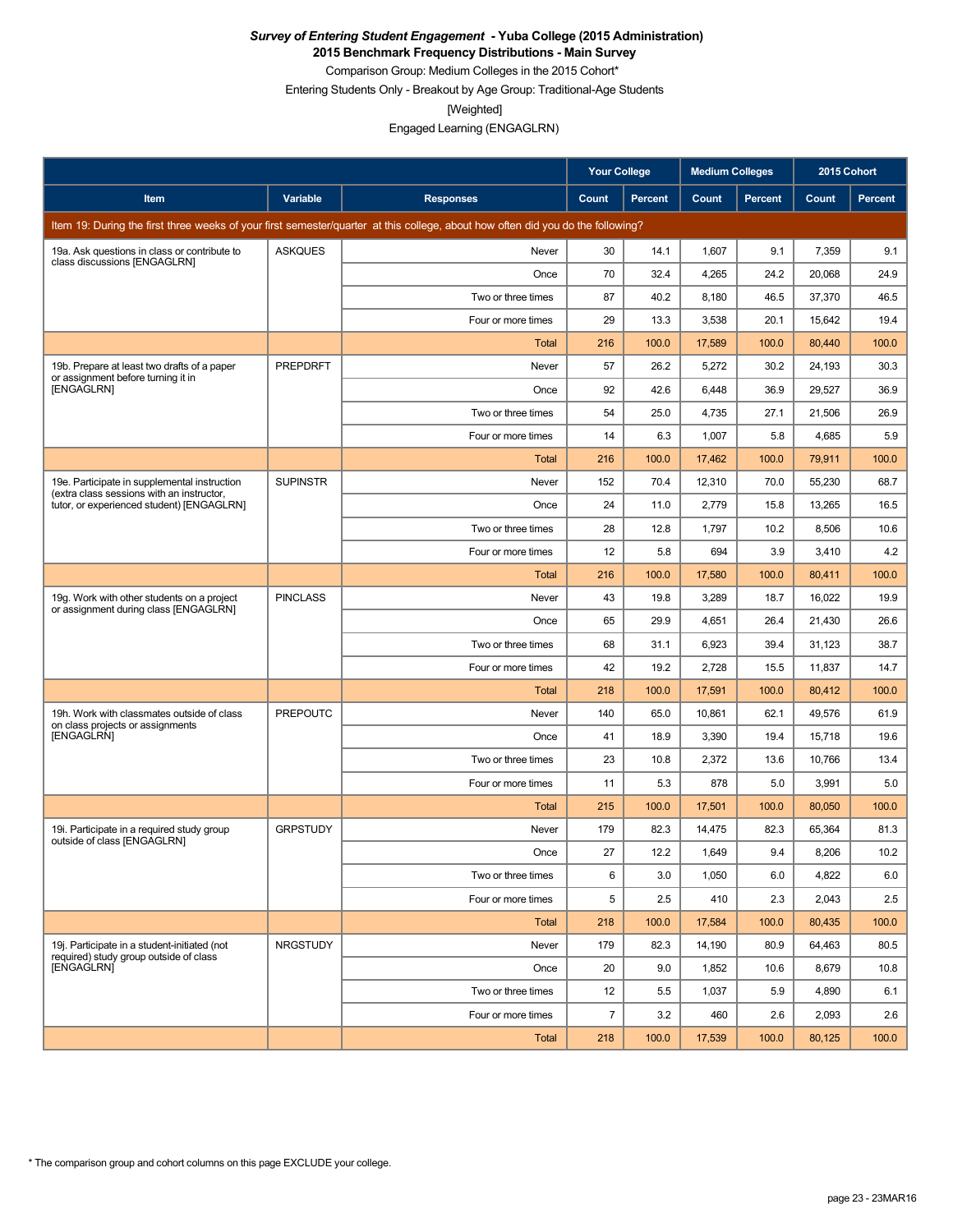**2015 Benchmark Frequency Distributions - Main Survey**

Comparison Group: Medium Colleges in the 2015 Cohort\*

Entering Students Only - Breakout by Age Group: Traditional-Age Students

[Weighted]

|                                                                                                                           |                 |                                                                                                                                                                                      | <b>Your College</b> |                | <b>Medium Colleges</b> |                | 2015 Cohort  |         |
|---------------------------------------------------------------------------------------------------------------------------|-----------------|--------------------------------------------------------------------------------------------------------------------------------------------------------------------------------------|---------------------|----------------|------------------------|----------------|--------------|---------|
| Item                                                                                                                      | Variable        | <b>Responses</b>                                                                                                                                                                     | Count               | <b>Percent</b> | Count                  | <b>Percent</b> | <b>Count</b> | Percent |
|                                                                                                                           |                 | Item 19: During the first three weeks of your first semester/quarter at this college, about how often did you do the following?                                                      |                     |                |                        |                |              |         |
| 19k. Use an electronic tool (e-mail, text                                                                                 | <b>USEINTMG</b> | Never                                                                                                                                                                                | 86                  | 39.2           | 6,671                  | 37.9           | 29,941       | 37.2    |
| messaging, Facebook, MySpace, class Web<br>site, etc.) to communicate with another<br>student about coursework [ENGAGLRN] |                 | Once                                                                                                                                                                                 | 43                  | 19.9           | 4,021                  | 22.8           | 18,463       | 22.9    |
|                                                                                                                           |                 | Two or three times                                                                                                                                                                   | 45                  | 20.6           | 3,904                  | 22.2           | 18,191       | 22.6    |
|                                                                                                                           |                 | Four or more times                                                                                                                                                                   | 44                  | 20.2           | 3,018                  | 17.1           | 13,921       | 17.3    |
|                                                                                                                           |                 | Total                                                                                                                                                                                | 218                 | 100.0          | 17,613                 | 100.0          | 80,517       | 100.0   |
| 19. Use an electronic tool (e-mail, text<br>messaging, Facebook, MySpace, class Web                                       | <b>MAILFAC</b>  | Never                                                                                                                                                                                | 103                 | 47.5           | 5,217                  | 29.8           | 25,291       | 31.5    |
| site, etc.) to communicate with an instructor<br>about coursework [ENGAGLRN]                                              |                 | Once                                                                                                                                                                                 | 71                  | 32.5           | 4,683                  | 26.7           | 21,769       | 27.1    |
|                                                                                                                           |                 | Two or three times                                                                                                                                                                   | 26                  | 11.7           | 4,943                  | 28.2           | 21,396       | 26.7    |
|                                                                                                                           |                 | Four or more times                                                                                                                                                                   | 18                  | 8.2            | 2,689                  | 15.3           | 11,750       | 14.6    |
|                                                                                                                           |                 | <b>Total</b>                                                                                                                                                                         | 218                 | 100.0          | 17,532                 | 100.0          | 80,206       | 100.0   |
| 19m. Discuss an assignment or grade with<br>an instructor [ENGAGLRN]                                                      | <b>FACASSN</b>  | Never                                                                                                                                                                                | 108                 | 49.5           | 5,685                  | 32.3           | 26,874       | 33.4    |
|                                                                                                                           |                 | Once                                                                                                                                                                                 | 53                  | 24.2           | 6,349                  | 36.1           | 28,439       | 35.4    |
|                                                                                                                           |                 | Two or three times                                                                                                                                                                   | 37                  | 16.9           | 4,306                  | 24.5           | 19,545       | 24.3    |
|                                                                                                                           |                 | Four or more times                                                                                                                                                                   | 20                  | 9.3            | 1,255                  | 7.1            | 5,544        | 6.9     |
|                                                                                                                           |                 | <b>Total</b>                                                                                                                                                                         | 218                 | 100.0          | 17,596                 | 100.0          | 80,403       | 100.0   |
| 19n. Ask for help from an instructor<br>regarding questions or problems related to                                        | <b>CLASSREL</b> | Never                                                                                                                                                                                | 75                  | 34.5           | 4,109                  | 23.4           | 18,987       | 23.6    |
| a class [ENGAGLRN]                                                                                                        |                 | Once                                                                                                                                                                                 | 62                  | 28.7           | 5,833                  | 33.2           | 25,877       | 32.2    |
|                                                                                                                           |                 | Two or three times                                                                                                                                                                   | 57                  | 26.2           | 5,636                  | 32.0           | 26,395       | 32.8    |
|                                                                                                                           |                 | Four or more times                                                                                                                                                                   | 23                  | 10.5           | 2,007                  | 11.4           | 9,155        | 11.4    |
|                                                                                                                           |                 | <b>Total</b>                                                                                                                                                                         | 218                 | 100.0          | 17,585                 | 100.0          | 80,413       | 100.0   |
| 19o. Receive prompt written or oral<br>feedback from instructors on your                                                  | <b>FEEDBACK</b> | Never                                                                                                                                                                                | 66                  | 30.4           | 4,281                  | 24.4           | 20,026       | 24.9    |
| performance [ENGAGLRN]                                                                                                    |                 | Once                                                                                                                                                                                 | 67                  | 30.7           | 5,327                  | 30.3           | 24,082       | 29.9    |
|                                                                                                                           |                 | Two or three times                                                                                                                                                                   | 61                  | 27.9           | 5,743                  | 32.7           | 26,222       | 32.6    |
|                                                                                                                           |                 | Four or more times                                                                                                                                                                   | 24                  | 11.0           | 2,230                  | 12.7           | 10,103       | 12.6    |
|                                                                                                                           |                 | <b>Total</b>                                                                                                                                                                         | 218                 | 100.0          | 17,581                 | 100.0          | 80,434       | 100.0   |
| 19g. Discuss ideas from your readings or<br>classes with instructors outside of class                                     | <b>FACIDOC</b>  | Never                                                                                                                                                                                | 159                 | 73.3           | 11,377                 | 64.7           | 51,472       | 64.0    |
| [ENGAGLRN]                                                                                                                |                 | Once                                                                                                                                                                                 | 35                  | 16.3           | 3,460                  | 19.7           | 15,644       | 19.5    |
|                                                                                                                           |                 | Two or three times                                                                                                                                                                   | 15                  | 6.7            | 1,901                  | 10.8           | 9,447        | 11.8    |
|                                                                                                                           |                 | Four or more times                                                                                                                                                                   | 8                   | 3.7            | 838                    | 4.8            | 3,831        | 4.8     |
|                                                                                                                           |                 | Total                                                                                                                                                                                | 218                 | 100.0          | 17,576                 | 100.0          | 80,394       | 100.0   |
| you use the following services?                                                                                           |                 | Item 20.2: Think about your experiences from the time of your decision to attend this college through the end of the first three weeks of your first semester/quarter. How often did |                     |                |                        |                |              |         |
| 20.2d. Face-to-face tutoring [ENGAGLRN]                                                                                   | <b>FFTUSE</b>   | Never                                                                                                                                                                                | 179                 | 83.9           | 14,303                 | 84.6           | 64,960       | 83.6    |
|                                                                                                                           |                 | Once                                                                                                                                                                                 | 19                  | 8.9            | 1,495                  | 8.8            | 6,993        | 9.0     |
|                                                                                                                           |                 | Two or three times                                                                                                                                                                   | 5                   | 2.5            | 698                    | 4.1            | 3,642        | 4.7     |
|                                                                                                                           |                 | Four or more times                                                                                                                                                                   | 10                  | 4.6            | 413                    | 2.4            | 2,119        | 2.7     |
|                                                                                                                           |                 | Total                                                                                                                                                                                | 213                 | 100.0          | 16,909                 | 100.0          | 77,715       | 100.0   |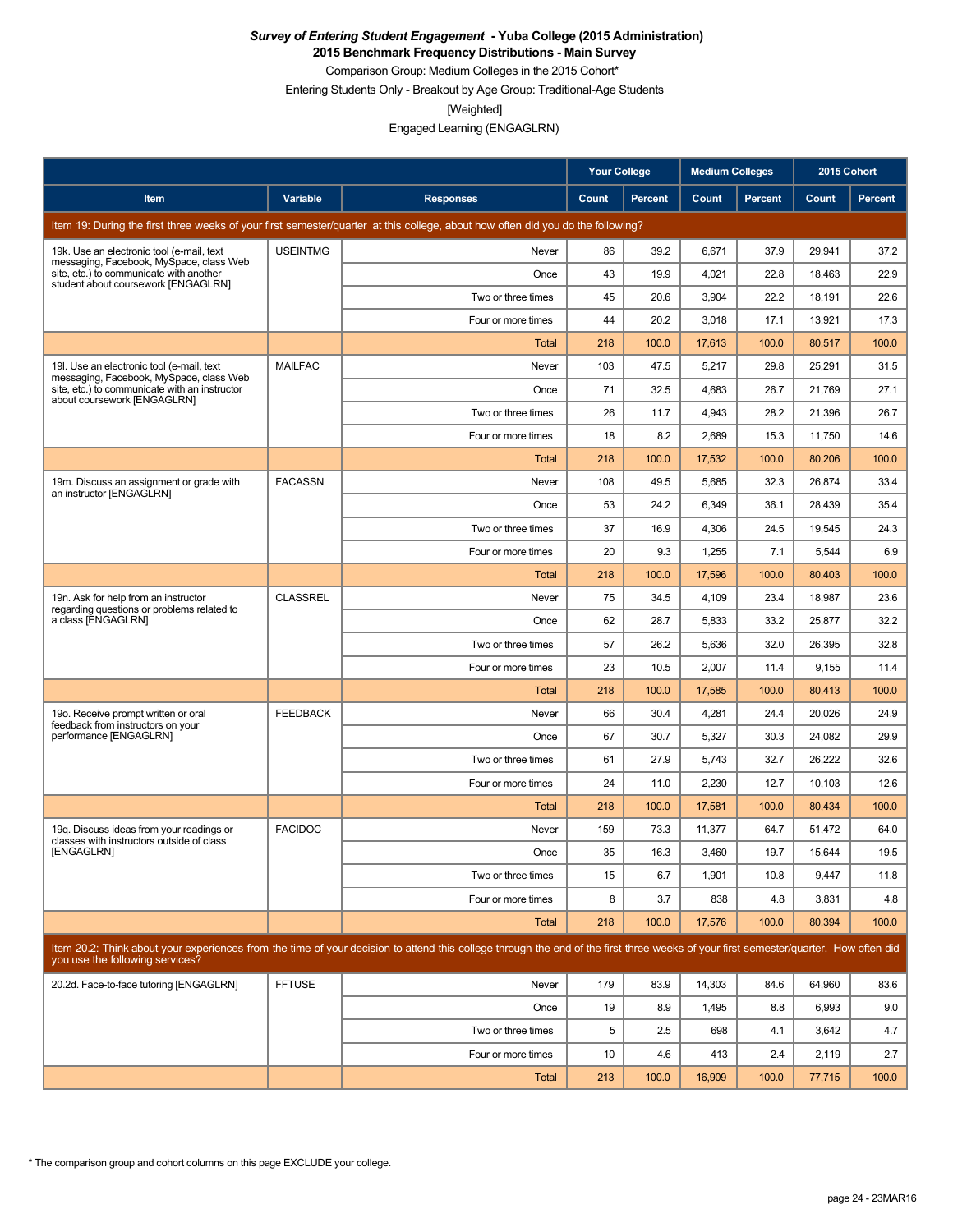**2015 Benchmark Frequency Distributions - Main Survey**

Comparison Group: Medium Colleges in the 2015 Cohort\* Entering Students Only - Breakout by Age Group: Traditional-Age Students

[Weighted]

|                                                        |                 |                                                                                                                                                                                      | <b>Your College</b> |                | <b>Medium Colleges</b> |                | 2015 Cohort |         |
|--------------------------------------------------------|-----------------|--------------------------------------------------------------------------------------------------------------------------------------------------------------------------------------|---------------------|----------------|------------------------|----------------|-------------|---------|
| Item                                                   | Variable        | <b>Responses</b>                                                                                                                                                                     | Count               | <b>Percent</b> | Count                  | <b>Percent</b> | Count       | Percent |
| you use the following services?                        |                 | Item 20.2: Think about your experiences from the time of your decision to attend this college through the end of the first three weeks of your first semester/quarter. How often did |                     |                |                        |                |             |         |
| 20.2f. Writing, math, or other skill lab<br>[ENGAGLRN] | <b>SKLABUSE</b> | Never                                                                                                                                                                                | 164                 | 77.8           | 10,912                 | 65.0           | 50,635      | 65.5    |
|                                                        |                 | Once                                                                                                                                                                                 | 20                  | 9.2            | 1,942                  | 11.6           | 9,576       | 12.4    |
|                                                        |                 | Two or three times                                                                                                                                                                   | 19                  | 9.1            | 1,627                  | 9.7            | 7,698       | 10.0    |
|                                                        |                 | Four or more times                                                                                                                                                                   | 8                   | 3.8            | 2,307                  | 13.7           | 9,350       | 12.1    |
|                                                        |                 | Total                                                                                                                                                                                | 211                 | 100.0          | 16,788                 | 100.0          | 77,258      | 100.0   |
| 20.2h. Computer lab [ENGAGLRN]                         | <b>COMLBUSE</b> | Never                                                                                                                                                                                | 135                 | 65.5           | 7,622                  | 44.8           | 35,401      | 45.4    |
|                                                        |                 | Once                                                                                                                                                                                 | 40                  | 19.3           | 3,141                  | 18.5           | 14,317      | 18.4    |
|                                                        |                 | Two or three times                                                                                                                                                                   | 18                  | 8.9            | 3,039                  | 17.9           | 13,807      | 17.7    |
|                                                        |                 | Four or more times                                                                                                                                                                   | 13                  | 6.3            | 3,219                  | 18.9           | 14,479      | 18.6    |
|                                                        |                 | Total                                                                                                                                                                                | 206                 | 100.0          | 17,021                 | 100.0          | 78,003      | 100.0   |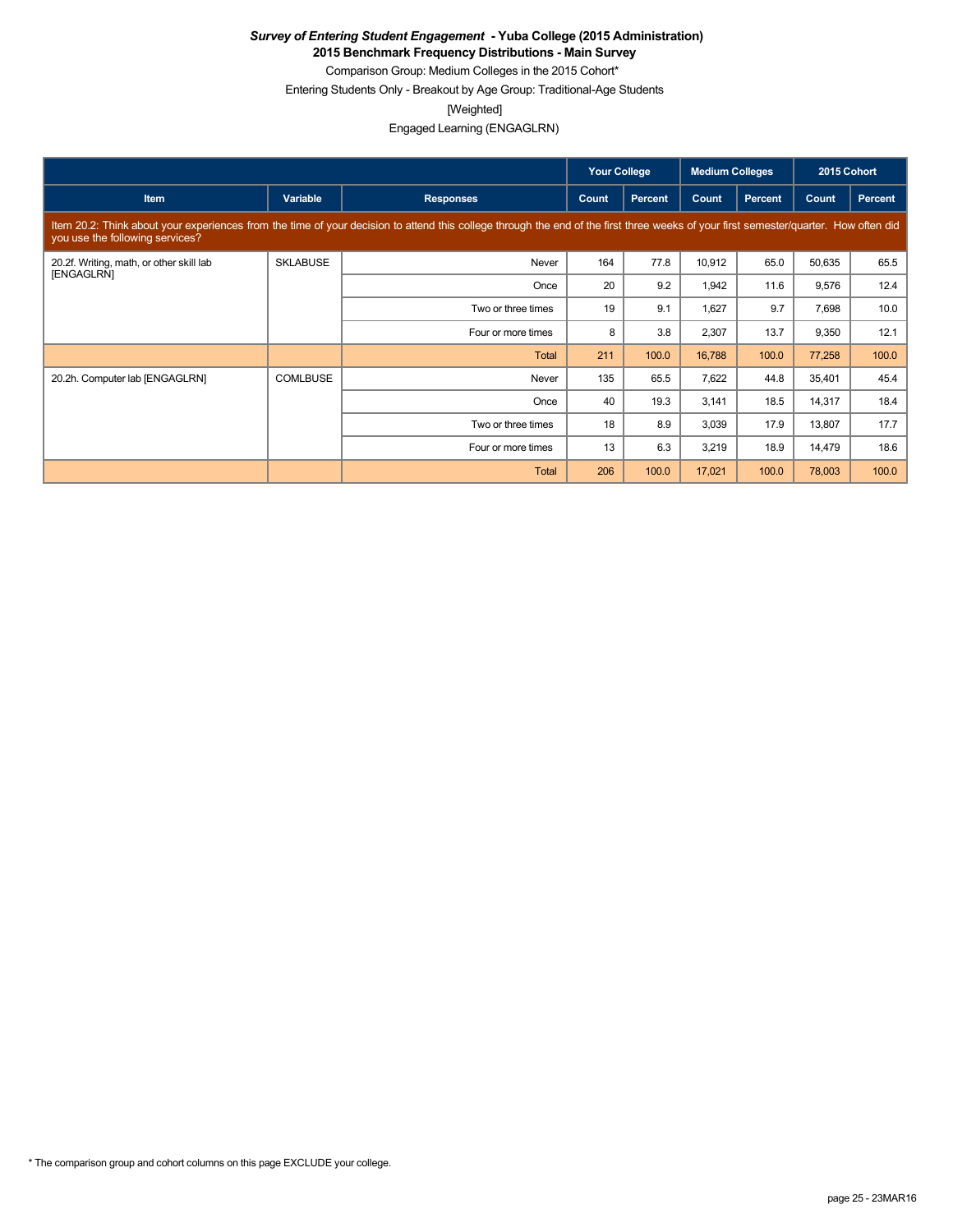**2015 Benchmark Frequency Distributions - Main Survey**

Comparison Group: Medium Colleges in the 2015 Cohort\* Entering Students Only - Breakout by Age Group: Nontraditional-Age Students

[Weighted]

Engaged Learning (ENGAGLRN)

|                                                                                           |                 |                                                                                                                                 | <b>Your College</b> |                | <b>Medium Colleges</b> |                | 2015 Cohort |                |
|-------------------------------------------------------------------------------------------|-----------------|---------------------------------------------------------------------------------------------------------------------------------|---------------------|----------------|------------------------|----------------|-------------|----------------|
| Item                                                                                      | Variable        | <b>Responses</b>                                                                                                                | Count               | <b>Percent</b> | Count                  | <b>Percent</b> | Count       | <b>Percent</b> |
|                                                                                           |                 | Item 19: During the first three weeks of your first semester/quarter at this college, about how often did you do the following? |                     |                |                        |                |             |                |
| 19a. Ask questions in class or contribute to<br>class discussions [ENGAGLRN]              | <b>ASKQUES</b>  | Never                                                                                                                           | 5                   | 13.5           | 147                    | 4.4            | 565         | 4.0            |
|                                                                                           |                 | Once                                                                                                                            | 3                   | 8.9            | 393                    | 11.7           | 1,937       | 13.6           |
|                                                                                           |                 | Two or three times                                                                                                              | 16                  | 44.8           | 1,592                  | 47.4           | 6,546       | 46.0           |
|                                                                                           |                 | Four or more times                                                                                                              | 12                  | 32.7           | 1,226                  | 36.5           | 5,194       | 36.5           |
|                                                                                           |                 | Total                                                                                                                           | 37                  | 100.0          | 3,358                  | 100.0          | 14,242      | 100.0          |
| 19b. Prepare at least two drafts of a paper<br>or assignment before turning it in         | <b>PREPDRFT</b> | Never                                                                                                                           | $\overline{7}$      | 19.5           | 761                    | 22.8           | 3,174       | 22.5           |
| [ENGAGLRN]                                                                                |                 | Once                                                                                                                            | 11                  | 31.3           | 956                    | 28.7           | 4,119       | 29.2           |
|                                                                                           |                 | Two or three times                                                                                                              | 17                  | 47.8           | 1,248                  | 37.4           | 5,286       | 37.4           |
|                                                                                           |                 | Four or more times                                                                                                              | 1                   | 1.5            | 368                    | 11.0           | 1,539       | 10.9           |
|                                                                                           |                 | Total                                                                                                                           | 37                  | 100.0          | 3,333                  | 100.0          | 14,118      | 100.0          |
| 19e. Participate in supplemental instruction<br>(extra class sessions with an instructor, | <b>SUPINSTR</b> | Never                                                                                                                           | 25                  | 68.7           | 2,201                  | 65.4           | 8,858       | 62.2           |
| tutor, or experienced student) [ENGAGLRN]                                                 |                 | Once                                                                                                                            | 6                   | 16.4           | 523                    | 15.5           | 2,356       | 16.5           |
|                                                                                           |                 | Two or three times                                                                                                              | 5                   | 13.4           | 436                    | 12.9           | 2,039       | 14.3           |
|                                                                                           |                 | Four or more times                                                                                                              | $\mathbf{1}$        | 1.5            | 205                    | 6.1            | 986         | 6.9            |
|                                                                                           |                 | <b>Total</b>                                                                                                                    | 37                  | 100.0          | 3,365                  | 100.0          | 14,239      | 100.0          |
| 19g. Work with other students on a project<br>or assignment during class [ENGAGLRN]       | <b>PINCLASS</b> | Never                                                                                                                           | 1                   | 1.5            | 678                    | 20.2           | 3,034       | 21.3           |
|                                                                                           |                 | Once                                                                                                                            | 8                   | 22.4           | 722                    | 21.5           | 3,122       | 21.9           |
|                                                                                           |                 | Two or three times                                                                                                              | 21                  | 58.3           | 1,382                  | 41.2           | 5,706       | 40.0           |
|                                                                                           |                 | Four or more times                                                                                                              | $\overline{7}$      | 17.8           | 571                    | 17.0           | 2,388       | 16.8           |
|                                                                                           |                 | Total                                                                                                                           | 37                  | 100.0          | 3,354                  | 100.0          | 14,249      | 100.0          |
| 19h. Work with classmates outside of class<br>on class projects or assignments            | <b>PREPOUTC</b> | Never                                                                                                                           | 33                  | 89.7           | 2,460                  | 73.5           | 10,194      | 71.8           |
| [ENGAGLRN]                                                                                |                 | Once                                                                                                                            | 3                   | 7.4            | 484                    | 14.5           | 2,146       | 15.1           |
|                                                                                           |                 | Two or three times                                                                                                              | 1                   | 3.0            | 296                    | 8.8            | 1,362       | 9.6            |
|                                                                                           |                 | Four or more times                                                                                                              | 0                   | N/A            | 108                    | 3.2            | 489         | 3.4            |
|                                                                                           |                 | Total                                                                                                                           | 37                  | 100.0          | 3,349                  | 100.0          | 14,192      | 100.0          |
| 19i. Participate in a required study group<br>outside of class [ENGAGLRN]                 | <b>GRPSTUDY</b> | Never                                                                                                                           | 32                  | 88.1           | 2,928                  | 87.2           | 12,096      | 85.0           |
|                                                                                           |                 | Once                                                                                                                            | $\mathbf{1}$        | 1.5            | 212                    | 6.3            | 1,105       | 7.8            |
|                                                                                           |                 | Two or three times                                                                                                              | 3                   | 7.5            | 158                    | 4.7            | 717         | 5.0            |
|                                                                                           |                 | Four or more times                                                                                                              | $\mathbf{1}$        | 3.0            | 61                     | 1.8            | 311         | 2.2            |
|                                                                                           |                 | Total                                                                                                                           | 37                  | 100.0          | 3,360                  | 100.0          | 14,229      | 100.0          |
| 19i. Participate in a student-initiated (not<br>required) study group outside of class    | <b>NRGSTUDY</b> | Never                                                                                                                           | 34                  | 92.5           | 2,901                  | 86.5           | 12,110      | 85.4           |
| [ENGAGLRN]                                                                                |                 | Once                                                                                                                            | 0                   | N/A            | 234                    | 7.0            | 1,084       | 7.6            |
|                                                                                           |                 | Two or three times                                                                                                              | 1                   | 1.5            | 154                    | 4.6            | 685         | 4.8            |
|                                                                                           |                 | Four or more times                                                                                                              | $\overline{c}$      | 6.0            | 64                     | 1.9            | 305         | 2.2            |
|                                                                                           |                 | Total                                                                                                                           | 37                  | 100.0          | 3,354                  | 100.0          | 14,185      | 100.0          |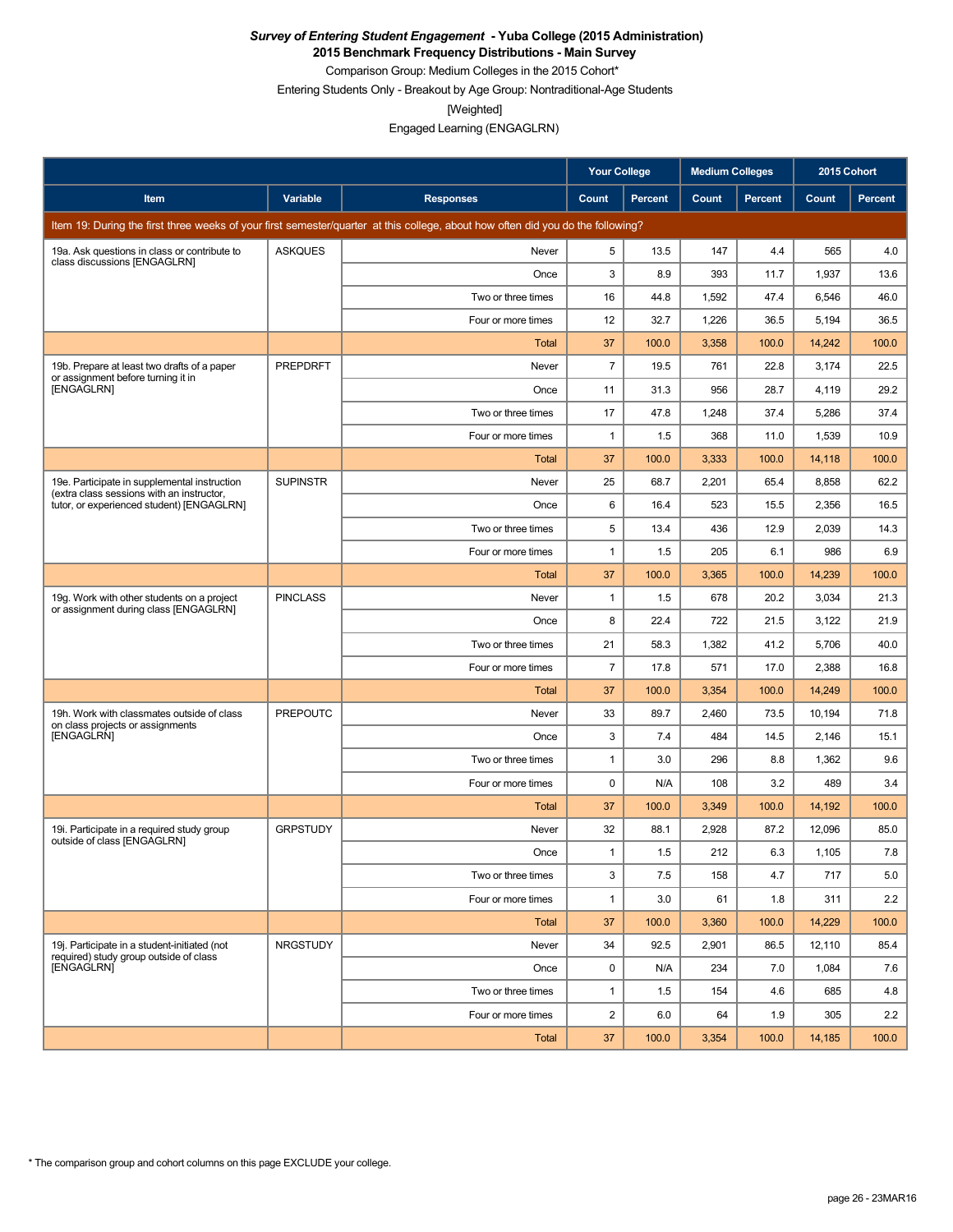**2015 Benchmark Frequency Distributions - Main Survey**

Comparison Group: Medium Colleges in the 2015 Cohort\*

Entering Students Only - Breakout by Age Group: Nontraditional-Age Students

[Weighted]

|                                                                                       |                 |                                                                                                                                                                                      | <b>Your College</b>     |                | <b>Medium Colleges</b> |                | 2015 Cohort  |         |
|---------------------------------------------------------------------------------------|-----------------|--------------------------------------------------------------------------------------------------------------------------------------------------------------------------------------|-------------------------|----------------|------------------------|----------------|--------------|---------|
| Item                                                                                  | Variable        | <b>Responses</b>                                                                                                                                                                     | Count                   | <b>Percent</b> | Count                  | <b>Percent</b> | <b>Count</b> | Percent |
|                                                                                       |                 | Item 19: During the first three weeks of your first semester/quarter at this college, about how often did you do the following?                                                      |                         |                |                        |                |              |         |
| 19k. Use an electronic tool (e-mail, text<br>messaging, Facebook, MySpace, class Web  | <b>USEINTMG</b> | Never                                                                                                                                                                                | 20                      | 53.7           | 1,923                  | 57.4           | 7,833        | 55.0    |
| site, etc.) to communicate with another<br>student about coursework [ENGAGLRN]        |                 | Once                                                                                                                                                                                 | 8                       | 20.9           | 475                    | 14.2           | 2,235        | 15.7    |
|                                                                                       |                 | Two or three times                                                                                                                                                                   | 5                       | 13.5           | 529                    | 15.8           | 2,386        | 16.8    |
|                                                                                       |                 | Four or more times                                                                                                                                                                   | $\overline{4}$          | 11.9           | 423                    | 12.6           | 1,787        | 12.5    |
|                                                                                       |                 | Total                                                                                                                                                                                | 37                      | 100.0          | 3,349                  | 100.0          | 14,239       | 100.0   |
| 19. Use an electronic tool (e-mail, text<br>messaging, Facebook, MySpace, class Web   | <b>MAILFAC</b>  | Never                                                                                                                                                                                | 14                      | 37.3           | 926                    | 27.7           | 4,059        | 28.6    |
| site, etc.) to communicate with an instructor<br>about coursework [ENGAGLRN]          |                 | Once                                                                                                                                                                                 | 9                       | 25.4           | 812                    | 24.3           | 3,420        | 24.1    |
|                                                                                       |                 | Two or three times                                                                                                                                                                   | 9                       | 23.9           | 1,032                  | 30.9           | 4,341        | 30.6    |
|                                                                                       |                 | Four or more times                                                                                                                                                                   | 5                       | 13.5           | 573                    | 17.1           | 2,376        | 16.7    |
|                                                                                       |                 | <b>Total</b>                                                                                                                                                                         | 37                      | 100.0          | 3,343                  | 100.0          | 14,196       | 100.0   |
| 19m. Discuss an assignment or grade with<br>an instructor [ENGAGLRN]                  | <b>FACASSN</b>  | Never                                                                                                                                                                                | 15                      | 40.3           | 914                    | 27.3           | 3,873        | 27.2    |
|                                                                                       |                 | Once                                                                                                                                                                                 | 9                       | 25.4           | 1,098                  | 32.8           | 4,684        | 33.0    |
|                                                                                       |                 | Two or three times                                                                                                                                                                   | 12                      | 32.8           | 1,060                  | 31.6           | 4,382        | 30.8    |
|                                                                                       |                 | Four or more times                                                                                                                                                                   | $\mathbf{1}$            | 1.5            | 279                    | 8.3            | 1,275        | 9.0     |
|                                                                                       |                 | <b>Total</b>                                                                                                                                                                         | 37                      | 100.0          | 3,353                  | 100.0          | 14,215       | 100.0   |
| 19n. Ask for help from an instructor<br>regarding questions or problems related to    | <b>CLASSREL</b> | Never                                                                                                                                                                                | $\overline{7}$          | 17.9           | 614                    | 18.3           | 2,566        | 18.0    |
| a class [ENGAGLRN]                                                                    |                 | Once                                                                                                                                                                                 | 16                      | 43.4           | 968                    | 28.8           | 4,169        | 29.3    |
|                                                                                       |                 | Two or three times                                                                                                                                                                   | 13                      | 34.3           | 1,259                  | 37.4           | 5,402        | 38.0    |
|                                                                                       |                 | Four or more times                                                                                                                                                                   | $\overline{2}$          | 4.4            | 520                    | 15.5           | 2,094        | 14.7    |
|                                                                                       |                 | Total                                                                                                                                                                                | 37                      | 100.0          | 3,362                  | 100.0          | 14,231       | 100.0   |
| 19o. Receive prompt written or oral<br>feedback from instructors on your              | <b>FEEDBACK</b> | Never                                                                                                                                                                                | 11                      | 31.8           | 633                    | 18.9           | 2,729        | 19.2    |
| performance [ENGAGLRN]                                                                |                 | Once                                                                                                                                                                                 | 8                       | 22.8           | 797                    | 23.8           | 3,456        | 24.3    |
|                                                                                       |                 | Two or three times                                                                                                                                                                   | 12                      | 33.3           | 1,350                  | 40.3           | 5,537        | 38.9    |
|                                                                                       |                 | Four or more times                                                                                                                                                                   | $\overline{4}$          | 12.1           | 568                    | 17.0           | 2,503        | 17.6    |
|                                                                                       |                 | <b>Total</b>                                                                                                                                                                         | 36                      | 100.0          | 3,348                  | 100.0          | 14,224       | 100.0   |
| 19g. Discuss ideas from your readings or<br>classes with instructors outside of class | <b>FACIDOC</b>  | Never                                                                                                                                                                                | 33                      | 91.1           | 2,215                  | 66.0           | 9,181        | 64.4    |
| [ENGAGLRN]                                                                            |                 | Once                                                                                                                                                                                 | $\overline{\mathbf{c}}$ | 5.9            | 534                    | 15.9           | 2,450        | 17.2    |
|                                                                                       |                 | Two or three times                                                                                                                                                                   | $\mathbf{1}$            | 3.0            | 443                    | 13.2           | 1,866        | 13.1    |
|                                                                                       |                 | Four or more times                                                                                                                                                                   | $\mathbf 0$             | N/A            | 163                    | 4.9            | 757          | 5.3     |
|                                                                                       |                 | Total                                                                                                                                                                                | 37                      | 100.0          | 3,355                  | 100.0          | 14,254       | 100.0   |
| you use the following services?                                                       |                 | Item 20.2: Think about your experiences from the time of your decision to attend this college through the end of the first three weeks of your first semester/quarter. How often did |                         |                |                        |                |              |         |
| 20.2d. Face-to-face tutoring [ENGAGLRN]                                               | <b>FFTUSE</b>   | Never                                                                                                                                                                                | 25                      | 68.2           | 2,534                  | 78.1           | 10,427       | 76.9    |
|                                                                                       |                 | Once                                                                                                                                                                                 | 5                       | 13.7           | 299                    | 9.2            | 1,276        | 9.4     |
|                                                                                       |                 | Two or three times                                                                                                                                                                   | 3                       | 9.1            | 215                    | 6.6            | 1,029        | 7.6     |
|                                                                                       |                 | Four or more times                                                                                                                                                                   | 3                       | 9.1            | 194                    | 6.0            | 827          | 6.1     |
|                                                                                       |                 | Total                                                                                                                                                                                | 36                      | 100.0          | 3,243                  | 100.0          | 13,559       | 100.0   |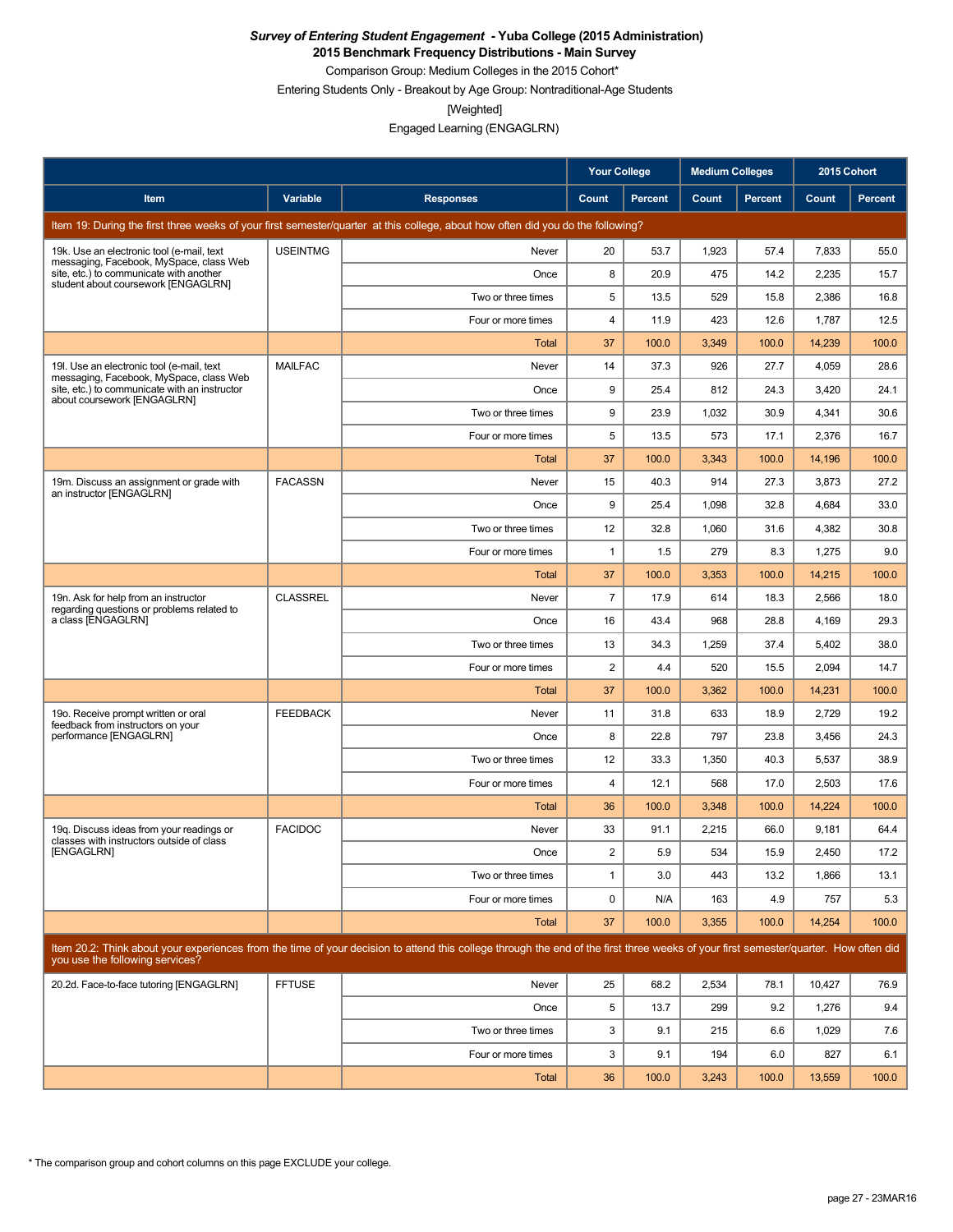**2015 Benchmark Frequency Distributions - Main Survey**

Comparison Group: Medium Colleges in the 2015 Cohort\* Entering Students Only - Breakout by Age Group: Nontraditional-Age Students

[Weighted]

|                                                                                                                                                                                                                         |                 |                    | <b>Your College</b> |                | <b>Medium Colleges</b> |         | 2015 Cohort |         |  |
|-------------------------------------------------------------------------------------------------------------------------------------------------------------------------------------------------------------------------|-----------------|--------------------|---------------------|----------------|------------------------|---------|-------------|---------|--|
| <b>Item</b>                                                                                                                                                                                                             | Variable        | <b>Responses</b>   | Count               | <b>Percent</b> | Count                  | Percent | Count       | Percent |  |
| Item 20.2: Think about your experiences from the time of your decision to attend this college through the end of the first three weeks of your first semester/quarter. How often did<br>you use the following services? |                 |                    |                     |                |                        |         |             |         |  |
| 20.2f. Writing, math, or other skill lab<br>[ENGAGLRN]                                                                                                                                                                  | <b>SKLABUSE</b> | Never              | 30                  | 83.4           | 1,978                  | 61.6    | 8,368       | 62.1    |  |
|                                                                                                                                                                                                                         |                 | Once               |                     | 1.5            | 318                    | 9.9     | 1,377       | 10.2    |  |
|                                                                                                                                                                                                                         |                 | Two or three times | 4                   | 10.6           | 363                    | 11.3    | 1,553       | 11.5    |  |
|                                                                                                                                                                                                                         |                 | Four or more times | $\overline{c}$      | 4.5            | 551                    | 17.2    | 2,179       | 16.2    |  |
|                                                                                                                                                                                                                         |                 | Total              | 36                  | 100.0          | 3,210                  | 100.0   | 13,478      | 100.0   |  |
| 20.2h. Computer lab [ENGAGLRN]                                                                                                                                                                                          | <b>COMLBUSE</b> | Never              | 17                  | 48.5           | 1,673                  | 51.5    | 7,074       | 52.0    |  |
|                                                                                                                                                                                                                         |                 | Once               | 8                   | 22.8           | 413                    | 12.7    | 1,840       | 13.5    |  |
|                                                                                                                                                                                                                         |                 | Two or three times | $\overline{7}$      | 19.7           | 503                    | 15.5    | 2,096       | 15.4    |  |
|                                                                                                                                                                                                                         |                 | Four or more times | 3                   | 9.1            | 661                    | 20.3    | 2,597       | 19.1    |  |
|                                                                                                                                                                                                                         |                 | Total              | 36                  | 100.0          | 3,249                  | 100.0   | 13,606      | 100.0   |  |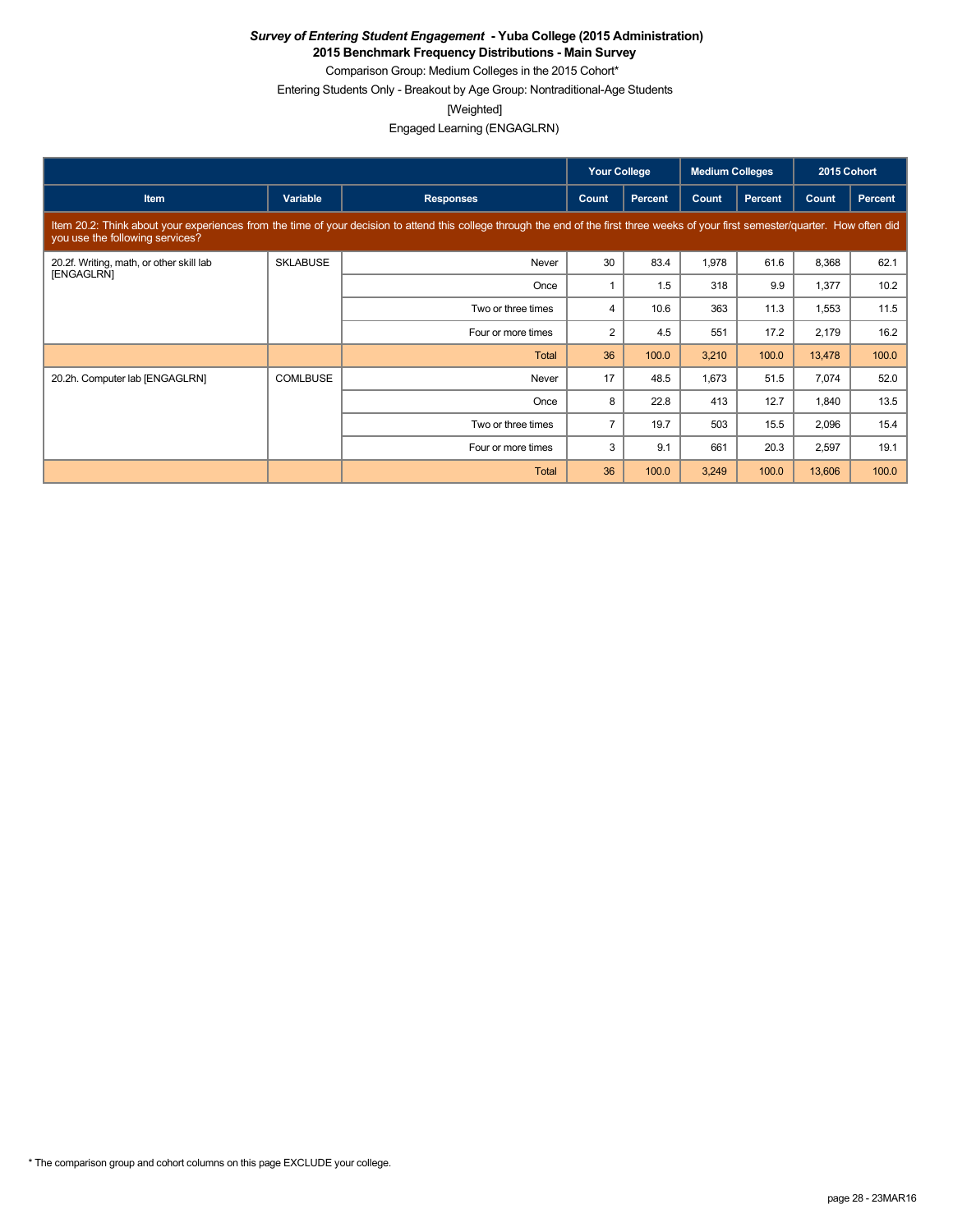#### *Survey of Entering Student Engagement* **Yuba College (2015 Administration) 2015 Benchmark Bar Chart - Main Survey** Comparison Group: Medium Colleges in the 2015 Cohort\* Entering Students Only - Breakout by Age Group [Weighted] Academic and Social Support (ACSOCSUP)



\* The comparison group and cohort bars on this page INCLUDE your college.

23MAR16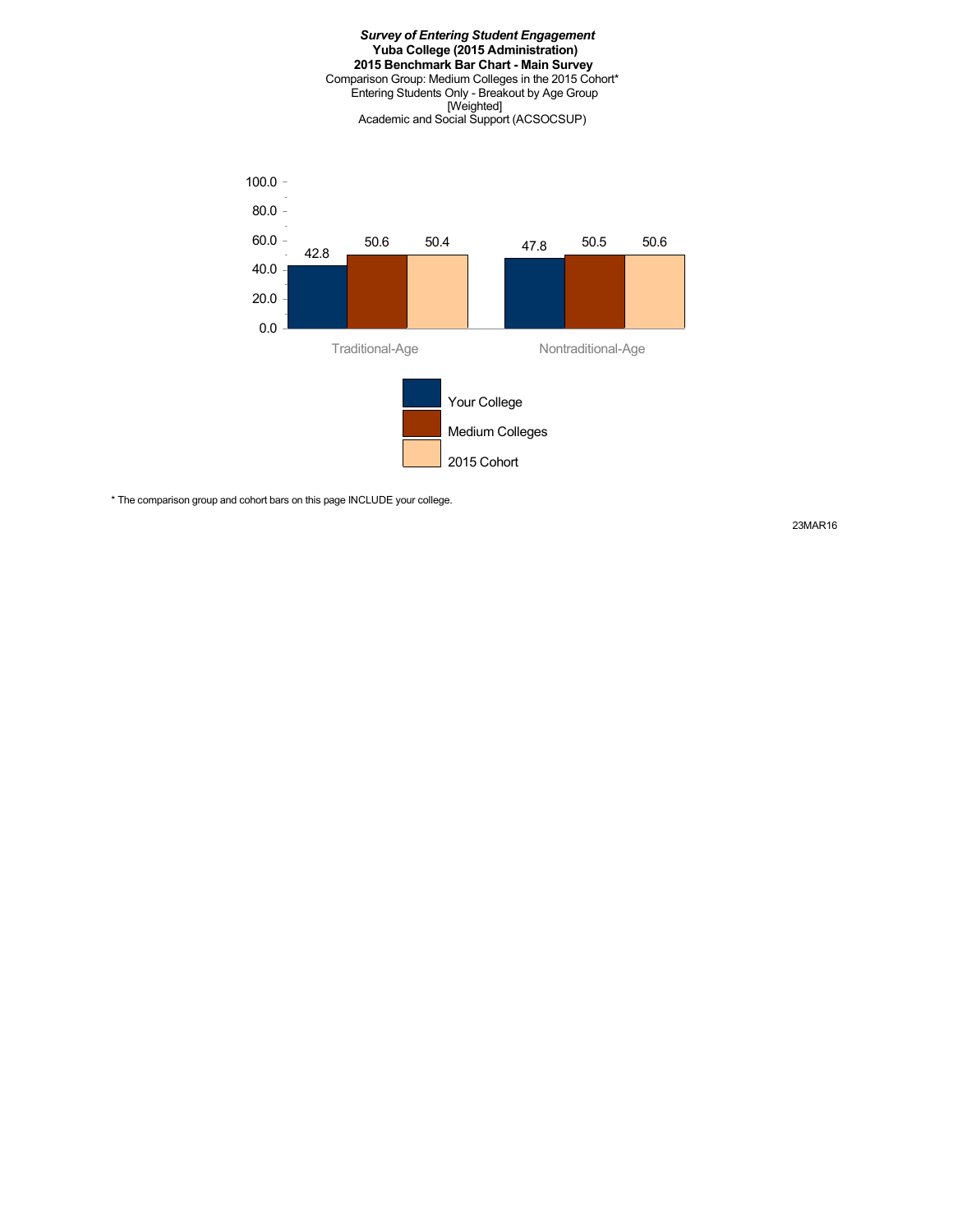Comparison Group: Medium Colleges in the 2015 Cohort\*

Entering Students Only - Breakout by Age Group

[Weighted]

Academic and Social Support (ACSOCSUP)

|                                                                                                                                                                      |                 |                       | Your<br>College | <b>Medium Colleges</b> |                         | 2015 Cohort |                         |
|----------------------------------------------------------------------------------------------------------------------------------------------------------------------|-----------------|-----------------------|-----------------|------------------------|-------------------------|-------------|-------------------------|
| <b>Item</b>                                                                                                                                                          | Variable        | <b>Breakout Group</b> | <b>Mean</b>     | <b>Mean</b>            | <b>Effect</b><br>Size** | <b>Mean</b> | <b>Effect</b><br>Size** |
| Item 18: Think about your experiences from the time of your decision to attend this college through the end of the first three weeks of your first semester/quarter. |                 |                       |                 |                        |                         |             |                         |
| 1 = Strongly disagree, $2$ = Disagree, $3$ = Neutral, $4$ = Agree, $5$ = Strongly agree                                                                              |                 |                       |                 |                        |                         |             |                         |
| 18I. All instructors clearly explained academic and<br>student support services available at this college                                                            | <b>RESOURCE</b> | Traditional-age       | 3.55            | 3.86                   | $-0.34**$               | 3.87        | $-0.36**$               |
| [ACSOCSUP]                                                                                                                                                           |                 | Nontraditional-age    | 3.85            | 3.89                   |                         | 3.93        |                         |
| 18m. All instructors clearly explained course<br>grading policies [ACSOCSUP]                                                                                         | <b>GRADEPOL</b> | Traditional-age       | 4.21            | 4.24                   |                         | 4.25        |                         |
|                                                                                                                                                                      |                 | Nontraditional-age    | 4.25            | 4.32                   |                         | 4.33        |                         |
| 18n. All instructors clearly explained course syllabi<br>(syllabuses) [ACSOCSUP]                                                                                     | <b>SYLLABI</b>  | Traditional-age       | 4.39            | 4.36                   |                         | 4.35        |                         |
|                                                                                                                                                                      |                 | Nontraditional-age    | 4.39            | 4.39                   |                         | 4.40        |                         |
| 180. I knew how to get in touch with my instructors<br>outside of class [ACSOCSUP]                                                                                   | <b>FACMEET</b>  | Traditional-age       | 4.06            | 4.28                   | $-0.30**$               | 4.27        | $-0.29**$               |
|                                                                                                                                                                      |                 | Nontraditional-age    | 4.30            | 4.42                   |                         | 4.40        |                         |
| 18g. At least one other student whom I didn't<br>previously know learned my name [ACSOCSUP]                                                                          | <b>OSTUDNAM</b> | Traditional-age       | 3.98            | 4.18                   |                         | 4.16        |                         |
|                                                                                                                                                                      |                 | Nontraditional-age    | 3.88            | 4.01                   |                         | 4.02        |                         |
| 18r. At least one instructor learned my name<br>[ACSOCSUP]                                                                                                           | <b>FACNAM</b>   | Traditional-age       | 3.98            | 4.28                   | $-0.39**$               | 4.25        | $-0.33**$               |
|                                                                                                                                                                      |                 | Nontraditional-age    | 4.22            | 4.34                   |                         | 4.32        |                         |
| 18s. I learned the name of at least one other<br>student in most of my classes [ACSOCSUP]                                                                            | <b>STUNAM</b>   | Traditional-age       | 4.10            | 4.29                   | $-0.23**$               | 4.26        |                         |
|                                                                                                                                                                      |                 | Nontraditional-age    | 4.18            | 4.16                   |                         | 4.17        |                         |

\* The comparison group and cohort columns on this page EXCLUDE your college.

\*\* T-test: 2-tailed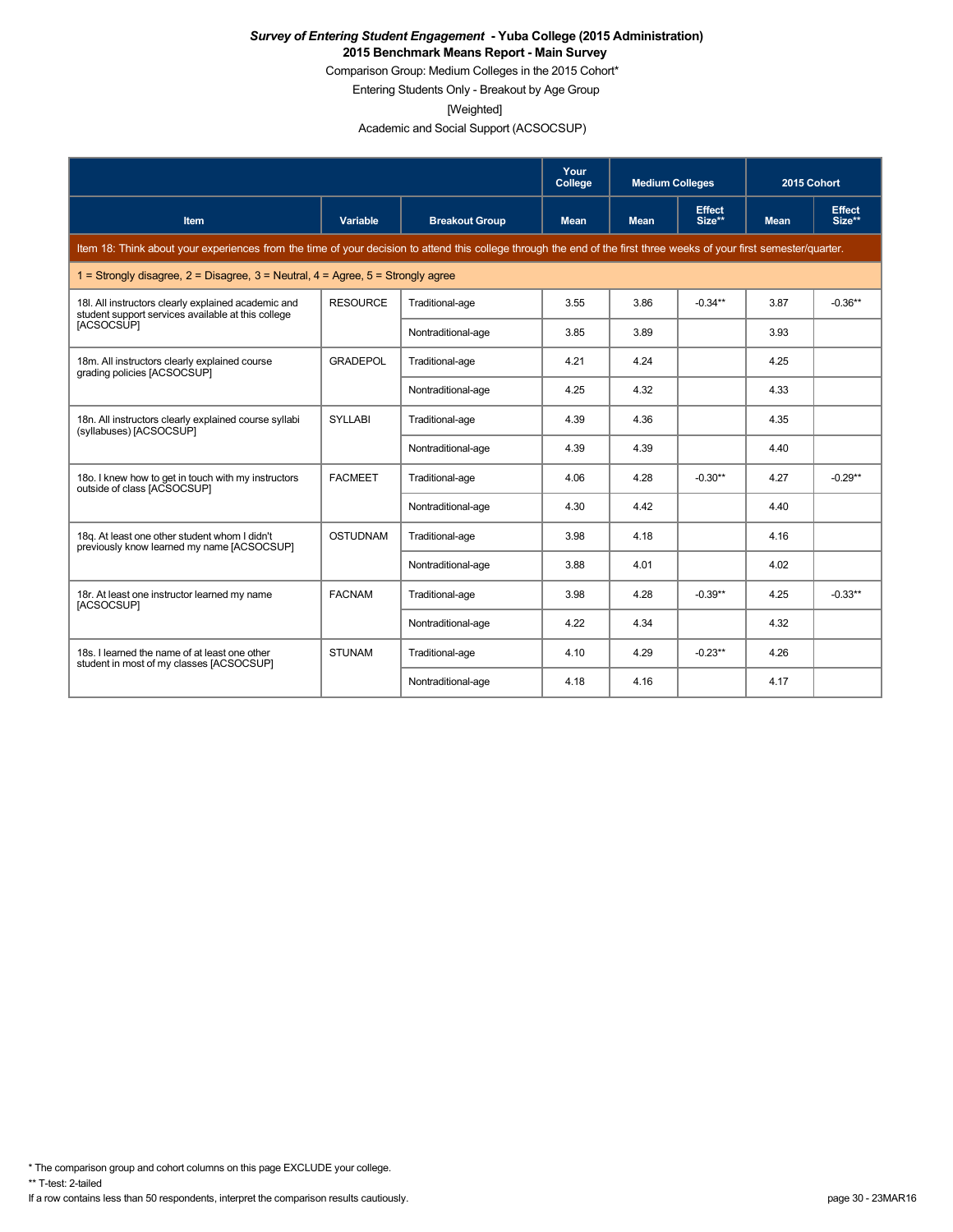**2015 Benchmark Frequency Distributions - Main Survey**

Comparison Group: Medium Colleges in the 2015 Cohort\* Entering Students Only - Breakout by Age Group: Traditional-Age Students

[Weighted]

Academic and Social Support (ACSOCSUP)

|                                                                                    |                 |                                                                                                                                                                      | Your College<br><b>Medium Colleges</b> |                | 2015 Cohort |         |        |                |
|------------------------------------------------------------------------------------|-----------------|----------------------------------------------------------------------------------------------------------------------------------------------------------------------|----------------------------------------|----------------|-------------|---------|--------|----------------|
| Item                                                                               | Variable        | <b>Responses</b>                                                                                                                                                     | Count                                  | <b>Percent</b> | Count       | Percent | Count  | <b>Percent</b> |
|                                                                                    |                 | Item 18: Think about your experiences from the time of your decision to attend this college through the end of the first three weeks of your first semester/quarter. |                                        |                |             |         |        |                |
| 18I. All instructors clearly explained                                             | <b>RESOURCE</b> | Strongly disagree                                                                                                                                                    | 9                                      | 4.0            | 311         | 1.8     | 1,401  | 1.8            |
| academic and student support services<br>available at this college [ACSOCSUP]      |                 | <b>Disagree</b>                                                                                                                                                      | 21                                     | 9.5            | 1,284       | 7.4     | 5,690  | 7.1            |
|                                                                                    |                 | Neutral                                                                                                                                                              | 59                                     | 26.9           | 3,488       | 20.1    | 16,130 | 20.2           |
|                                                                                    |                 | Agree                                                                                                                                                                | 101                                    | 46.4           | 7,709       | 44.4    | 34,905 | 43.8           |
|                                                                                    |                 | Strongly agree                                                                                                                                                       | 29                                     | 13.2           | 4,562       | 26.3    | 21,573 | 27.1           |
|                                                                                    |                 | <b>Total</b>                                                                                                                                                         | 218                                    | 100.0          | 17,355      | 100.0   | 79,699 | 100.0          |
| 18m. All instructors clearly explained course<br>grading policies [ACSOCSUP]       | <b>GRADEPOL</b> | Strongly disagree                                                                                                                                                    | 0                                      | N/A            | 102         | 0.6     | 467    | 0.6            |
|                                                                                    |                 | <b>Disagree</b>                                                                                                                                                      | $\overline{\mathbf{4}}$                | 2.0            | 385         | 2.2     | 1,792  | 2.2            |
|                                                                                    |                 | Neutral                                                                                                                                                              | 23                                     | 10.5           | 1,638       | 9.4     | 7,678  | 9.6            |
|                                                                                    |                 | Agree                                                                                                                                                                | 113                                    | 51.9           | 8,309       | 47.7    | 37,460 | 46.9           |
|                                                                                    |                 | Strongly agree                                                                                                                                                       | 78                                     | 35.6           | 6,969       | 40.0    | 32,404 | 40.6           |
|                                                                                    |                 | Total                                                                                                                                                                | 218                                    | 100.0          | 17,403      | 100.0   | 79,800 | 100.0          |
| 18n. All instructors clearly explained course<br>syllabi (syllabuses) [ACSOCSUP]   | <b>SYLLABI</b>  | Strongly disagree                                                                                                                                                    | $\mathbf{1}$                           | 0.3            | 60          | 0.3     | 331    | 0.4            |
|                                                                                    |                 | <b>Disagree</b>                                                                                                                                                      | 3                                      | 1.5            | 256         | 1.5     | 1,306  | 1.6            |
|                                                                                    |                 | Neutral                                                                                                                                                              | 10                                     | 4.6            | 1,257       | 7.2     | 5,814  | 7.3            |
|                                                                                    |                 | Agree                                                                                                                                                                | 97                                     | 45.8           | 7,634       | 44.0    | 34,679 | 43.5           |
|                                                                                    |                 | Strongly agree                                                                                                                                                       | 102                                    | 47.8           | 8,162       | 47.0    | 37,542 | 47.1           |
|                                                                                    |                 | Total                                                                                                                                                                | 213                                    | 100.0          | 17,369      | 100.0   | 79,673 | 100.0          |
| 180. I knew how to get in touch with my<br>instructors outside of class [ACSOCSUP] | <b>FACMEET</b>  | Strongly disagree                                                                                                                                                    | $\overline{2}$                         | 1.0            | 115         | 0.7     | 489    | 0.6            |
|                                                                                    |                 | <b>Disagree</b>                                                                                                                                                      | 10                                     | 4.5            | 361         | 2.1     | 1,813  | 2.3            |
|                                                                                    |                 | Neutral                                                                                                                                                              | 32                                     | 14.5           | 1,488       | 8.5     | 7,416  | 9.3            |
|                                                                                    |                 | Agree                                                                                                                                                                | 103                                    | 47.1           | 7,974       | 45.8    | 35,809 | 44.8           |
|                                                                                    |                 | Strongly agree                                                                                                                                                       | 72                                     | 32.9           | 7,465       | 42.9    | 34,322 | 43.0           |
|                                                                                    |                 | Total                                                                                                                                                                | 218                                    | 100.0          | 17,403      | 100.0   | 79,849 | 100.0          |
| 18q. At least one other student whom I<br>didn't previously know learned my name   | <b>OSTUDNAM</b> | Strongly disagree                                                                                                                                                    | 6                                      | 2.8            | 398         | 2.3     | 1,965  | 2.5            |
| [ACSOCSUP]                                                                         |                 | Disagree                                                                                                                                                             | 9                                      | 4.3            | 795         | 4.6     | 3,896  | 4.9            |
|                                                                                    |                 | Neutral                                                                                                                                                              | 38                                     | 17.2           | 1,668       | 9.6     | 8.040  | 10.1           |
|                                                                                    |                 | Agree                                                                                                                                                                | 96                                     | 44.1           | 7,039       | 40.4    | 31,774 | 39.8           |
|                                                                                    |                 | Strongly agree                                                                                                                                                       | 69                                     | 31.6           | 7,517       | 43.2    | 34,202 | 42.8           |
|                                                                                    |                 | <b>Total</b>                                                                                                                                                         | 218                                    | 100.0          | 17,417      | 100.0   | 79,876 | 100.0          |
| 18r. At least one instructor learned my<br>name [ACSOCSUP]                         | <b>FACNAM</b>   | Strongly disagree                                                                                                                                                    | 5                                      | 2.5            | 214         | 1.2     | 1,206  | 1.5            |
|                                                                                    |                 | Disagree                                                                                                                                                             | 15                                     | 6.8            | 497         | 2.9     | 2,871  | 3.6            |
|                                                                                    |                 | Neutral                                                                                                                                                              | 27                                     | 12.5           | 1,438       | 8.3     | 6,943  | 8.7            |
|                                                                                    |                 | Agree                                                                                                                                                                | 102                                    | 46.9           | 7,217       | 41.6    | 32,148 | 40.4           |
|                                                                                    |                 | Strongly agree                                                                                                                                                       | 68                                     | 31.3           | 7,974       | 46.0    | 36,314 | 45.7           |
|                                                                                    |                 | Total                                                                                                                                                                | 217                                    | 100.0          | 17,339      | 100.0   | 79,483 | 100.0          |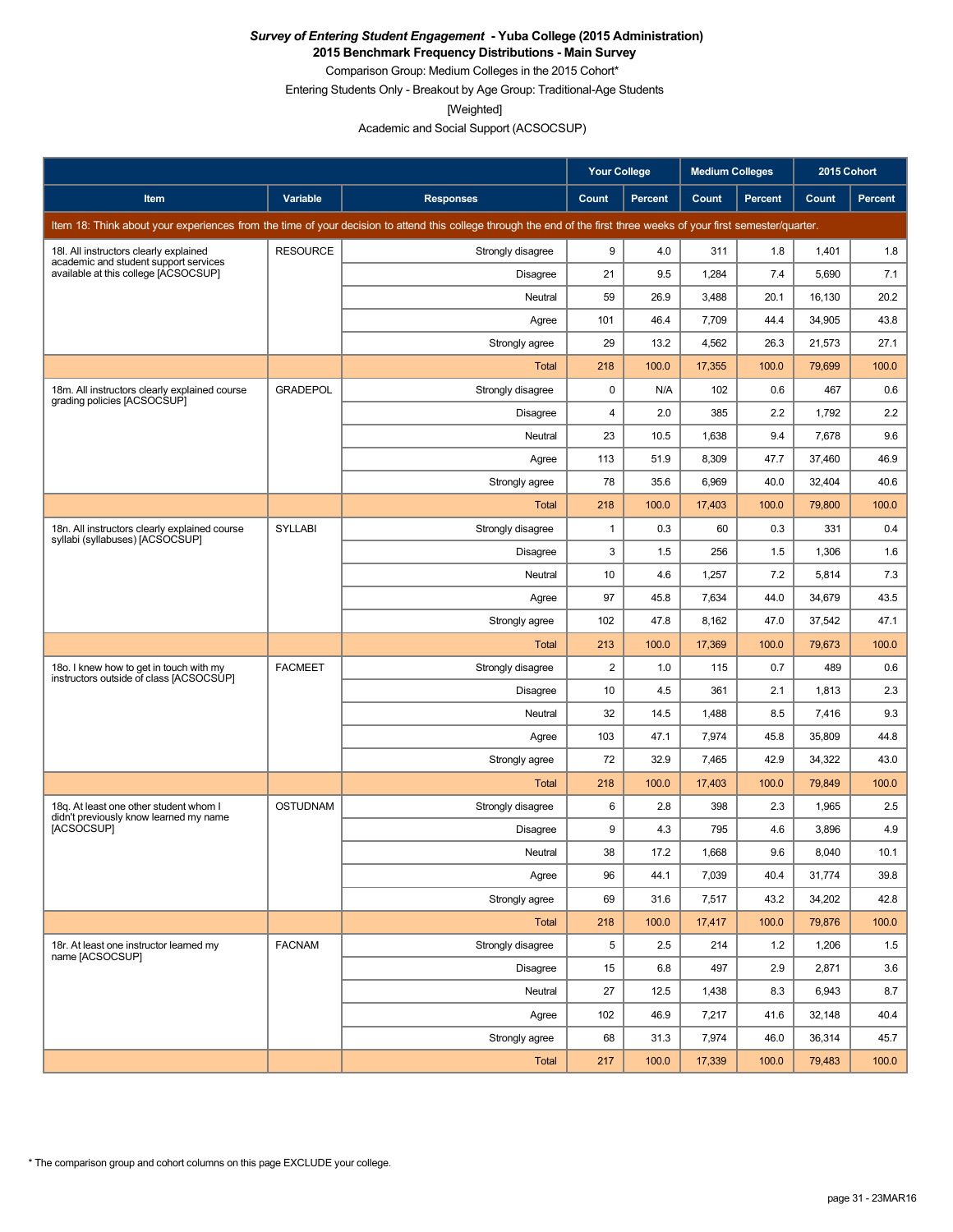**2015 Benchmark Frequency Distributions - Main Survey**

Comparison Group: Medium Colleges in the 2015 Cohort\* Entering Students Only - Breakout by Age Group: Traditional-Age Students

[Weighted]

Academic and Social Support (ACSOCSUP)

|                                                                                                                                                                      |               |                   | Your College |         | <b>Medium Colleges</b> |                | 2015 Cohort |         |
|----------------------------------------------------------------------------------------------------------------------------------------------------------------------|---------------|-------------------|--------------|---------|------------------------|----------------|-------------|---------|
| <b>Item</b>                                                                                                                                                          | Variable      | <b>Responses</b>  | Count        | Percent | Count                  | <b>Percent</b> | Count       | Percent |
| Item 18: Think about your experiences from the time of your decision to attend this college through the end of the first three weeks of your first semester/quarter. |               |                   |              |         |                        |                |             |         |
| 18s. I learned the name of at least one<br>other student in most of my classes<br>[ACSOCSUP]                                                                         | <b>STUNAM</b> | Strongly disagree |              | 1.0     | 252                    | 1.4            | 1,297       | 1.6     |
|                                                                                                                                                                      |               | <b>Disagree</b>   | 11           | 5.0     | 596                    | 3.4            | 3,079       | 3.9     |
|                                                                                                                                                                      |               | Neutral           | 27           | 12.2    | 1,298                  | 7.4            | 6,504       | 8.1     |
|                                                                                                                                                                      |               | Agree             | 101          | 46.1    | 6,926                  | 39.7           | 31.482      | 39.4    |
|                                                                                                                                                                      |               | Strongly agree    | 78           | 35.6    | 8,355                  | 47.9           | 37,536      | 47.0    |
|                                                                                                                                                                      |               | Total             | 218          | 100.0   | 17.427                 | 100.0          | 79,897      | 100.0   |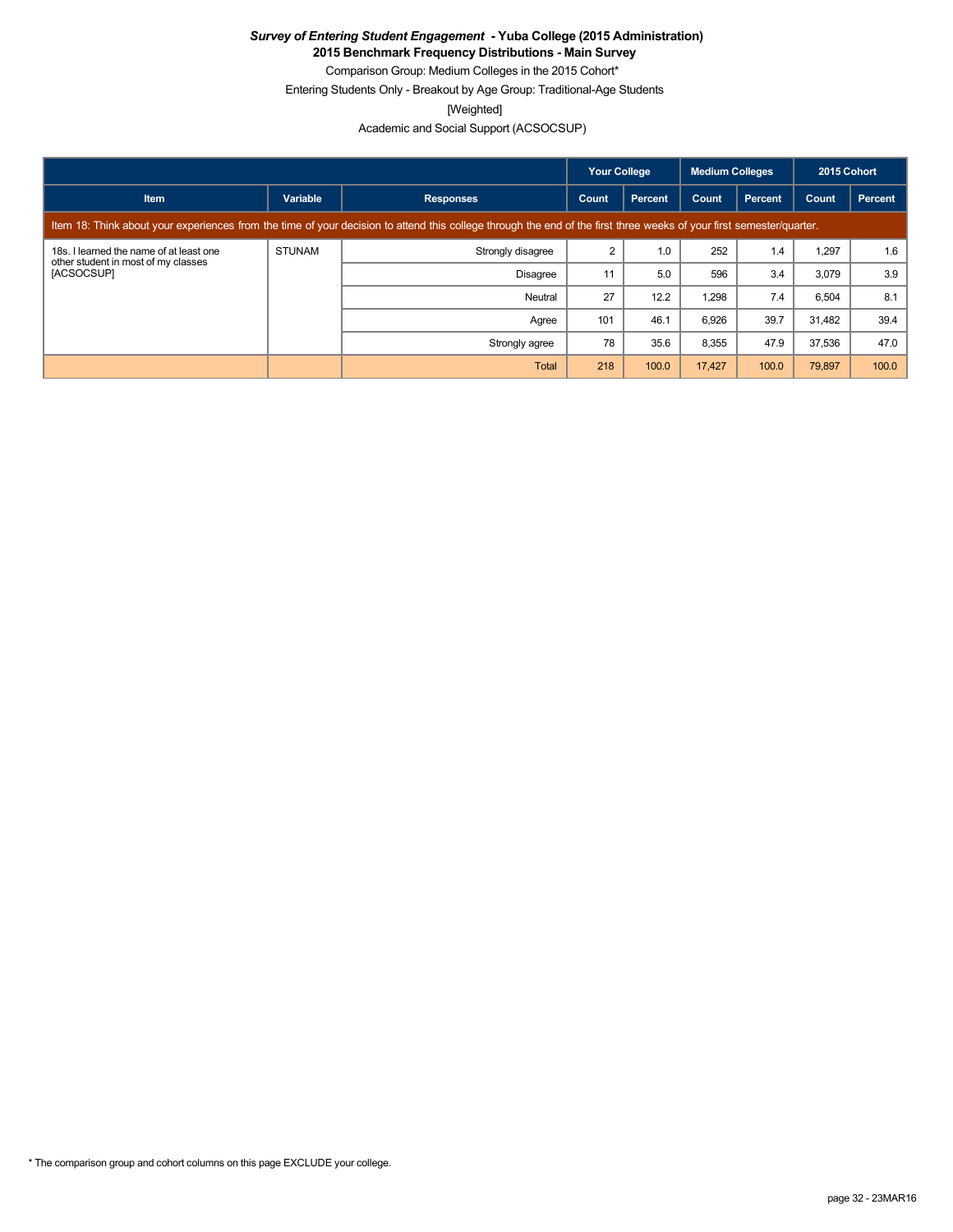**2015 Benchmark Frequency Distributions - Main Survey**

Comparison Group: Medium Colleges in the 2015 Cohort\* Entering Students Only - Breakout by Age Group: Nontraditional-Age Students

[Weighted]

Academic and Social Support (ACSOCSUP)

|                                                                                                                                                                      |                 |                   | <b>Your College</b><br><b>Medium Colleges</b> |                | 2015 Cohort |                |        |                |  |
|----------------------------------------------------------------------------------------------------------------------------------------------------------------------|-----------------|-------------------|-----------------------------------------------|----------------|-------------|----------------|--------|----------------|--|
| Item                                                                                                                                                                 | Variable        | <b>Responses</b>  | Count                                         | <b>Percent</b> | Count       | <b>Percent</b> | Count  | <b>Percent</b> |  |
| Item 18: Think about your experiences from the time of your decision to attend this college through the end of the first three weeks of your first semester/quarter. |                 |                   |                                               |                |             |                |        |                |  |
| 18I. All instructors clearly explained<br>academic and student support services                                                                                      | <b>RESOURCE</b> | Strongly disagree | $\mathbf 0$                                   | N/A            | 67          | 2.0            | 317    | 2.2            |  |
| available at this college [ACSOCSUP]                                                                                                                                 |                 | <b>Disagree</b>   | $\overline{2}$                                | 4.4            | 289         | 8.7            | 1,135  | 8.1            |  |
|                                                                                                                                                                      |                 | Neutral           | 9                                             | 23.9           | 591         | 17.7           | 2,331  | 16.6           |  |
|                                                                                                                                                                      |                 | Agree             | 20                                            | 53.8           | 1,380       | 41.4           | 5,703  | 40.5           |  |
|                                                                                                                                                                      |                 | Strongly agree    | $\overline{7}$                                | 17.9           | 1,004       | 30.1           | 4,596  | 32.6           |  |
|                                                                                                                                                                      |                 | Total             | 37                                            | 100.0          | 3,331       | 100.0          | 14,082 | 100.0          |  |
| 18m. All instructors clearly explained course<br>grading policies [ACSOCSUP]                                                                                         | <b>GRADEPOL</b> | Strongly disagree | $\mathbf 0$                                   | N/A            | 30          | 0.9            | 125    | 0.9            |  |
|                                                                                                                                                                      |                 | <b>Disagree</b>   | $\mathbf{1}$                                  | 1.5            | 75          | 2.3            | 323    | 2.3            |  |
|                                                                                                                                                                      |                 | Neutral           | 3                                             | 8.9            | 200         | 6.0            | 924    | 6.6            |  |
|                                                                                                                                                                      |                 | Agree             | 19                                            | 52.3           | 1,507       | 45.3           | 6,100  | 43.3           |  |
|                                                                                                                                                                      |                 | Strongly agree    | 14                                            | 37.3           | 1,518       | 45.6           | 6,632  | 47.0           |  |
|                                                                                                                                                                      |                 | Total             | 37                                            | 100.0          | 3,331       | 100.0          | 14,103 | 100.0          |  |
| 18n. All instructors clearly explained course<br>syllabi (syllabuses) [ACSOCSUP]                                                                                     | <b>SYLLABI</b>  | Strongly disagree | 0                                             | N/A            | 20          | 0.6            | 90     | 0.6            |  |
|                                                                                                                                                                      |                 | <b>Disagree</b>   | $\mathbf{1}$                                  | 1.5            | 75          | 2.3            | 264    | 1.9            |  |
|                                                                                                                                                                      |                 | Neutral           | $\mathbf{1}$                                  | 3.0            | 176         | 5.3            | 778    | 5.5            |  |
|                                                                                                                                                                      |                 | Agree             | 19                                            | 50.8           | 1,376       | 41.3           | 5,722  | 40.6           |  |
|                                                                                                                                                                      |                 | Strongly agree    | 16                                            | 44.7           | 1,685       | 50.6           | 7,223  | 51.3           |  |
|                                                                                                                                                                      |                 | Total             | 37                                            | 100.0          | 3,332       | 100.0          | 14,077 | 100.0          |  |
| 180. I knew how to get in touch with my<br>instructors outside of class [ACSOCSUP]                                                                                   | <b>FACMEET</b>  | Strongly disagree | $\pmb{0}$                                     | N/A            | 15          | 0.4            | 92     | 0.6            |  |
|                                                                                                                                                                      |                 | <b>Disagree</b>   | $\mathbf{1}$                                  | 3.0            | 46          | 1.4            | 251    | 1.8            |  |
|                                                                                                                                                                      |                 | Neutral           | $\mathbf{1}$                                  | 1.5            | 214         | 6.4            | 866    | 6.1            |  |
|                                                                                                                                                                      |                 | Agree             | 21                                            | 58.3           | 1,293       | 38.8           | 5,645  | 40.0           |  |
|                                                                                                                                                                      |                 | Strongly agree    | 14                                            | 37.3           | 1,764       | 52.9           | 7,271  | 51.5           |  |
|                                                                                                                                                                      |                 | Total             | 37                                            | 100.0          | 3,331       | 100.0          | 14,124 | 100.0          |  |
| 18g. At least one other student whom I<br>didn't previously know learned my name<br><b>IACSOCSUPI</b>                                                                | <b>OSTUDNAM</b> | Strongly disagree | $\overline{2}$                                | 6.0            | 130         | 3.9            | 555    | 3.9            |  |
|                                                                                                                                                                      |                 | <b>Disagree</b>   | $\overline{\mathbf{c}}$                       | 6.0            | 239         | 7.2            | 912    | 6.5            |  |
|                                                                                                                                                                      |                 | Neutral           | 5                                             | 13.5           | 387         | 11.6           | 1,755  | 12.4           |  |
|                                                                                                                                                                      |                 | Agree             | 16                                            | 43.3           | 1,274       | 38.2           | 5,312  | 37.6           |  |
|                                                                                                                                                                      |                 | Strongly agree    | 11                                            | 31.3           | 1,302       | 39.1           | 5,581  | 39.5           |  |
|                                                                                                                                                                      |                 | Total             | 37                                            | 100.0          | 3,332       | 100.0          | 14,115 | 100.0          |  |
| 18r. At least one instructor learned my<br>name [ACSOCSUP]                                                                                                           | <b>FACNAM</b>   | Strongly disagree | $\mathbf{1}$                                  | 1.5            | 57          | 1.7            | 263    | 1.9            |  |
|                                                                                                                                                                      |                 | Disagree          | 0                                             | N/A            | 97          | 2.9            | 376    | 2.7            |  |
|                                                                                                                                                                      |                 | Neutral           | 3                                             | 8.9            | 173         | 5.2            | 942    | 6.7            |  |
|                                                                                                                                                                      |                 | Agree             | 20                                            | 53.8           | 1,316       | 39.7           | 5,407  | 38.6           |  |
|                                                                                                                                                                      |                 | Strongly agree    | 13                                            | 35.8           | 1,669       | 50.4           | 7,023  | 50.1           |  |
|                                                                                                                                                                      |                 | Total             | 37                                            | 100.0          | 3,312       | 100.0          | 14,011 | 100.0          |  |